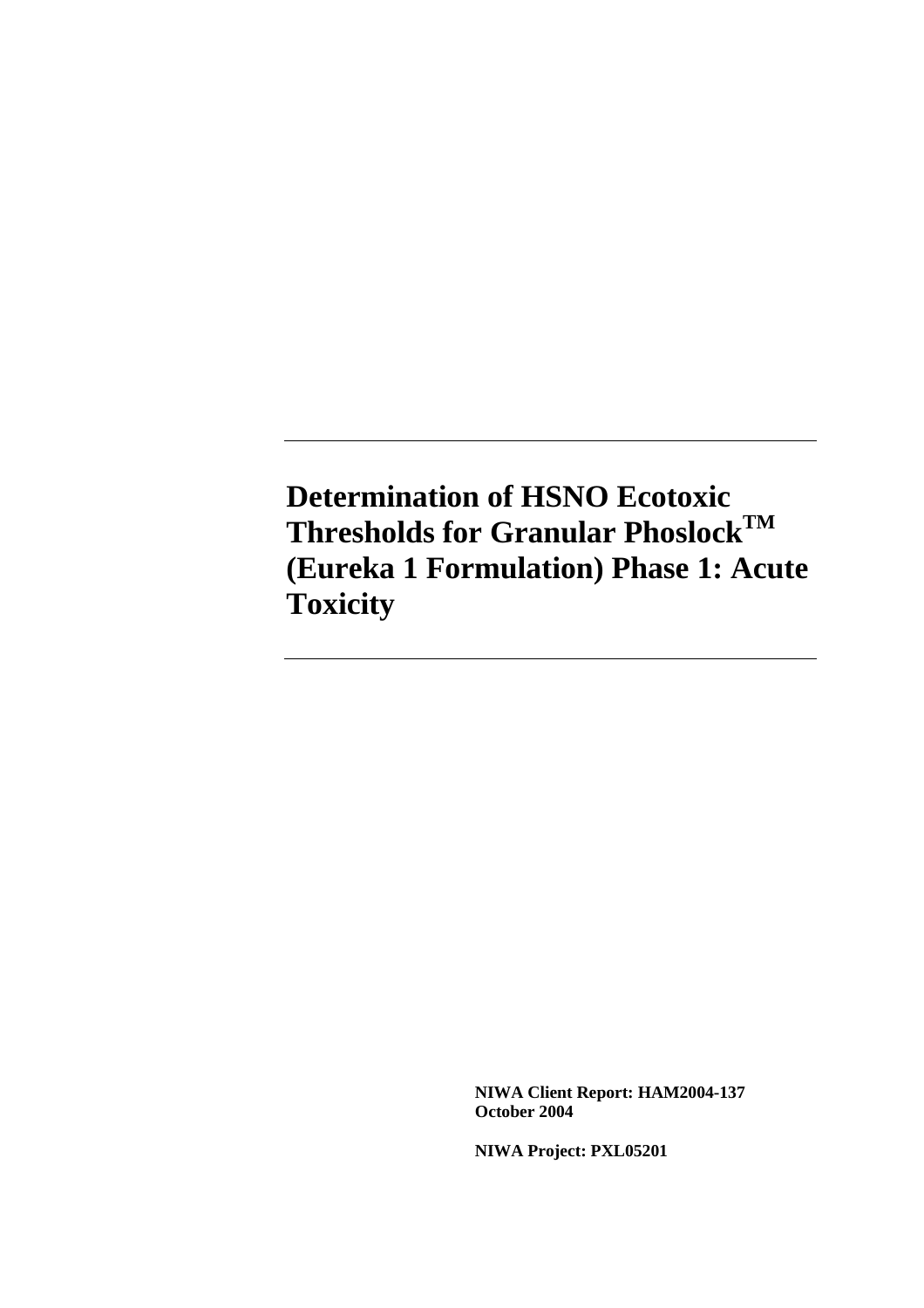## **Determination of HSNO Ecotoxic Thresholds for Granular PhoslockTM (Eureka 1 Formulation) Phase 1: Acute Toxicity**

M L Martin C W Hickey

*Prepared for* 

## Primaxa Ltd

NIWA Client Report: HAM2004-137 October 2004

NIWA Project: PXL05201

National Institute of Water & Atmospheric Research Ltd Gate 10, Silverdale Road, Hamilton P O Box 11115, Hamilton, New Zealand Phone +64-7-856 7026, Fax +64-7-856 0151 www.niwa.co.nz

All rights reserved. This publication may not be reproduced or copied in any form without the permission of the client. Such permission is to be given only in accordance with the terms of the client's contract with NIWA. This copyright extends to all forms of copying and any storage of material in any kind of information retrieval system.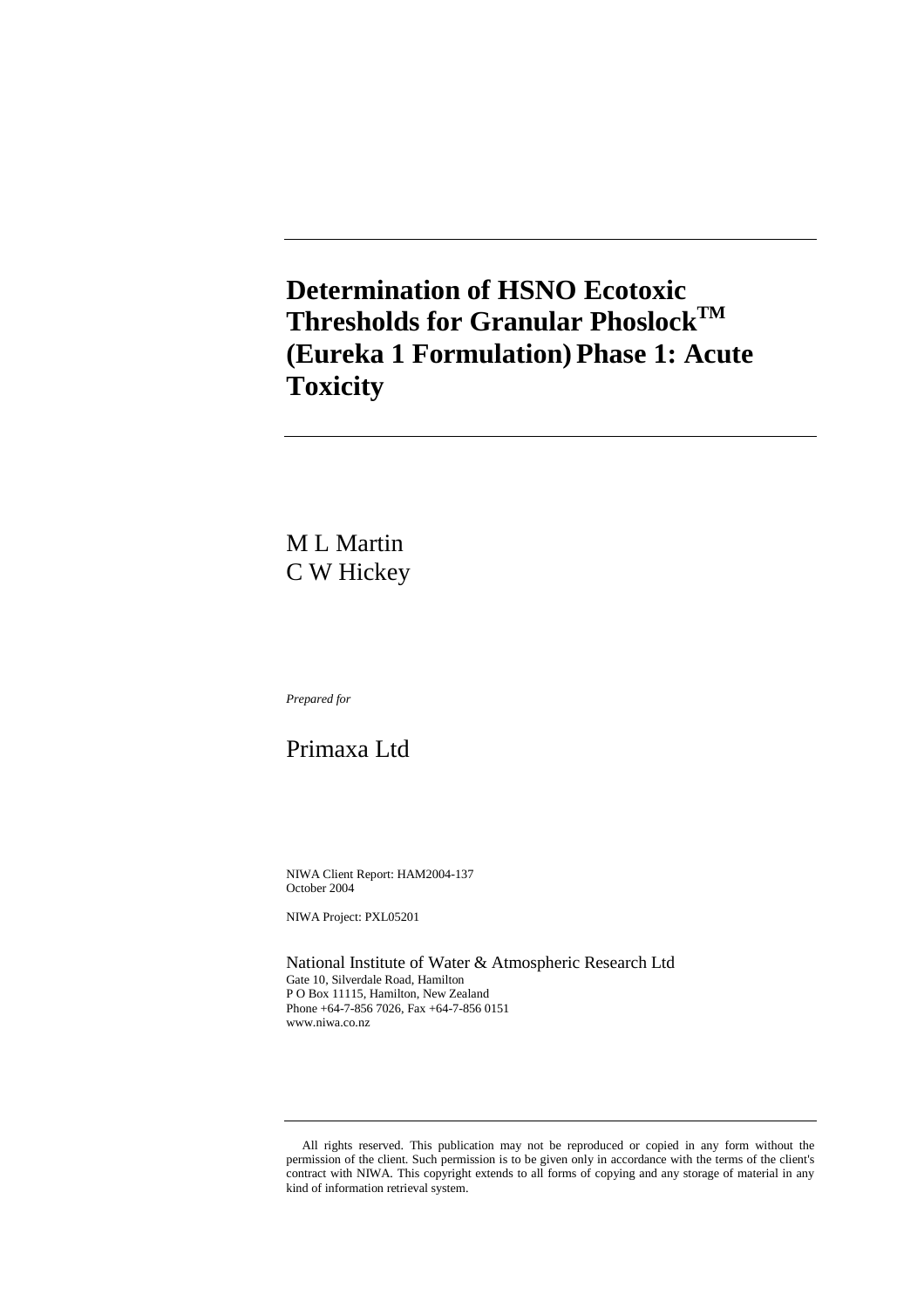# **Contents**

|    | <b>Executive Summary</b> |                                                             | iv             |  |  |
|----|--------------------------|-------------------------------------------------------------|----------------|--|--|
| 1. |                          | Introduction                                                | $\mathbf{1}$   |  |  |
| 2. |                          | <b>Methods and Materials</b>                                | $\overline{4}$ |  |  |
|    | 2.1                      | <b>General Methods</b>                                      | $\overline{4}$ |  |  |
|    | 2.2                      | <b>Test Material Preparation</b>                            | $\overline{4}$ |  |  |
|    | 2.3                      | Algal test                                                  | 5              |  |  |
|    | 2.4                      | Crustacea                                                   | 5              |  |  |
|    | 2.5                      | Fish                                                        | 5              |  |  |
|    | 2.6                      | <b>Water Samples</b>                                        | 6              |  |  |
|    | 2.7                      | Data Analysis                                               | 6              |  |  |
|    | 2.8                      | <b>Reference Toxicant</b>                                   | 6              |  |  |
| 3. | Results                  |                                                             | $\overline{7}$ |  |  |
|    | 3.1                      | <b>Assessment of Ecotoxic Thresholds</b>                    | 7              |  |  |
|    | 3.2                      | Mitigation of Phoslock™ Toxicity by Phosphorus              | 8              |  |  |
|    | 3.3                      | Lanthanum (La) Analyses                                     | 9              |  |  |
|    | 3.4                      | <b>Reference Toxicant</b>                                   | 11             |  |  |
| 4. |                          | <b>Conclusions and Discussion</b>                           | 13             |  |  |
|    | 4.1                      | ERMA (2001) Classification                                  | 13             |  |  |
|    | 4.2                      | Mitigation of Phoslock™ Toxicity by Phosphorus              | 15             |  |  |
|    | 4.3                      | Risk-Based Assessment Relative to Environmental Application | 16             |  |  |
| 5. | Glossary                 |                                                             | 18             |  |  |
| 6. | References               |                                                             | 19             |  |  |
| 7. |                          | Appendix                                                    |                |  |  |
|    | 7.1                      | <b>Summary of Test Conditions</b>                           | 21             |  |  |
|    | 7.2                      | <b>Summary of Statistical Analyses</b>                      | 25             |  |  |

SNEM Clearater.

*Reviewed by: Approved for release by:*<br>
SAR Cleated The *Approved for release by:* 

*Formatting checked*

Hyu O

Dr Sue Clearwater Dr Julie Hall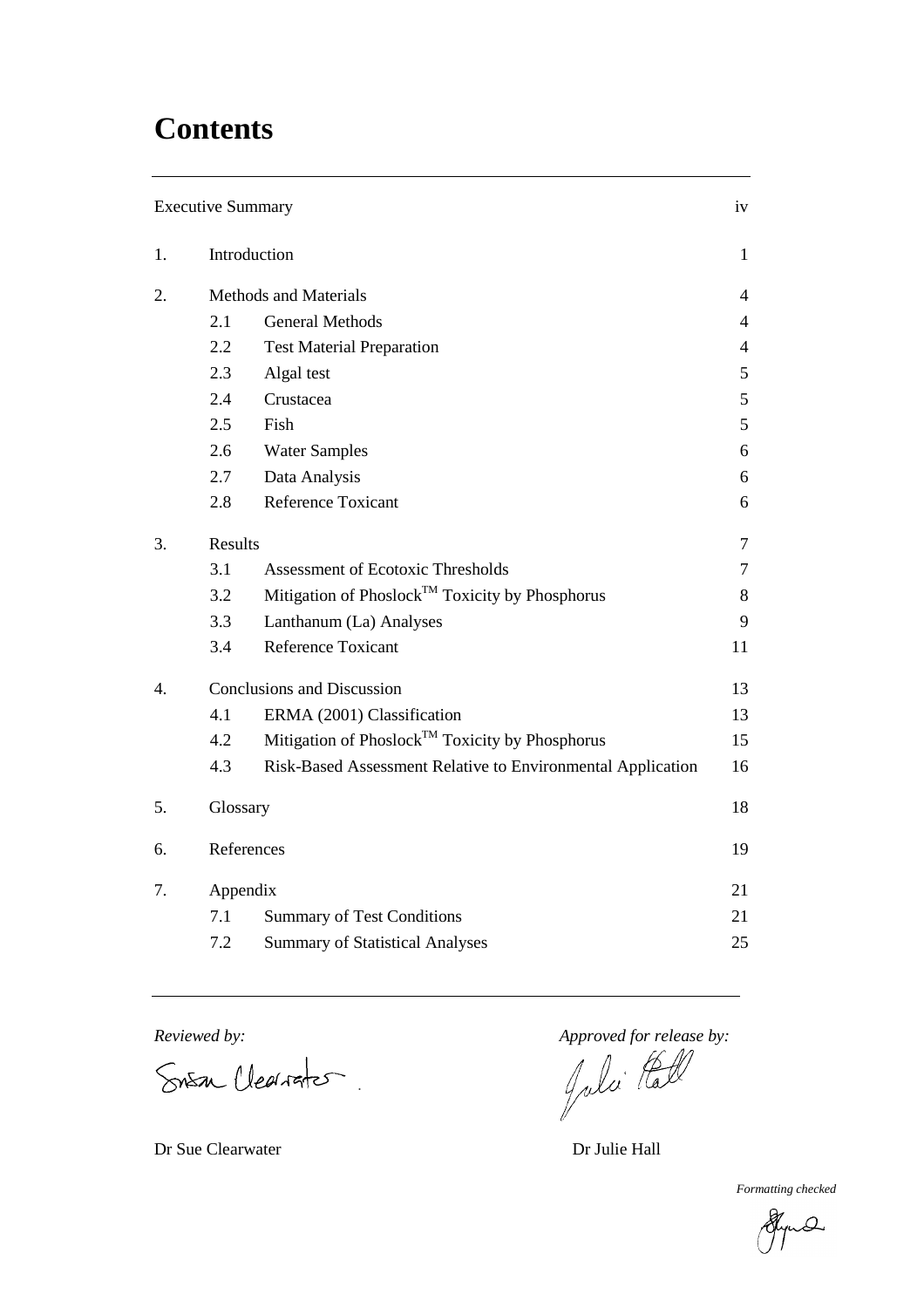# **Executive Summary**

NIWA was contracted by Primaxa Ltd to undertake toxicity testing of Phoslock<sup>TM</sup> to determine if the compound would trigger HSNO ecotoxic thresholds (ERMA 2001), and subsequently require classification as a hazardous substance. Following negotiations with ERMA, a suite of three acute toxicity tests were used in phase 1 of the assessment. The species and reference methods used were:

| $\bullet$ | Algae $-72h$ test<br>(Pseudokirchneriella subcapitata) | Environment Canada (1992) $&$<br><b>USEPA</b> (1987a) |
|-----------|--------------------------------------------------------|-------------------------------------------------------|
| $\bullet$ | Crustacea $-48h$ test<br>(Daphnia magna)               | OECD (1984)                                           |
|           | $\bullet$ Fish fry–96h test<br>(Oncorhynchus mykiss)   | OECD (1992)                                           |

The findings were:

- Testing was undertaken using the granular 'Eureka 1' Phoslock<sup>TM</sup> formulation, supplied by Primaxa Ltd.
- Test organisms were exposed to solutions prepared from a filtered (40  $\mu$ m) 50 g L<sup>-1</sup> elutriate of Phoslock<sup>TM</sup> (NICNAS 2001).
- Fish were the most sensitive species (LC<sub>50</sub> = 4350 mg Phoslock<sup>TM</sup> L<sup>-1</sup>)<sup>1</sup>, 11.5 and 3.4 times more sensitive than the crustacea and algae respectively.
- Based on the most sensitive species (fish), the acute  $LC_{50}$  of Phoslock<sup>TM</sup> is markedly higher (44x), (i.e. less toxic) than the ERMA (2001) acute ecotoxic threshold of 100 mg  $L^{-1}$ .
- The algal NOEC and estimated fish chronic NOEC are 6,250 and 435 times higher, respectively, than the ERMA (2001) chronic ecotoxic threshold of 1 mg  $L^{-1}$ .
- The granular 'Eureka 1' formulation of  $Phoslock^{TM}$  tested in this study did not trigger HSNO ecotoxic thresholds (ERMA 2001), and is therefore considered non-toxic for the purposes of the Hazardous Substances and New Organisms (HSNO) Act 1996.
- The **HSNO category** for Phoslock<sup>TM</sup> is '**Not Classified**' (i.e. not hazardous) (Table A).

<sup>&</sup>lt;sup>1</sup> Based on 50 g L<sup>-1</sup> (i.e. 50,000 mg L<sup>-1</sup>) Phoslock<sup>TM</sup> elutriate.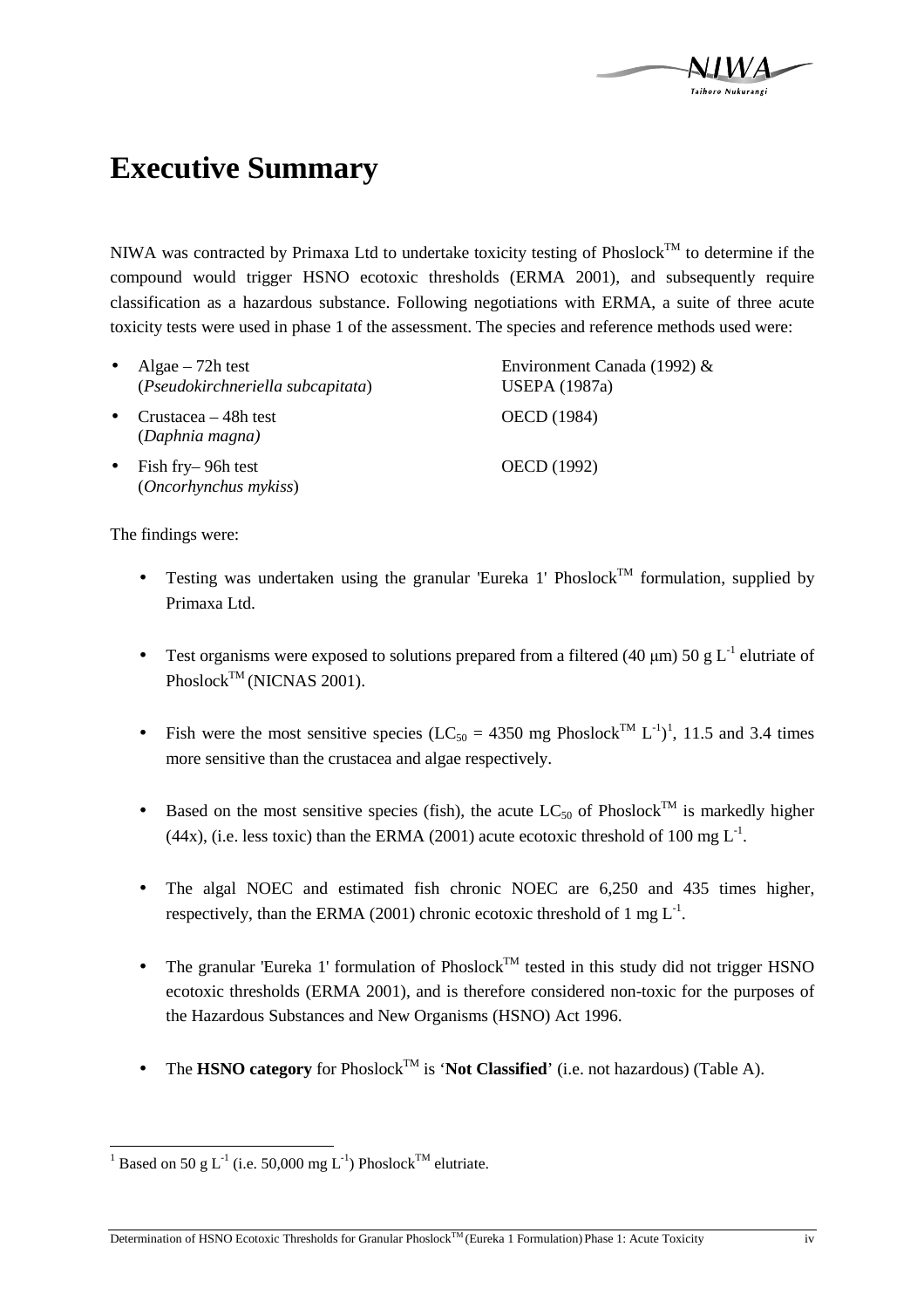

| <b>Test Organism and Endpoint</b>        | $LC_{50}$ or $EC_{50}$ | $LC_{50}$ or $EC_{50}$       | ERMA (2001)           | Safety | <b>HSNO</b>           |
|------------------------------------------|------------------------|------------------------------|-----------------------|--------|-----------------------|
|                                          | % Elutriate            | mg Phoslock™ L <sup>-1</sup> | <b>HSNO Threshold</b> | Factor | classification        |
|                                          |                        |                              | mg $L^{-1}$           |        |                       |
| Fish fry - acute 96 h $LC_{50}$          | 8.7                    | 4.350                        | 100                   | 44x    | <b>Not classified</b> |
| Alga - acute 72 h $EC_{50}$              | 30.0                   | 15,000                       | 100                   | 150x   | Not classified        |
| Crustacean - acute 48 h LC <sub>50</sub> | >100                   | >50.000                      | 100                   | >500x  | <b>Not classified</b> |

Table A: Summary of HSNO classifications and toxicity results from a filtered (40 µm) 50 g Phoslock<sup>TM</sup> L<sup>-1</sup> elutriate.

- Addition of phosphorus to 100% Phoslock<sup>TM</sup> elutriate resulted in significantly reduced mortality to fish. A dose of 2,500  $\mu$ g L<sup>-1</sup> P resulted in no mortality after 72 hours exposure to 100% elutriate.
- A risk-based assessment shows that for a normal phosphorus-related application (200 parts of Phoslock<sup>TM</sup>: 1 part of phosphorus), and a high concentration of phosphorus likely to be found in New Zealand receiving waters, a low risk of adverse effects for aquatic biota exists. For an aerial dosing sediment capping scenario (200 g m<sup>-2</sup> application rate) there is a greater risk, but there remains at least a 20 times factor of safety against adverse effects.
- The results of this study indicate that additional chronic toxicity testing would probably not trigger the ERMA (2001) ecotoxic thresholds and not require amendment of the **'Not Classified**' HSNO classification determined from the acute toxicity test results.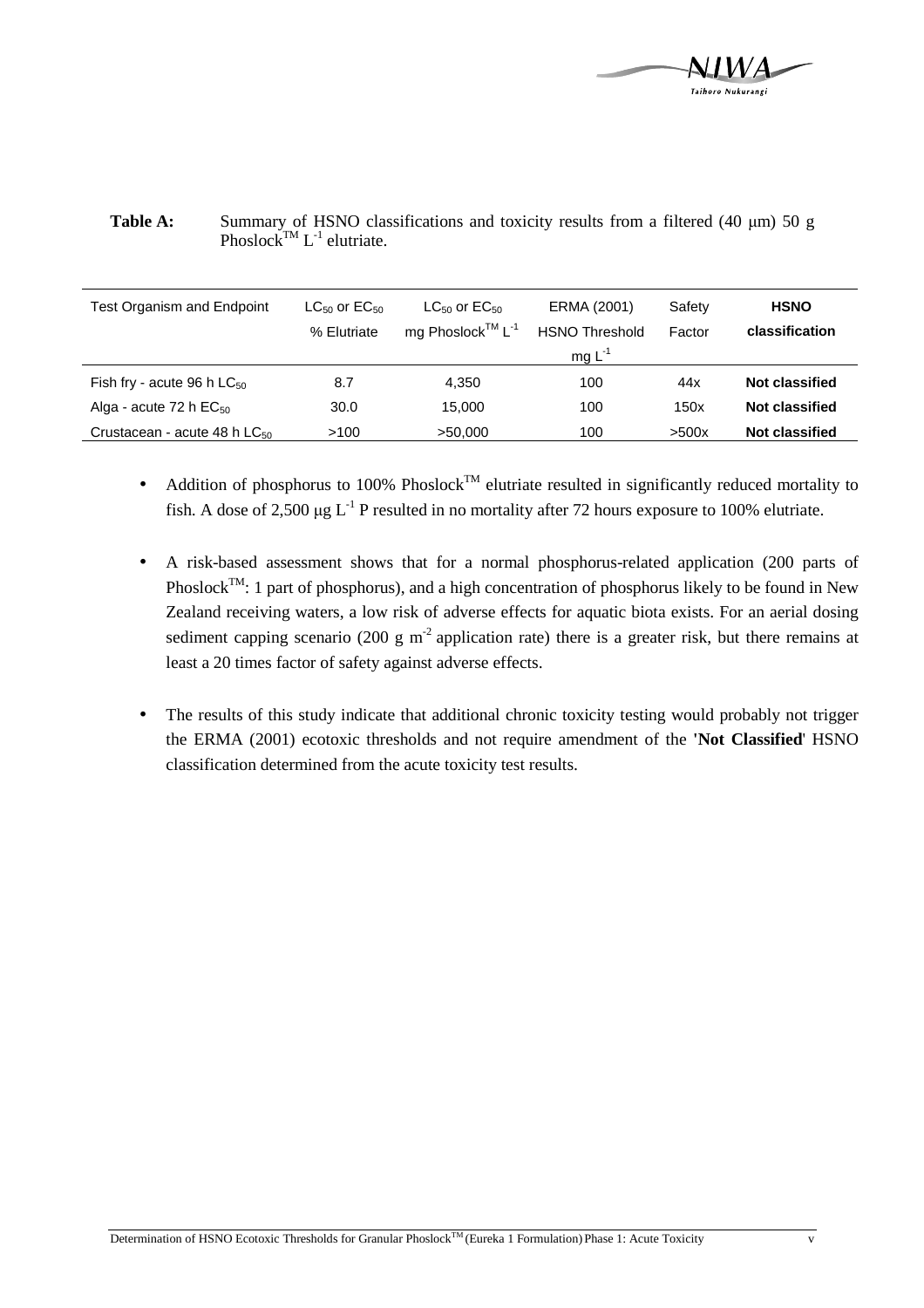

### **1. Introduction**

Management options for remediation of eutrophic lakes can include addition of flocculants to precipitate phosphates, and remove them from the water column. Phoslock<sup>TM</sup> is one such compound that is under investigation for use in decreasing the concentration of soluble phosphate in water bodies (NICNAS 2001). Currently, Phoslock<sup>TM</sup> is unclassified by the Environmental Risk Management Authority NZ (ERMA) and therefore unable to be commercially used in New Zealand.

The Hazardous Substances and New Organisms (HSNO) Act 1996 reformed legislation relating to management of hazardous substances in New Zealand, and provides for a series of regulations to manage the risks associated with potentially hazardous substances. The hazardous substances part of the HSNO Act came into effect on July 2001 (ERMA 2001).

ERMA (2001) outlines procedures and guidelines for assessment of substances to comply with the HNSO Act. Aquatic biota toxicity tests are used to assess aquatic ecotoxic effects of a substance when it comes in contact with the aquatic environment. There are four basic elements to consider when determining aquatic effects (ERMA 2001):

- Acute aquatic ecotoxicity
- Potential for, or actual bioaccumulation
- Degradation (biotic or abiotic (e.g. hydrolysis) for organic chemicals
- Chronic aquatic ecotoxicity

ERMA (S. Scobie email 20/7/04) specified the required base set of data for aquatic toxicity as:

- *Fish acute toxicity test (96 hour LC50)*
- *Daphnia acute test (48 hour EC50)*
- *Algal growth inhibition (72 hour or 96 hour EC50)*
- *Fish, early life stage toxicity test (approx. 60 day NOEC*)
- *Daphnia reproduction toxicity test (21 day NOEC)*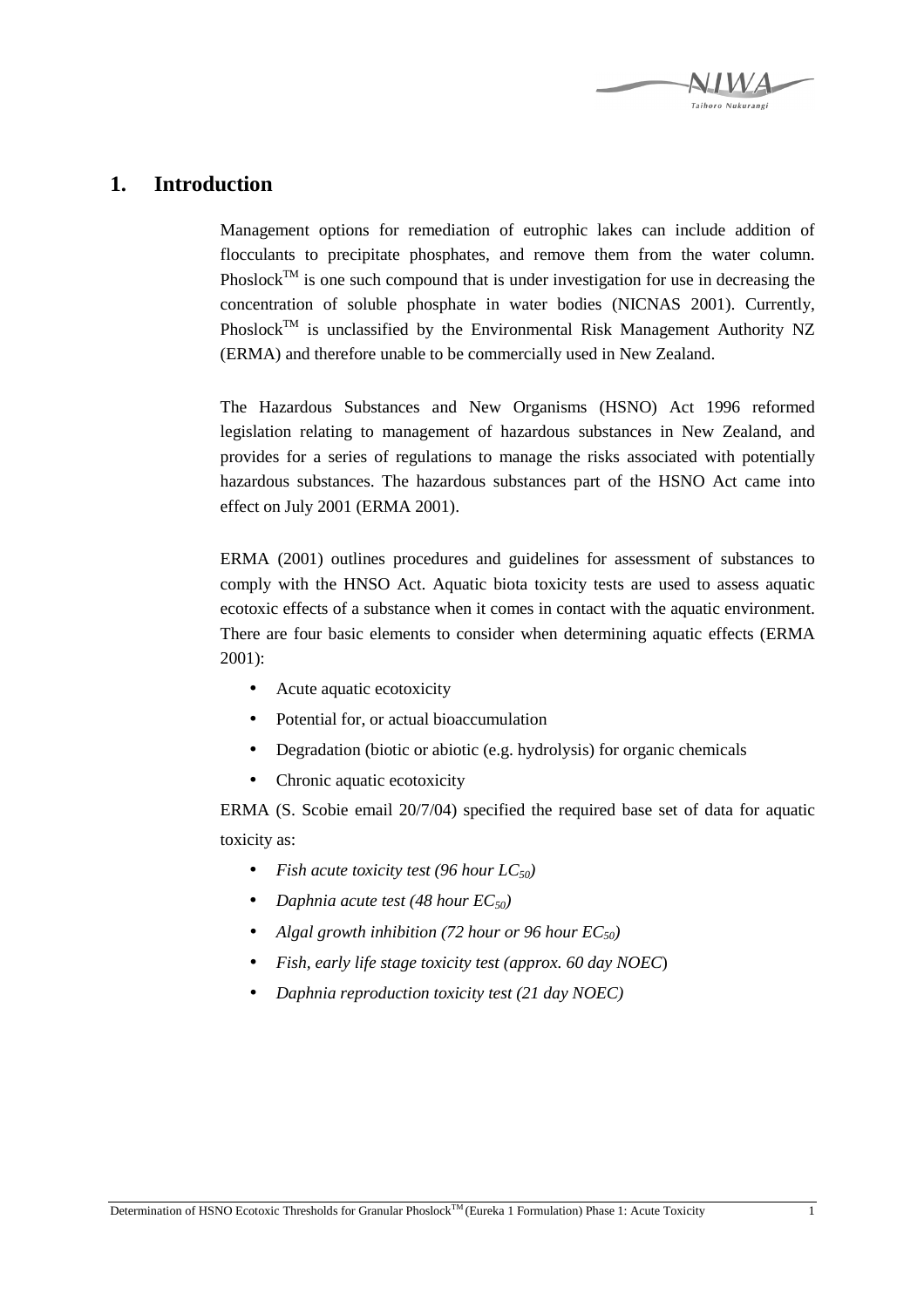

The threshold criteria for classification as 'hazardous' are (ERMA 2001):

- *3(1) A substance with ecotoxic properties is not hazardous for the purposes of the Act unless –* 
	- *(a) The substance is ecotoxic to aquatic organisms because* 
		- *(i) data for the substance indicates that the fish LC50 is 100 milligrams or less of the substance per litre of water over a 96-hour exposure period, as a result of exposure to the substance; or*
		- *(ii) data for the substance indicates that the crustacean*  $EC_{50}$  *is 100 milligrams or less of the substance per litre of water over a 48-hour exposure period, as a result of exposure to the substance; or*
		- *(iii) data for the substance indicates that the algal or other aquatic plant EC50 is 100 milligrams or less of the substance per litre of water over a 72-hour or 96-hour exposure period, as a result of exposure to the substance; or*
		- *(iv) data for the substance indicates that the chronic fish NOEC, or chronic crustacean NOEC, or algal or other aquatic plant NOEC, is 1 milligram or less of the substance per litre of water, as a result of exposure to the substance; or*
		- *(v) in the absence of the NOEC data prescribed in subparagraph (iv) data for the substance indicates that it is not rapidly degradable and is bioaccumulative.*

Once a substance triggers the threshold it is classified into one of four categories (Categories 9.1A – 9.1D), based on the results of toxicity testing.

We have not undertaken discussions with ERMA as to the suitability of this suite of tests and their relevance to the type of product and its proposed use. Such risk assessment considerations are particularly relevant to decisions as to whether chronic tests are required. Subsequent discussions between Primaxa Ltd and ERMA resulted in ERMA agreeing to the assessment being undertaken in two phases. Phase 1 would use the three acute toxicity tests (fish 96h LC<sub>50</sub>, *Daphnia* 48h EC<sub>50</sub> and algal<sup>2</sup> 72h  $EC_{50}$ ) for assessment and classification. Phase 2 may be undertaken using the two chronic tests (fish early life stage and *Daphnia* reproduction tests) if the results of

 $\overline{a}$  $2$  The 72 h algal growth test is usually regarded as a chronic assessment (i.e. long-term effects relative to life stage or life cycle of the organism). However, ERMA (2001) classifies the test  $EC_{50}$  as acute for the purpose of assessing ecotoxic effects and classification.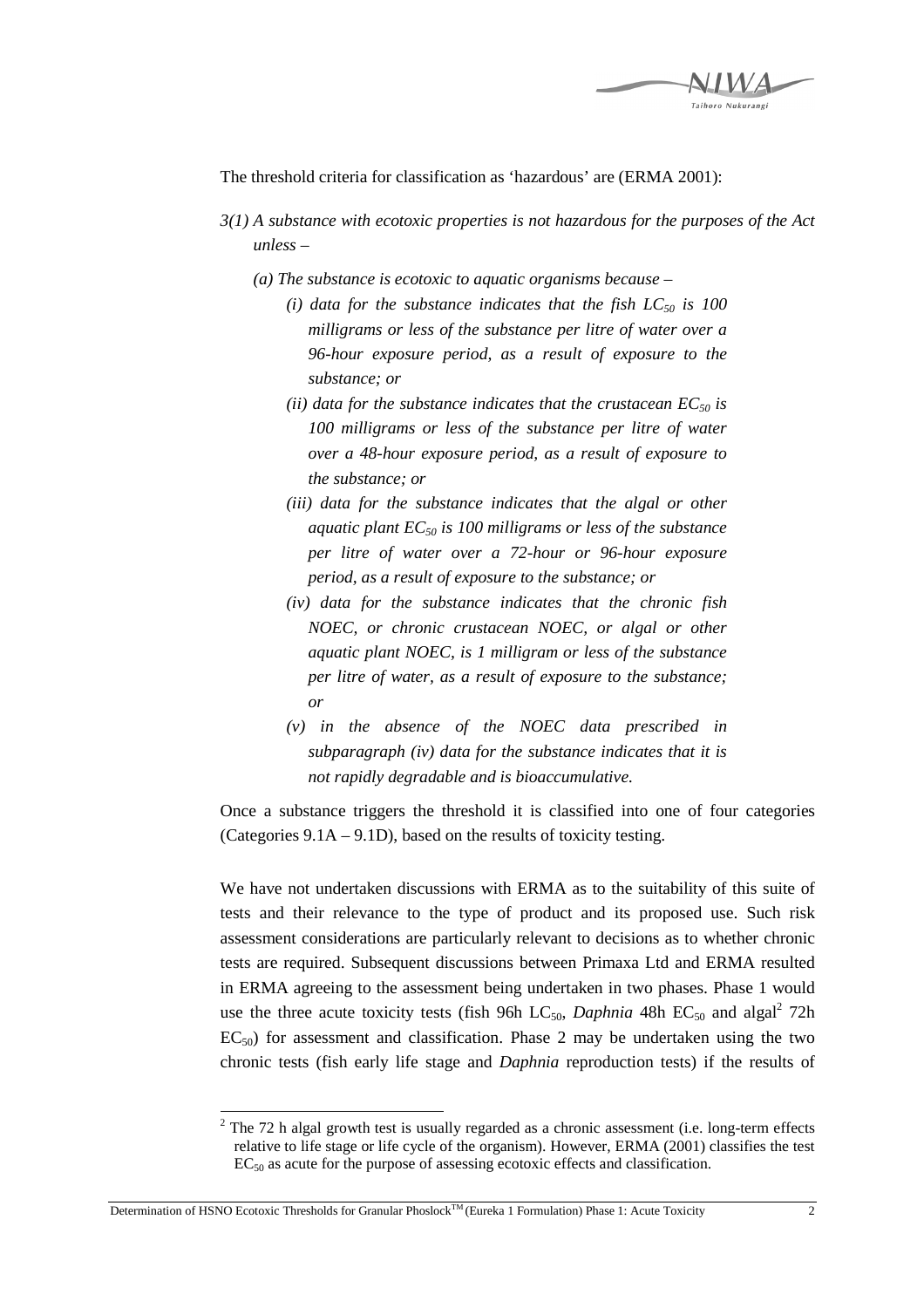

phase one tests indicated chronic ecotoxic effects may be significant and affect classification.

Primaxa Ltd contracted NIWA to undertake toxicity testing of Phoslock<sup>TM</sup> to determine if acute toxicity test results would trigger ERMA (2001) ecotoxic thresholds, and subsequently require classification as a hazardous substance. NIWA also conducted a risk-based analysis of the potential for environmental effects based on the toxicity test results and expected application rates in New Zealand.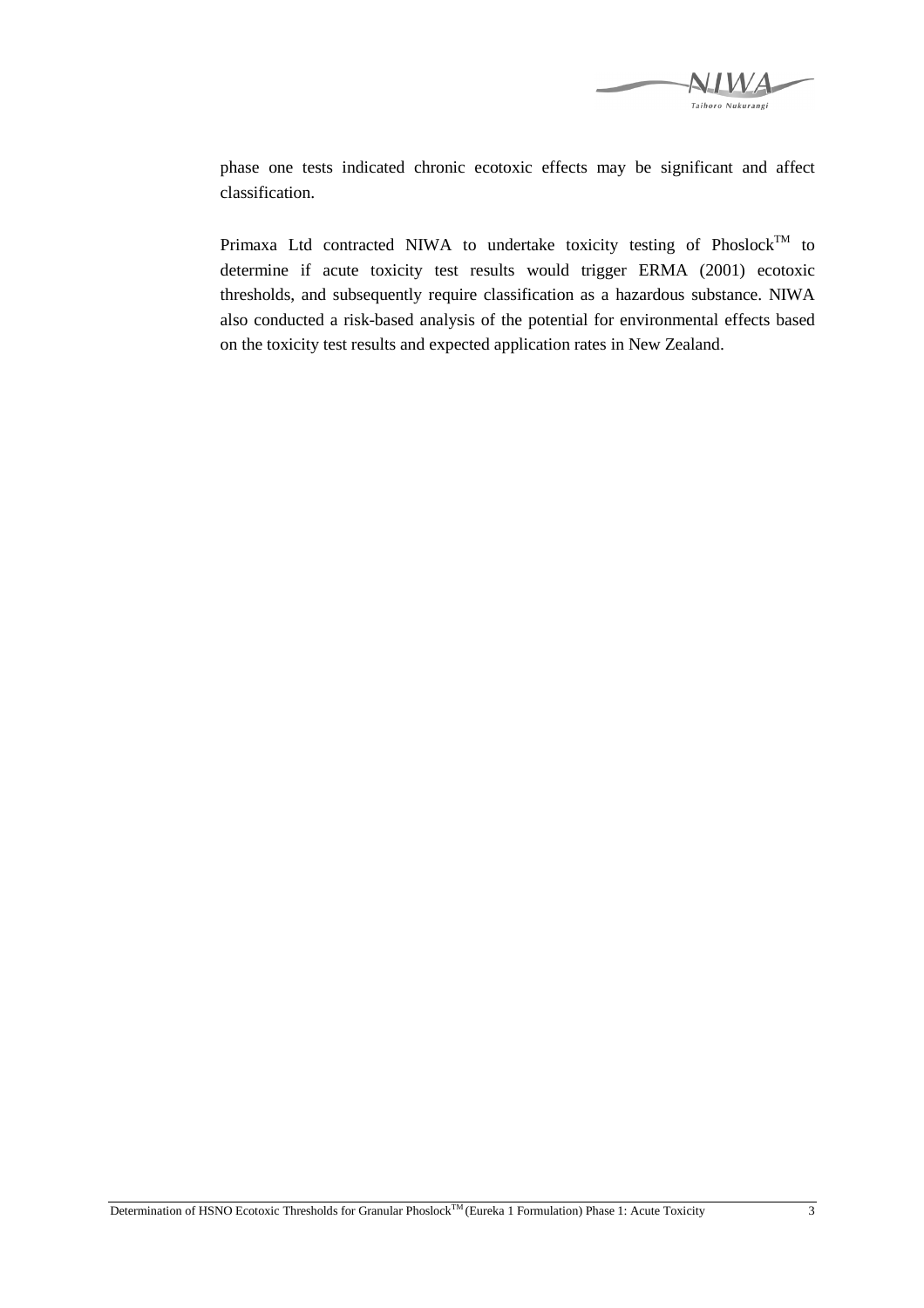## **2. Methods and Materials**

#### **2.1 General Methods**

Summaries of the test conditions are provided in Appendix. The toxicity tests were conducted according to the following reference methods:

| Algae $-72h$ test<br>(Pseudokirchneriella subcapitata) <sup>3</sup> | Environment Canada $(1992)$ &<br><b>USEPA</b> (1987a) |
|---------------------------------------------------------------------|-------------------------------------------------------|
| Crustacea – 48h test<br>(Daphnia magna)                             | OECD (1984)                                           |
| $Fish - 96h$ test<br>(Oncorhynchus mykiss - fry)                    | OECD (1992)                                           |

#### **2.2 Test Material Preparation**

All testing was undertaken on an "as supplied" basis, using a Primaxa Ltd supplied sample of the 'Eureka 1' granular formulation (Ian Dorset, Primaxa Ltd, email 4 November 2004) of Phoslock<sup>TM</sup>. Details of organism source and exposure conditions are provided in Appendix 7.1.

A 70 g sample was received at NIWA, Hamilton on 28/8/04. This sample was used for the algal toxicity test, but was insufficient for the *Daphnia* and fish tests. An additional 1 kg sample of the same formulation was received at NIWA, Hamilton on 17/9/04. Each sample was assigned a unique laboratory identification number and stored in the Ecotoxicology laboratory chemical store until the test initiations.

ERMA (S. Scobie pers comm) directed that test solutions be prepared using the method prescribed in NICNAS (2001). This method uses the USEPA Toxic Characteristic Leachate Procedure (TCLP) to provide the material for toxicity testing (USEPA 1992). This procedure uses a standardised approach to extract chemical contaminants from 50 g of material in 1 L (i.e., 50,000 mg  $L^{-1}$ ) of synthetic dilution water. The leachate procedure minimises potential experimental artefacts of adverse effect on species of high concentrations of particulate solids, which in this case could be derived from the bentonite in the Phoslock<sup>TM</sup>.

In this method 50 g  $L^{-1}$  of Phoslock was mixed gently (4 rpm) with a phosphorus-free synthetic soft water<sup>4</sup> (hardness 32 mg  $L^{-1}$  CaCO<sub>3</sub>) for 18 hours on a rotary tumbler in a

 $\overline{a}$ 

<sup>3</sup> Formerly *Selenastrum capricornutum.*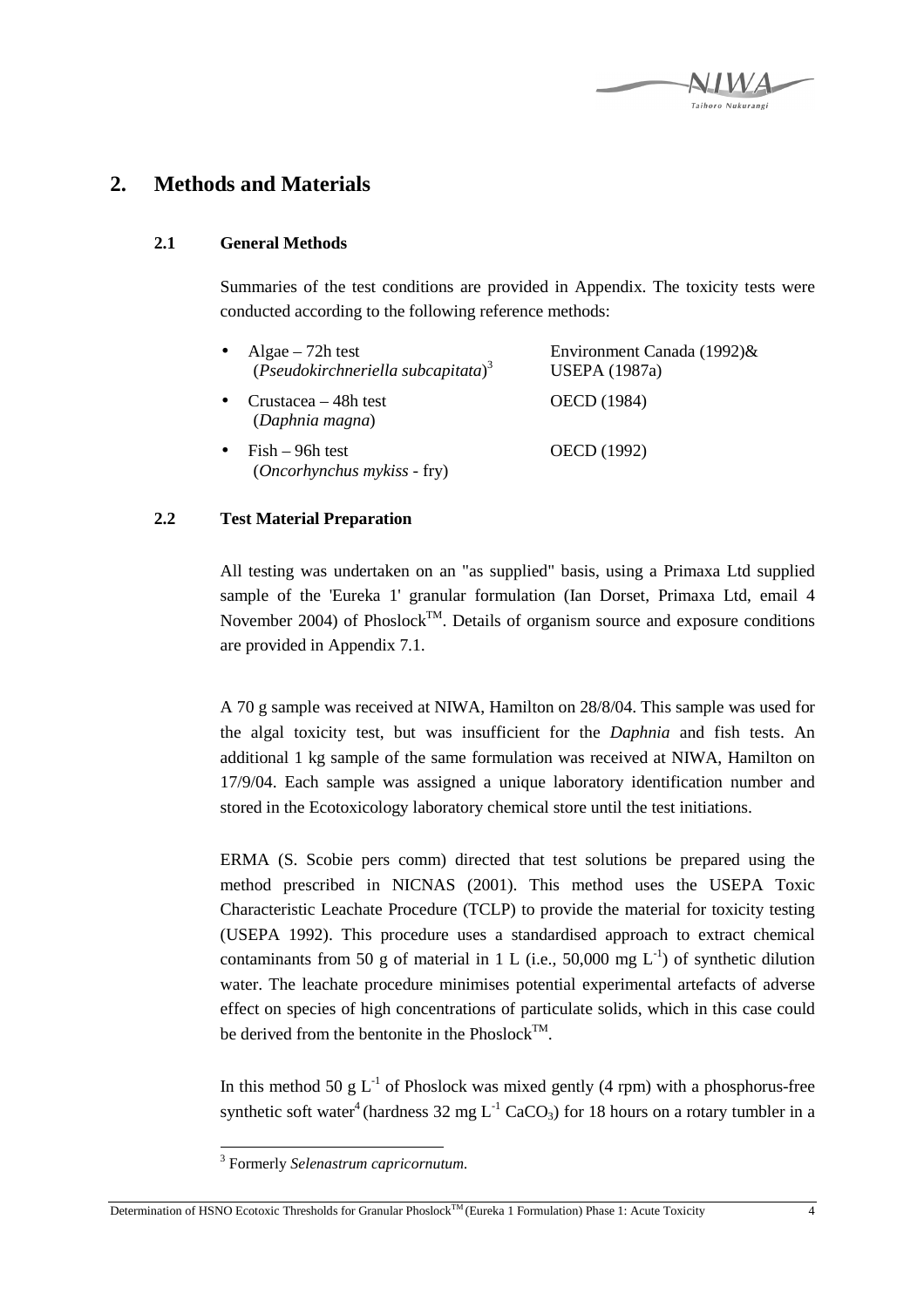

plastic container in complete darkness at 15°C. The solution was allowed to stand for 1 hour, then the supernatant liquid was siphoned off and filtered through a 40  $\mu$ m nylon mesh filter before use in the toxicity tests. Test solutions were prepared as percent by volume solution of the filtered supernatant, using either *Daphnia* culture water for the crustacea test, or de-chlorinated Hamilton City tap water for the fish tests.

#### **2.3 Algal test**

In the algal growth test, the test solution was further filtered through a  $0.45 \mu m$ membrane filter before the test solutions were prepared. Algal cell growth was determined using the microplate method (Environment Canada 1992, USEPA 1987a) and cell growth determined by flow cytometry<sup>5</sup> (Hall & Cummings 2003). A summary of the test methods and conditions is included in Appendix 7.1. Performance of the flow cytometer was investigated using TruCount beads<sup>6</sup> and showed that there was no interference from clay particles to the instrument operation and detection of algal cells. No EDTA was used in the algal growth media for this test.

#### **2.4 Crustacea**

Test organisms (24 h old juveniles) were obtained from our laboratory culture. Dilutions for the *Daphnia* test were prepared using our standard laboratory *Daphnia* culture water (NIWA 1995), adapted to moderate hardness (40 - 50 mg  $L^{-1}$  CaCO<sub>3</sub>). A summary of the test methods and conditions is included in Appendix 7.1.

#### **2.5 Fish**

Fish fry were obtained from the Fish and Game (NZ) hatchery, Rotorua. Dilutions for the fish test were prepared using dechlorinated Hamilton City Council tap water (30 - 40 mg  $L^{-1}$  CaCO<sub>3</sub>). The mean weight length of the fish was 0.39 g ( $\pm$ SD 0.13) and 36.5  $mm (\pm SD 3.51)$  mm respectively.

Two fish tests were undertaken: the first test was a standard toxicity test conducted in accordance with OECD (1992), as required by ERMA for HSNO classification. This

 $^{4}$  48 mg L<sup>-1</sup> NaHCO<sub>3</sub>, 30 mg L<sup>-1</sup> CaSO<sub>4</sub>.2H<sub>2</sub>O, 30 mg L<sup>-1</sup> MgSO<sub>4</sub>, 2 mg L<sup>-1</sup> KCl (NICNAS 2001).

<sup>&</sup>lt;sup>5</sup> Flow cytometry measures fluorescence and scatter of cells from a laser beam, see Hall  $\&$ Cummings (2003) for details of instrument operation and features.

 $6$  10  $\mu$ m fluorescent beads similar to algal cells.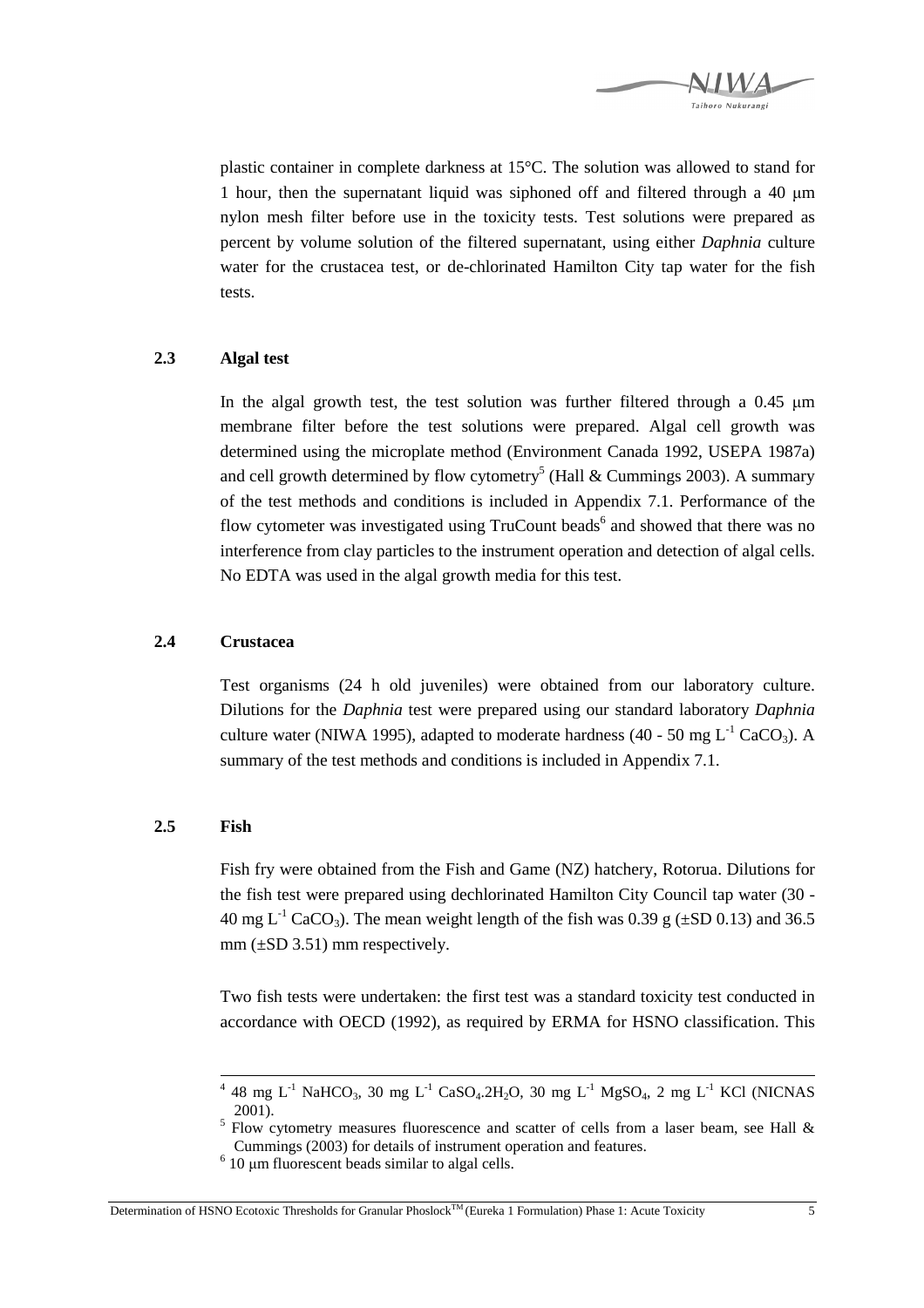

test used 5 control replicates and 3 replicates for each of the five elutriate dilutions. A summary of the test methods and conditions is included in Appendix 7.1.

The second test investigated the mitigating effects of phosphorus on the toxicity detected by the fish in the first test. Four containers of 3 L of 100% elutriate were dosed with a different P concentration (20, 100, 500, 2500  $\mu$ g L<sup>-1</sup> P). One replicate of each concentration and a control (no elutriate and no P) was used. A 1,000 mg  $L^{-1}$  P solution was prepared from  $K_2HPO_4$ , and aliquots of this solution were added to 100% elutriate to make 3 L of the test solution. To overcome the lowering of the pH due to the addition of the P solution, the pH of each container was adjusted to pH 7.5 by addition of 30 mL of 2,480 mg  $L^{-1}$  NaHCO<sub>3</sub> solution. Further details of the testing methodology are included in Appendix 7.1.

#### **2.6 Water Samples**

Selected water samples from the fish and daphnia toxicity tests were acidified and analysed for total lanthanum. Samples from the fish mortality mitigation by phosphorus additions were filtered, not acidified, and analysed for dissolved lanthanum.

Samples from the test solutions were analysed by Hill Laboratories Ltd for total and dissolved lanthanum, using a boiling nitric acid digestion (APHA 1998a) and ICP MS analysis (APHA 1998b).

#### **2.7 Data Analysis**

Test results were analysed using  $Toxcalc^{TM}$  software (Tidepool 1994). Algal test results were analysed by linear interpolation (ICp) combined with bootstrapping to derive EC values. Fish and *Daphnia* results were analysed using the Probit or Trimmed Spearman-Karber methods to derive EC or LC values. Hypothesis testing of the algal, *Daphnia* and fish test results was undertaken using ANOVA and USEPA approved methods (Tidepool 1994).

#### **2.8 Reference Toxicant**

Reference toxicant tests with zinc sulphate were concurrently undertaken for each species. The  $EC_{50}$  and  $LC_{50}$  results were compared to results from previous exposures to zinc to determine organism health and test acceptability.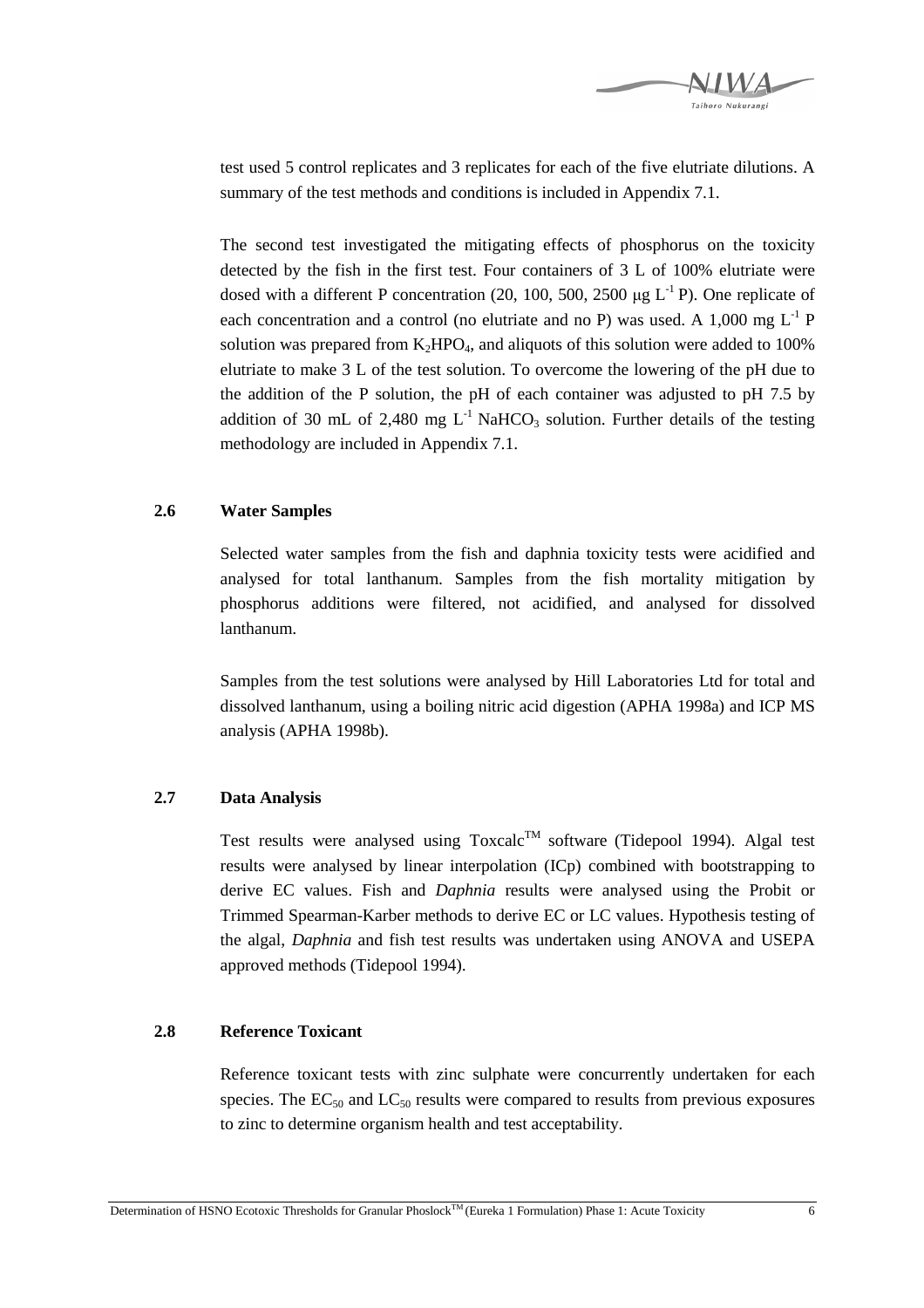

### **3. Results**

All original data and project notes are maintained at NIWA, Hamilton in a confidential project file. A summary of the data observations and statistical analyses is included in the Appendix.

#### **3.1 Assessment of Ecotoxic Thresholds**

The toxicity results are summarised in Table 1. Control survival for the fish and immobility for the crustacea controls were greater than 90%, and within the test acceptability criteria. These results showed that the fish (rainbow trout) were the most sensitive species (96 h LC<sub>50</sub> = 8.7 % elutriate) being 11.5 times more sensitive that the crustacea (48 h  $EC_{50}$  > 100% elutriate), and 3.4 times more sensitive than the algae (72 h  $EC_{50} = 30$  % elutriate). Toxicity to the fish occurred within 48 hours, and no further mortality was recorded after this time.

Table 1: Summary of crustacean, fish and algal acute toxicity test results for Phoslock<sup>TM</sup> elutriate (50 g Phoslock<sup>TM</sup> L<sup>-1</sup>, 40  $\mu$ m filtered).

| <b>Test organism</b> | End-point        | <b>Phoslock Elutriate (%)</b>       |           |                          |                   | Control          |                 |
|----------------------|------------------|-------------------------------------|-----------|--------------------------|-------------------|------------------|-----------------|
|                      |                  | $LC_{50}$ or $EC_{50}$ <sup>a</sup> | $EC_{20}$ | <b>NOEC</b> <sup>b</sup> | LOEC <sup>b</sup> | TEC <sup>b</sup> | %               |
|                      |                  | (95% CI)                            |           |                          |                   |                  | <b>Survival</b> |
| Crustacea            | 24 h immobility  | >100                                | 70.5      | 50.0                     | 100               | 70.7             | 98.0            |
|                      | 48 h immobility  | >100                                | 74.6      | 50.0                     | 100               | 70.7             | 94.0            |
| Rainbow trout fry    | 24 h survival    | $16.6(20.1 - 13.8)^c$               | ٠         | <6.25                    | 6.25              | <6.25            | 100             |
|                      | 48 h survival    | $8.7(11.8-5.3)$                     | 3.4       | <6.25                    | 6.25              | < 6.25           | 100             |
|                      | 72 h survival    | $8.7(11.8-5.3)$                     | 3.4       | <6.25                    | 6.25              | < 6.25           | 100             |
|                      | 96 h survival    | $8.7(11.8-5.3)$                     | 3.4       | <6.25                    | 6.25              | <6.25            | 100             |
| Algae                | 72 h cell growth | 30.0(31.4 28.3)                     | 18.9      | 12.5                     | 25.0              | 17.7             |                 |

<sup>a</sup> The lower the LC<sub>50</sub> or EC<sub>50</sub> the greater the toxicity, indicating that a higher dilution was required to cause a 50% effect on the test organisms. LC = lethal concentration & EC = effective concentration (see glossary)

 $b$  NOEC = No observed effect concentration; LOEC = Lowest observed effect concentration; TEC = threshold effect concentration (Geometric mean of NOEC and LOEC)

 $\textdegree$  Analysed using the Trimmed Spearman-Karber method, which calculates only EC<sub>50</sub> values

Although the 48 h crustacea immobility  $EC_{50}$  value was >100%, there was some effect on mobility of the organism in the highest test concentration (33% and 37% immobile after 24 h and 48 h exposure respectively). At this concentration, organisms became trapped in a white gelatinous precipitate, which formed during the test, and resulted in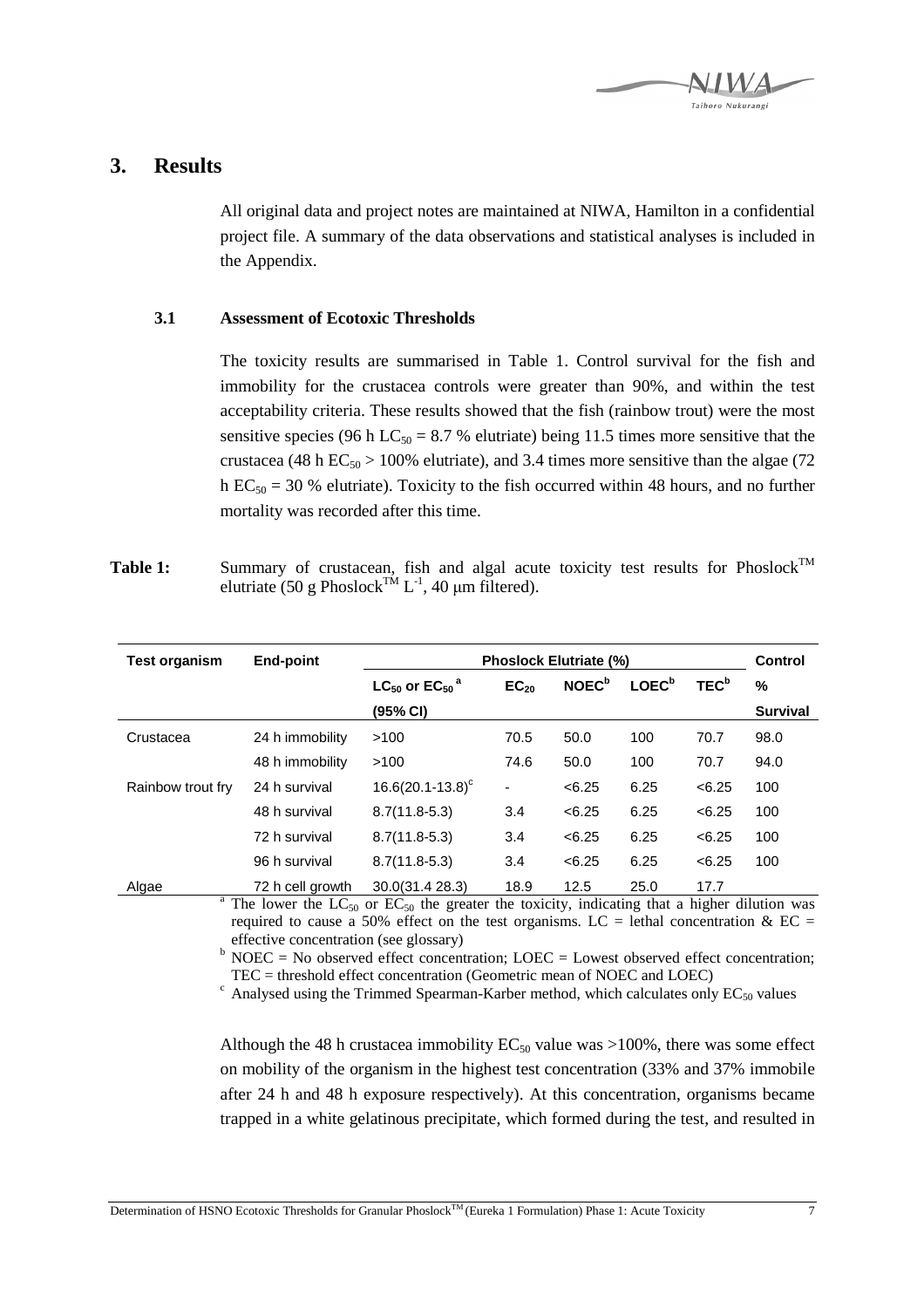

immobility and ultimately mortality. There was little change in crustacea immobility after 24 hours exposure.

Based on the weight of material used in the extraction procedure (50 g  $L^{-1}$ ), and assuming a linear relationship between the mass of  $Phoslock^{TM}$  added and the elutriate composition, the 96 h trout LC<sub>50</sub> is equivalent to 4,350 mg Phoslock<sup>TM</sup> L<sup>-1</sup> (Table 2). The crustacean (*Daphnia*) and algal EC<sub>50</sub> values indicate lower sensitivity. The trout  $LC_{50}$  value is markedly (44 times) higher than the ERMA ecotoxic threshold of 100  $mg L<sup>-1</sup>$  for acute effects.

Although ERMA (2001) consider the 72 h algal  $EC_{50}$  an acute value, section 3(1)(iv) allows use of the NOEC as a chronic value. The algal 72 h NOEC value (12.5%, equivalent to 6,250 mg Phoslock<sup>TM</sup> L<sup>-1</sup>) is 6,250 times higher than the ERMA (2001) ecotoxic threshold of 1 mg  $L^{-1}$  for chronic effects.

Therefore, the **HSNO category** for Phoslock<sup>TM</sup> would be 'Not Classified', i.e. not hazardous (ERMA 2001; summary table Part VII, page 9).

Table 2: Summary of toxicity test results and equivalent Phoslock concentrations based on exposure to 50 g L<sup>-1</sup> of Phoslock<sup>TM</sup> (40µm filtered) elutriate, expressed in terms of mg Phoslock<sup>TM</sup>  $L^{-1}$ .

| Organism   | $LG_{50}$ or $EC_{50}$ | $LC_{50}$ or $EC_{50}$      | <b>NOEC</b> | <b>NOEC</b>                 |
|------------|------------------------|-----------------------------|-------------|-----------------------------|
|            | % Elutriate            | mg Phoslock L <sup>-1</sup> | % Elutriate | mg Phoslock L <sup>-1</sup> |
| Alga       | 30                     | 15,000                      | 12.5        | 6.250                       |
| Crustacean | >100                   | >50,000                     | 50.0        | 25,000                      |
| Fish fry   | 8.7                    | 4.350                       | <6.25       | 3,125                       |

#### **3.2 Mitigation of PhoslockTM Toxicity by Phosphorus**

There was 100% and 37% mortality for the fish and *Daphnia* respectively in the highest test concentration (100% elutriate) at the conclusion of the tests. Rainbow trout were chosen to investigate the effect of phosphorus on fish survival, as they were more sensitive to Phoslock<sup>TM</sup> exposure than *Daphnia* (Table 1). As there was no change in mortality after 48 h in the standard toxicity test, a 72 h survival end point was used for this part of the study. Addition of phosphorus to the 100% elutriate solutions significantly mitigated fish mortality, with the highest P dose (2,500  $\mu$ g L<sup>-1</sup> P) resulting in 0% mortality (i.e. 100% survival) after 72 h exposure (Table 3, Figure 1).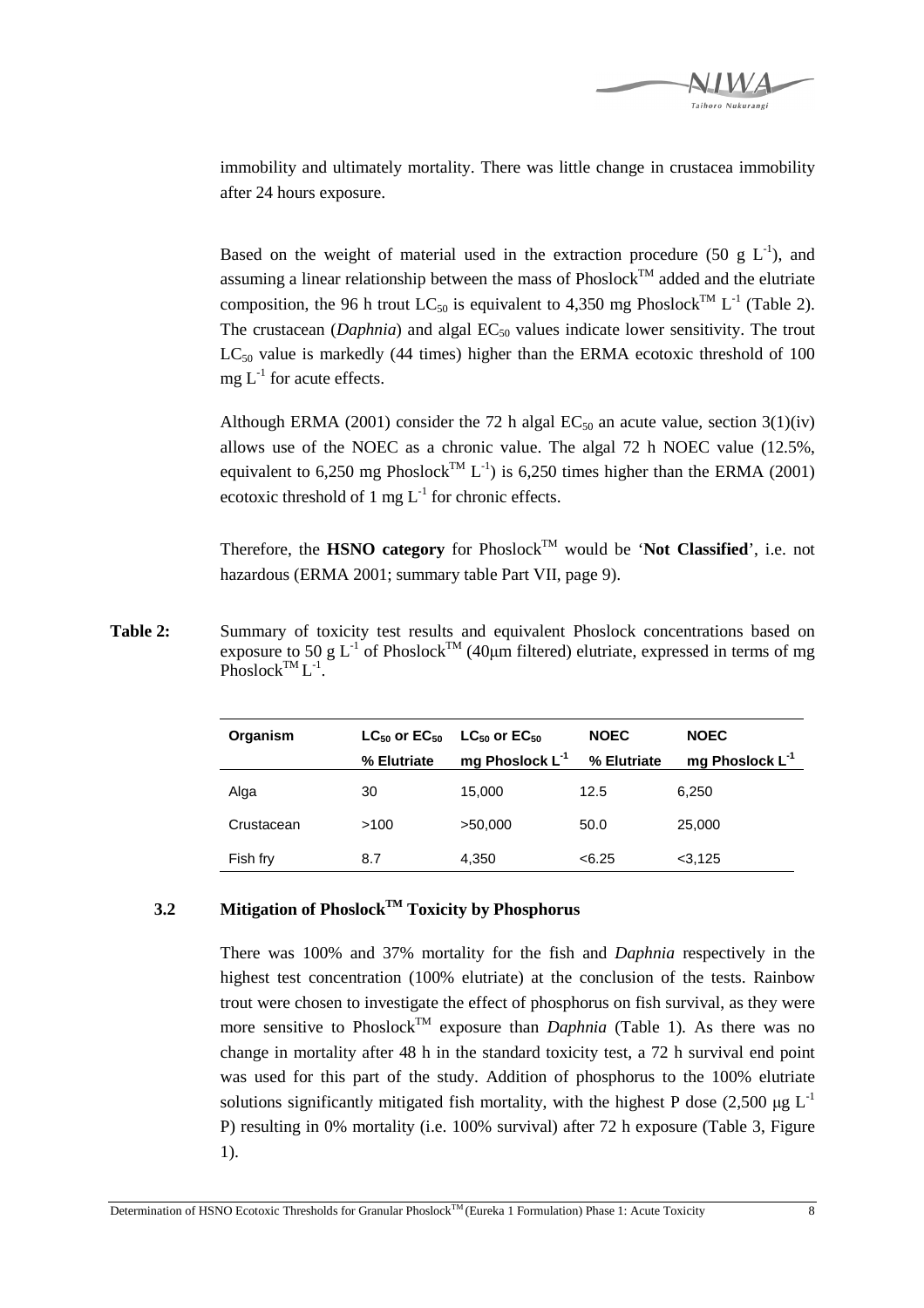Taihoro Nukurangi

| <b>Phosphorus</b>         | Survival (%) after |                |                |       |  |  |
|---------------------------|--------------------|----------------|----------------|-------|--|--|
| $\mu$ g L <sup>-1</sup> P | 24 h               | 48 h           | 72 h           | 96 h  |  |  |
| Control                   | 100                | 100            | 100            | 100   |  |  |
| $0^a$                     | 0 <sup>a</sup>     | 0 <sup>a</sup> | 0 <sup>a</sup> | $0^a$ |  |  |
| 20                        | 30                 | 0              | 0              |       |  |  |
| 100                       | 50                 | 20             | 10             |       |  |  |
| 500                       | 40                 | 20             | 20             |       |  |  |
| 2,500                     | 100                | 100            | 100            |       |  |  |

**Table 3:** Fish (rainbow trout fry) survival in 100% elutriate (50 g Phoslock<sup>TM</sup> L<sup>-1</sup>, 40  $\mu$ m filtered) and control solutions after addition of phosphorus.

a Results from acute toxicity test.

#### **3.3 Lanthanum (La) Analyses**

Total La results for the acute toxicity tests indicate a significant reduction of total La concentrations in the test solutions over time. After 96 hours, total La in the test solutions was 1-2% of the concentration at the test initiation (Figure 2). The high initial total La concentrations for day 1 elutriate solution could possibly be due to particle-associated material passed through the 40 µm filter and turbulence caused by the fish fry in the test container. The results indicate that La is settling from the test solutions during the exposure procedures. In all the test solutions, a white precipitate forming during the test was noted in the test containers. We would expect some variability in the total-La because of the large filter size (40 µm) used in the TCLP procedure as directed by NICNAS (2001).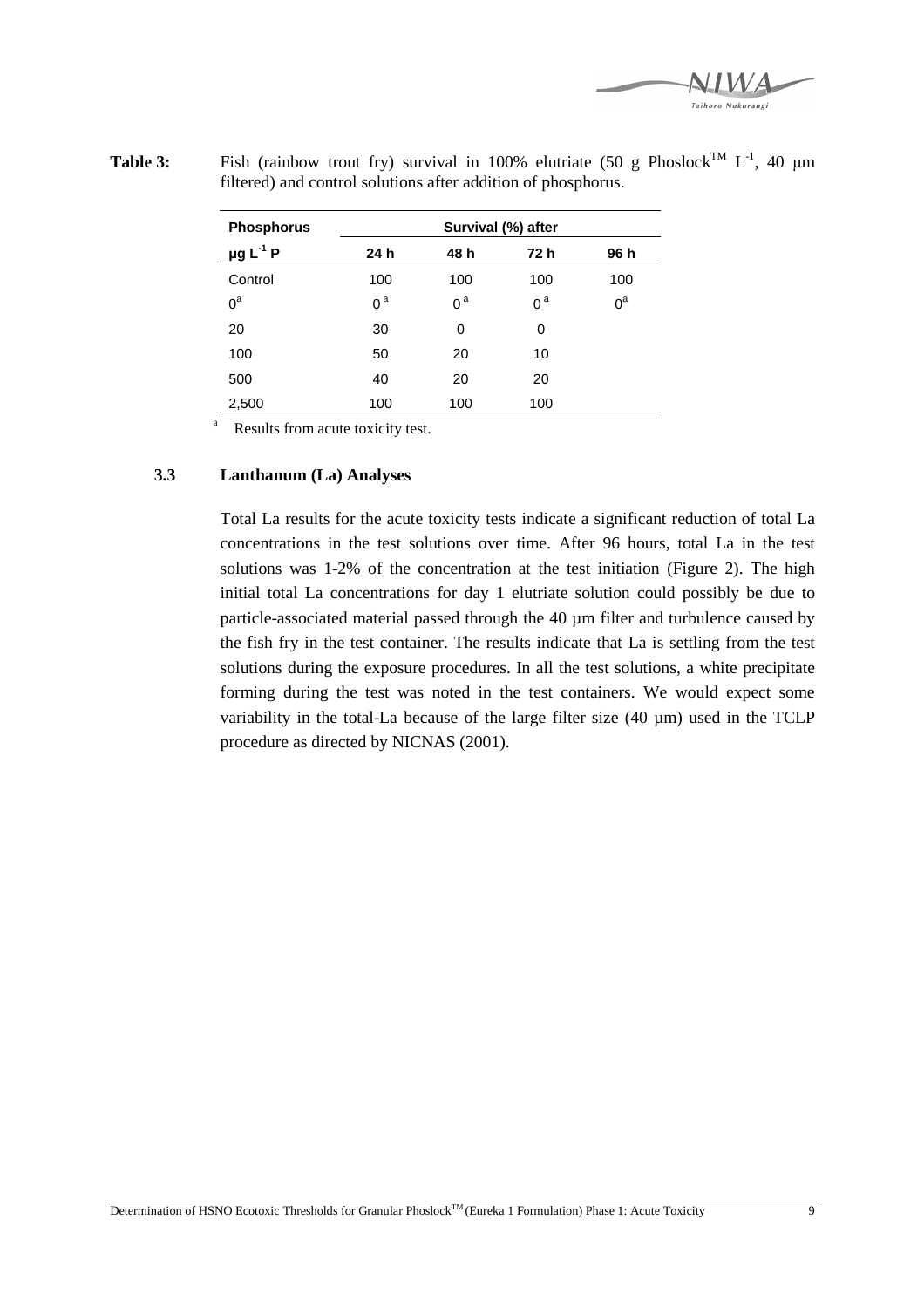

Figure 1: Mitigation of fish fry survival in 100% Phoslock<sup>TM</sup> elutriate after addition of phosphorus.



**Figure 2:** Total lanthanum concentrations in 6.25% and 12.5% Phoslock<sup>TM</sup> elutriate solutions during acute toxicity tests.

Determination of HSNO Ecotoxic Thresholds for Granular Phoslock<sup>TM</sup> (Eureka 1 Formulation) Phase 1: Acute Toxicity 10

Taihoro Nukurangi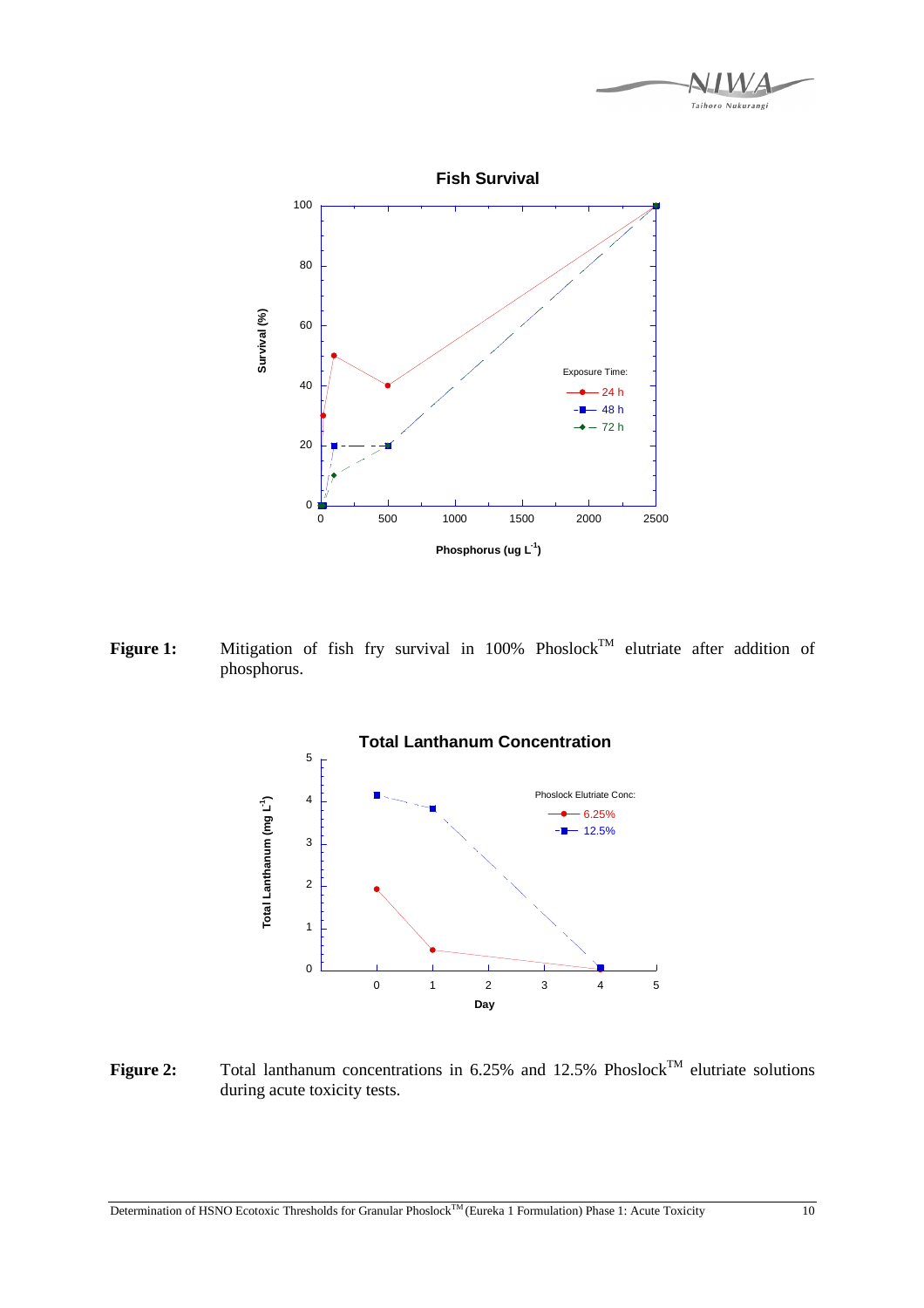

Dissolved and total La concentrations were analysed from the phosphorus mitigation experiment for the 500 and 2,500  $\mu$ g L<sup>-1</sup> P treatments bounding the survival effects threshold after 1 and 3 days exposure. The results show total La concentrations were markedly lower than the initial acute toxicity testing trial. Also dissolved La concentrations were reduced by at least 3.6 times by a 5-fold increase in phosphorus (Table 4). Combined with the fish survival results, the decrease in La concentrations suggests that phosphorus reduced the bioavailability of La, and decreased mortality. The rapid onset of mortality in the acute fish test suggests that the initial high La concentrations were the cause of fish mortality. However, we do not know the rate of reaction between La (from Phoslock<sup>TM</sup>) and phosphorus.

| Table 4: |             | Lanthanum concentrations in 100% Phoslock <sup>TM</sup> elutriate solutions after addition of |  |  |  |  |
|----------|-------------|-----------------------------------------------------------------------------------------------|--|--|--|--|
|          | phosphorus. |                                                                                               |  |  |  |  |

| <b>Phosphorus</b>         | Lanthanum Concentration (mg $L^{-1}$ ) |       |                 |                  |       |                 |  |
|---------------------------|----------------------------------------|-------|-----------------|------------------|-------|-----------------|--|
| $\mu$ g L <sup>-1</sup> P | Day 1                                  |       |                 |                  | Day 3 |                 |  |
|                           | <b>Dissolved</b>                       | Total | <b>Survival</b> | <b>Dissolved</b> | Total | <b>Survival</b> |  |
|                           |                                        |       | (%)             |                  |       | (%)             |  |
| 500                       | $na^a$                                 | na    | 40              | 0.0018           | 0.34  | 20              |  |
| 2,500                     | < 0.0005                               | 0.17  | 100             | < 0.0005         | 0.27  | 100             |  |
|                           |                                        |       |                 |                  |       |                 |  |

a Not analysed.

#### **3.4 Reference Toxicant**

The algal, *Daphnia* and fish fry reference toxicant  $EC_{50}$  results for zinc sulphate were within the expected range for the reference toxicant (Table 5). The fish and *Daphnia* used in this suite of toxicity tests would be ranked in the most sensitive 25%ile of the test organisms used by USEPA for the ambient water quality criteria for zinc (USEPA 1987a). The algae are approximately 9 times more sensitive to zinc than the most sensitive species used by the USEPA. By using these three species that exhibit such sensitivity, the results from this suite of toxicity tests provide a moderate degree of confidence in assessing the toxic hazard of the sample. However, care must be taken when extrapolating these results for protection of organisms present in a particular receiving water environment.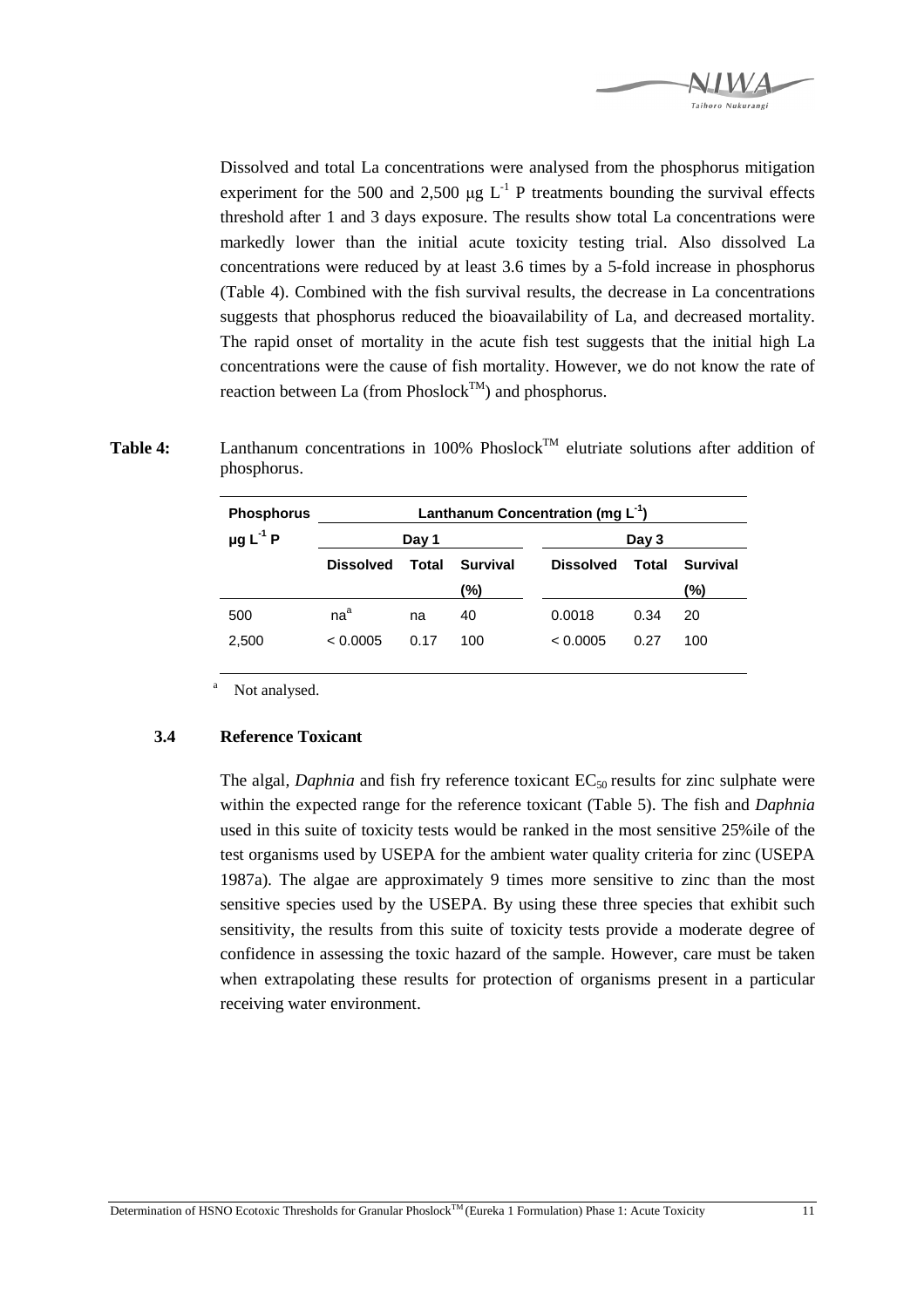

| Organism | <b>Species</b> | $EC_{50}$ (95%CI)<br>mg $L^{-1}$ Zn |  |
|----------|----------------|-------------------------------------|--|
| Algae    | P. subcapitata | $0.011(0.012 - 0.008)$              |  |
| Daphnia  | D. magna       | 1.1 $(1.3-0.8)^a$                   |  |
| Fish fry | O. mykiss      | $0.43(0.50-0.37)$                   |  |

## **Table 5:** Summary of reference toxicant (zinc sulphate) EC<sub>50</sub> results.

<sup>a</sup> 48 h survival endpoint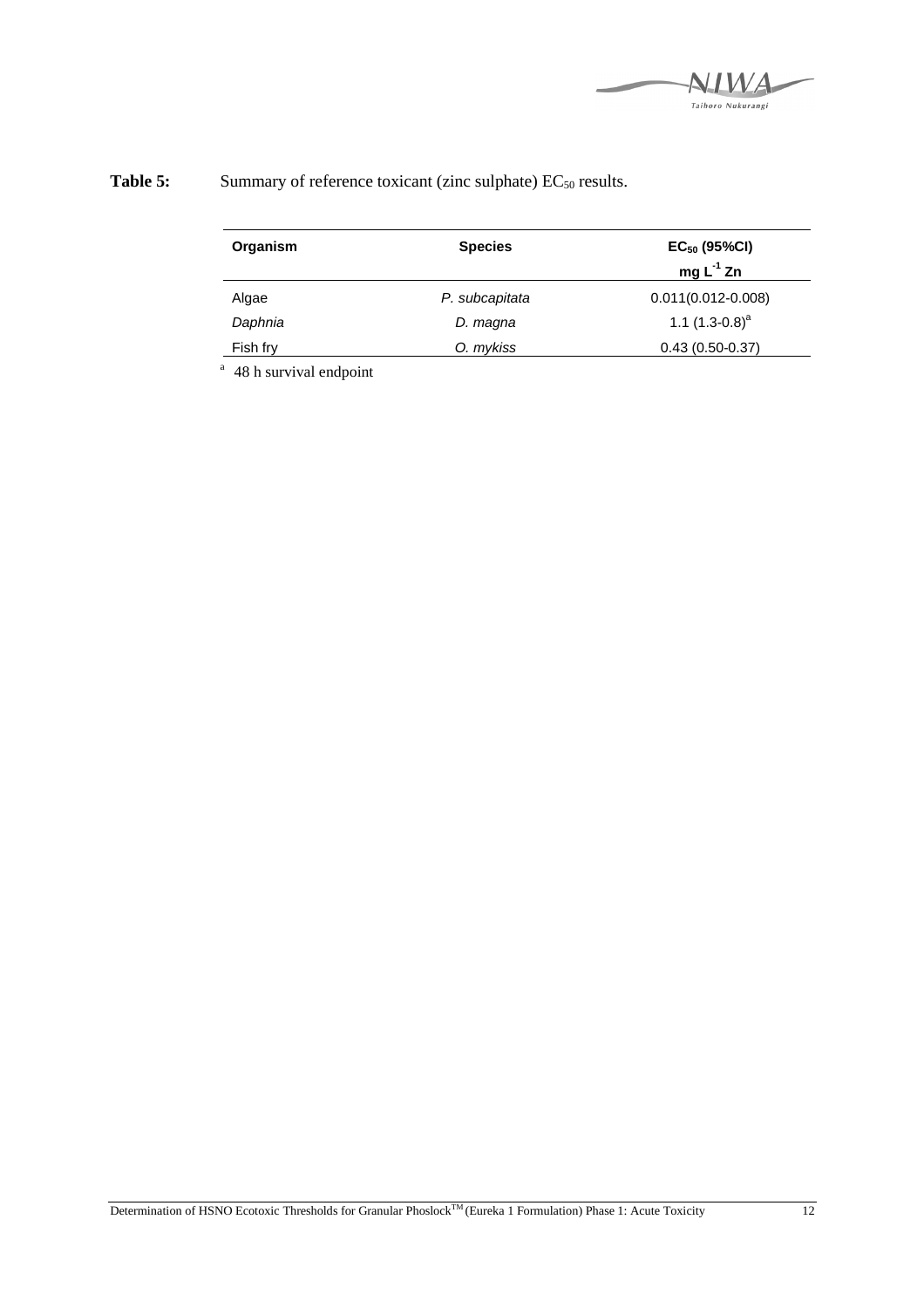

### **4. Conclusions and discussion**

NIWA was contracted by Primaxa Ltd to undertake toxicity testing of Phoslock<sup>TM</sup> to determine if the compound would trigger ERMA (2001) ecotoxic thresholds, and subsequently require classification as a hazardous substance. Following negotiations with ERMA, a suite of three acute toxicity tests (freshwater algae, *Daphnia*, and freshwater fish fry) were used in phase 1 of the assessment. Toxicity tests were undertaken in accordance with internationally recognised reference methods.

Primaxa Ltd supplied 2 samples of the granulated 'Eureka 1' formulation of Phoslock<sup>TM</sup> for this assessment. An elutriation procedure (USEPA 1992), previously used in Australia for assessment of the ecotoxic effects of  $Phoslock^{TM}$  on aquatic biota (NICNAS 2001) was used in this study. The procedure is used to assess the mobility of both organic and inorganic analytes present in liquid, solid and multiphasic wastes, where the solid material is the dominant factor determining the pH of the extract. In this assessment the extraction procedure did not result in physiologically unacceptable pH values. The pH of 100% elutriate was 7.8 prior to the fish toxicity test initiation. The elutriate is prepared by gently tumbling the specified weight of substance in a phosphorus-free synthetic soft water (50 g Phoslock<sup>TM</sup> L<sup>-1</sup>) for 18 hours. The mixture was allowed to settle, decanted and filtered (40 µm), and used to make up solutions for the toxicity tests. The elutriate was further filtered through a  $0.45 \mu m$  membrane filter for the algal test, to prevent interference of clay particles in the cell counting procedure. No EDTA was used in the media for the algal test.

#### **4.1 ERMA (2001) Classification**

Some classification methods base compliance of mixtures on the concentration of the 'active ingredient' (e.g., Zucker 1985). ERMA (2001) defines 'mixture' as a substance that is a combination of two or more chemical substances that have not reacted to form other chemical entities at the time of classification. The Phoslock<sup>TM</sup> assessed in this study is a mixture of individual substances, but will be treated commercially as a single entity. As no toxicity testing was undertaken on the individual components of Phoslock<sup>TM</sup>, comparison with the ERMA (2001) ecotoxic threshold values has been undertaken using  $EC_{50}$  or  $LC_{50}$  values expressed as a concentration (mg  $L^{-1}$ ) of Phoslock<sup>TM</sup> used to prepare the elutriate.

The toxicity results are summarised in Table 6 together with the  $LC_{50}$  and  $EC_{50}$  and results for the 3 test species. The results showed that the rainbow trout were the most sensitive species, being 11.5 times more sensitive than *Daphnia*, and 3.4 times more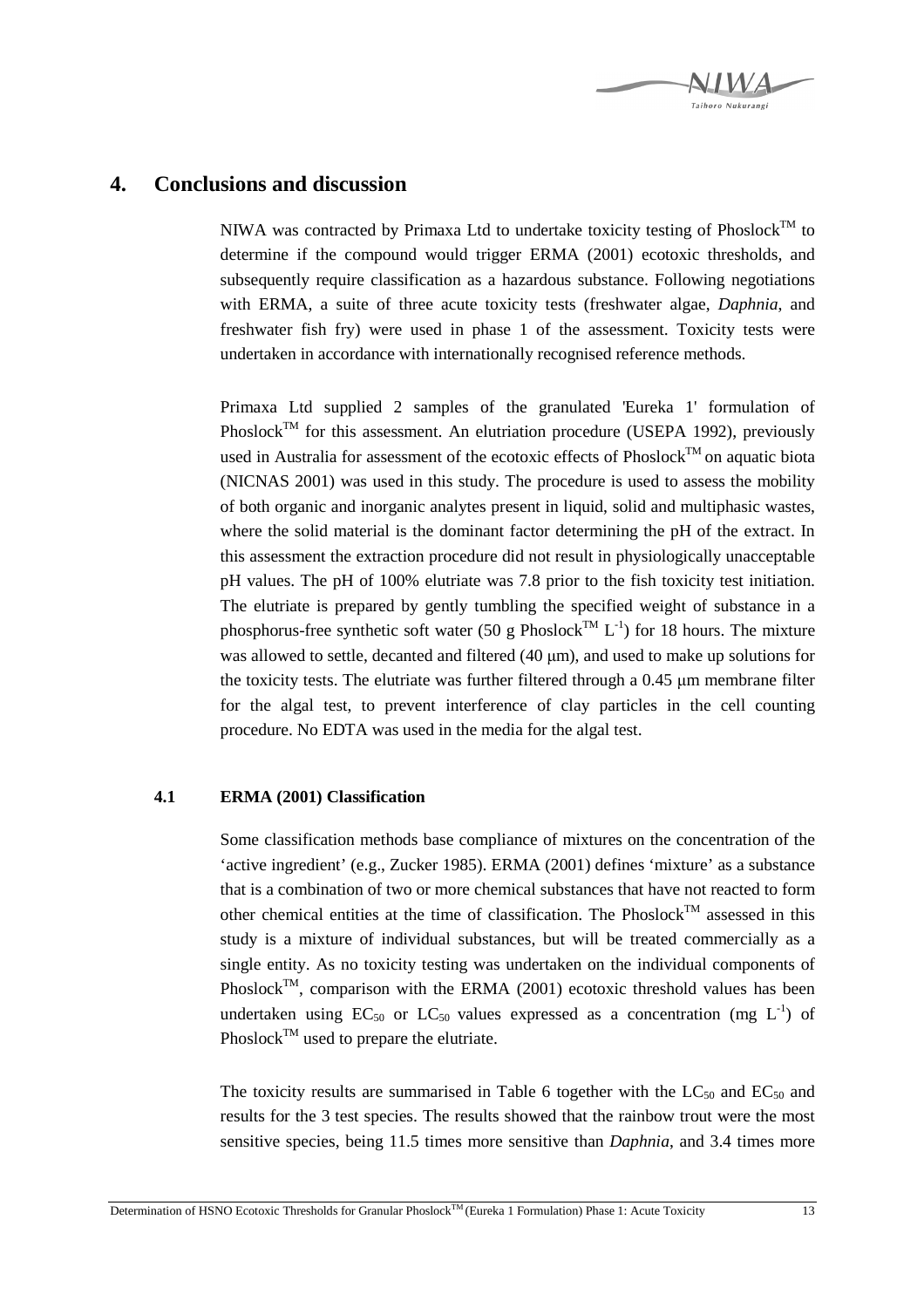

sensitive than algae. The Phoslock<sup>TM</sup> concentration at the trout  $LC_{50}$  was equivalent to 4,350 mg Phoslock<sup>TM</sup> L<sup>-1</sup>.

The ERMA (2001) ecotoxic threshold for acute effects is 100 mg  $L^{-1}$ , and if  $LC_{50}$  or  $EC_{50}$  values are greater than the threshold, they are not required to be classified. For chronic effects, if the chronic NOEC is greater 1 mg  $L^{-1}$ , classification is also not required. When these two conditions are met, environmental persistence and bioaccumulation do not require consideration.

Based on the most sensitive species (fish, 96 h LC<sub>50</sub> = 4350 mg Phoslock<sup>TM</sup> L<sup>-1</sup>), the acute  $LC_{50}$  of Phoslock<sup>TM</sup> is markedly higher (44 times) than the (ERMA 2001) ecotoxic threshold. Based on these acute values (Table 6), the **HSNO category** for Phoslock<sup>TM</sup> would be '**Not Classified**', i.e. not hazardous (ERMA 2001; summary table Part VII, page 9).

Estimations of potential chronic effects thresholds may also be determined. The algal NOEC (72 h NOEC = 6,250 mg Phoslock<sup>TM</sup> L<sup>-1</sup>) is markedly higher (6,250 times) than the ERMA (2001) ecotoxic threshold for chronic effects of 1 mg  $L^{-1}$ . An estimate of a chronic NOEC can also be made by applying a 10 times application factor (AF) to an acute  $LC_{50}$  or  $EC_{50}$  (ANZECC 2000). Using the fish  $LC_{50}$ , this procedure gives an estimated chronic NOEC of 435 mg Phoslock<sup>TM</sup> L<sup>-1</sup>, which is 435 times higher than the ERMA (2001) ecotoxic threshold.

| <b>Test Organism</b>          | Endpoint                       | $LC_{50}$ or $EC_{50}$<br>mg Phoslock™ L <sup>-1</sup> | <b>ERMA</b><br>(2001)<br>Threshold<br>mg $L^{-1}$ | Safety<br>Factor | <b>HSNO</b><br>classification |
|-------------------------------|--------------------------------|--------------------------------------------------------|---------------------------------------------------|------------------|-------------------------------|
| Acute classification          |                                |                                                        |                                                   |                  |                               |
| Fish fry                      | acute 96 h $LC_{50}$           | 4,350                                                  | 100                                               | 44x              | Not classified                |
| Alga                          | acute 96 h $EC_{50}$           | 15,000                                                 | 100                                               | 150x             | Not classified                |
| Crustacean                    | acute 48 h $EC_{50}$           | >50,000                                                | 100                                               | 500x             | <b>Not classified</b>         |
| <b>Chronic classification</b> |                                |                                                        |                                                   |                  |                               |
| Alga                          | chronic 72 h NOEC              | 6,250                                                  | 1                                                 | 6,250x           | Not classified                |
| Fish fry                      | chronic 96 h NOEC <sup>a</sup> | 435                                                    |                                                   | $435x^a$         | <b>Not classified</b>         |
|                               |                                |                                                        |                                                   |                  |                               |

Table 6: Summary of HSNO classification and toxicity results expressed in terms of equivalent Phoslock<sup>TM</sup> concentrations based on exposure to a filtered (40  $\mu$ m) 50 g L<sup>-1</sup> elutriate.

<sup>a</sup> Estimated after application of 10x safety factor to acute  $LC_{50}$  (ANZECC 2000).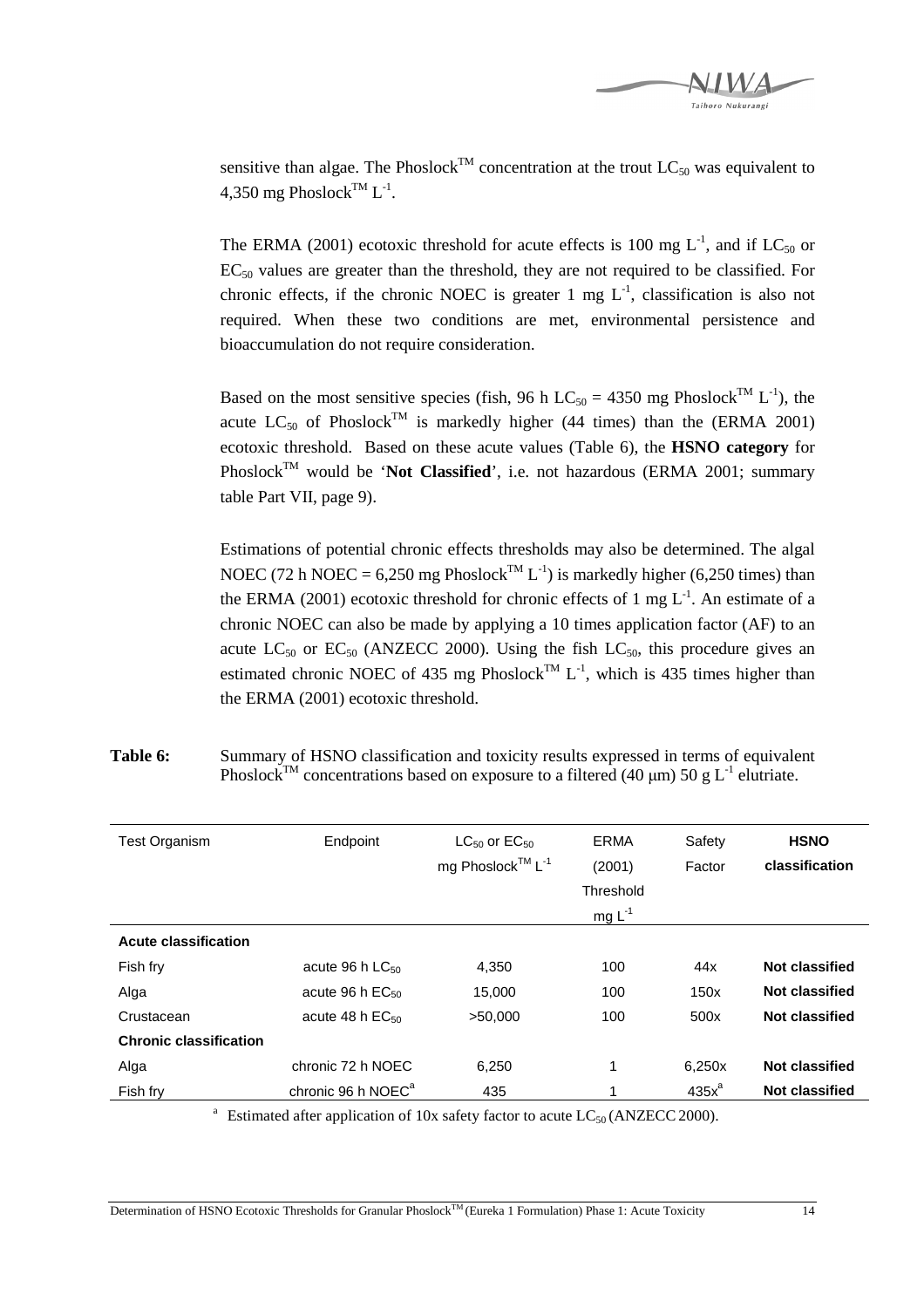

The results of the acute toxicity tests are dissimilar to those reported in NICNAS (2001), which reported growth stimulation at all concentrations above 6.25% elutriate for the same species of algae. However, 'Milli-Q' water was used to prepare the elutriate in NICNAS (2001), which may account for the different response to this study. The fish test was undertaken using the eastern rainbow fish (*M. duboulayi*), with a sublethal endpoint (imbalance, 96 h  $EC_{50} > 100\%$  elutriate), which was markedly less sensitive than the rainbow trout fry mortality endpoint we employed. The same synthetic soft water was used for both fish tests. NICNAS (2001) used *C. dubia* in an invertebrate immobilisation test (48 h  $EC_{50} = 49\%$  elutriate), which was at least 2 times more sensitive than *D. magna* in this study. The differences in sensitivity for the fish and invertebrates between this study and NICNAS (2001) may be due to the different physiology and metabolism of the two species used in the respective studies. In addition, NICNAS (2001) does not identify the formulation used in their study, which may be significantly different than the granulated 'Eureka 1' formulation used in this study. In fact, it was noted by NICNAS (2001) that modifications to the production processes may reduce the amount of free La released by  $Phoslock^{TM}$ , and hence reduce toxicity.

#### **4.2 Mitigation of PhoslockTM Toxicity by Phosphorus**

 $Phoslock^{TM}$  is a La modified clay that has been developed to remove filterable reactive phosphorus (FRP) from water. The mechanism of FRP removal involves the reaction of phosphate anions with La, leading to formation of a single species of lanthanum phosphate, or Rabdophane, which is highly insoluble (Haghsereht 2004).

 $La^{3+} + PO_4^{3-}$   $\longrightarrow$  LaPO<sub>4</sub>

The majority of the lanthanum is reportedly strongly bound to the clay matrix, and is therefore likely to be minimally released into the water column. Significant release of free lanthanum from the clay and its associated toxicity appears to occur for 1-2 days after application (NICNAS 2001). Reaction with phosphate to the insoluble Rabdophane and precipitation would probably result in lanthanum not being bioavailable to aquatic biota.

In 100% Phoslock<sup>TM</sup> elutriate there was no survival of fish fry after 24 hours exposure. However, addition of 4 different phosphorus concentrations to separate 100% elutriate solutions significantly mitigated fish mortality, with the highest P dose (2,500  $\mu$ g L<sup>-1</sup> P) resulting in 0% mortality (i.e. 100% survival) after 72 h exposure (Table 3, Figure 1). Reduction of fish mortality and the dissolved lanthanum concentrations for the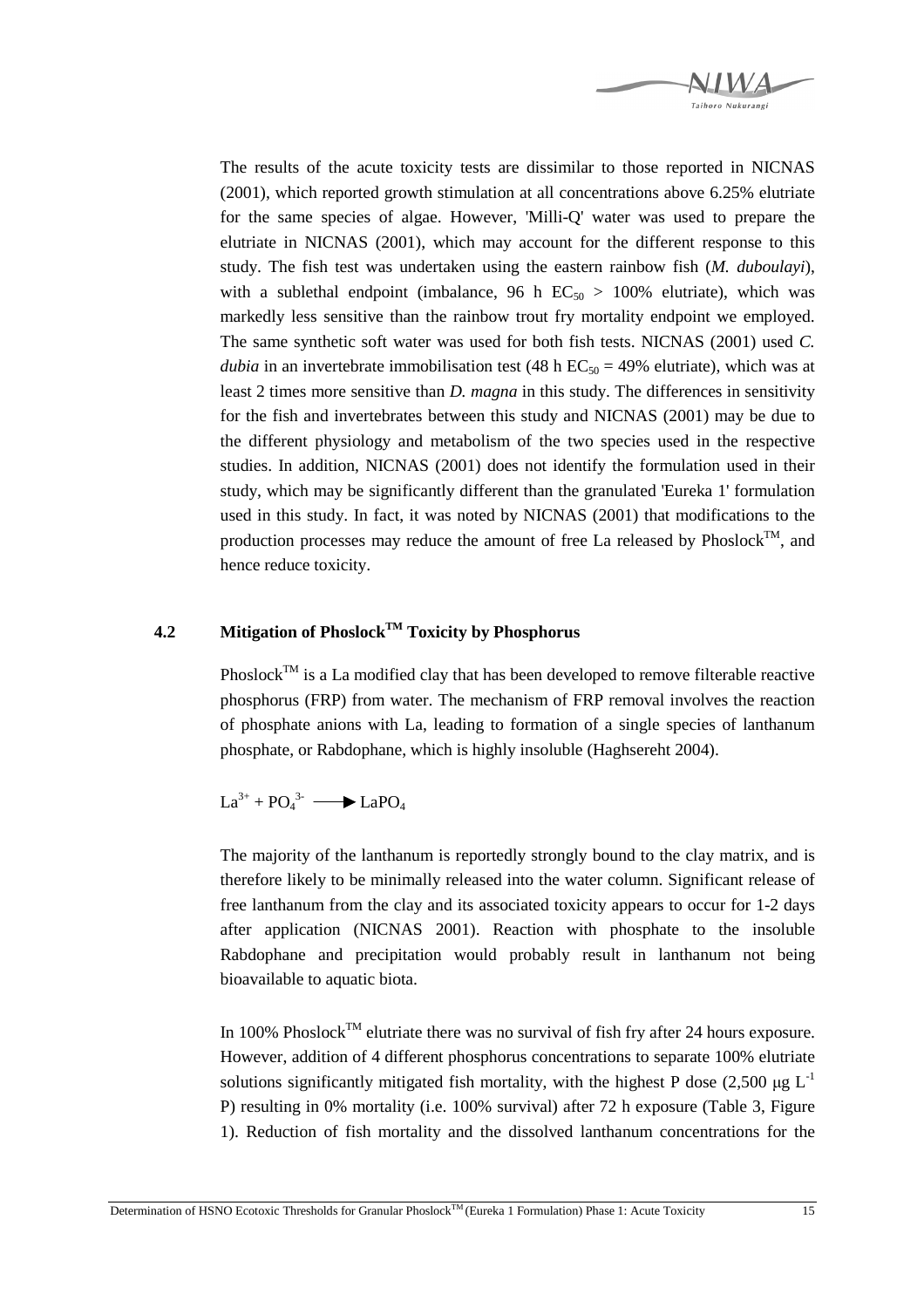

highest phosphorus dose indicates that when phosphorus combines with free lanthanum in the water column, it is not toxic to the fish.

Dissolved reactive phosphorus (DRP) concentrations in the lakes of the Rotorua region can be between 80–500  $\mu$ g L<sup>-1</sup> (Max Gibbs, NIWA, pers comm August 2004). The standard method of application is based on 200 parts of Phoslock<sup>TM</sup>: 1 part of phosphorus (Ian Dorset, Primaxa Ltd, pers comm. September 2004). At 500 µg DRP  $L^{-1}$ , an application of 100 mg Phoslock<sup>TM</sup>  $L^{-1}$  would be required, which is equivalent to 0.2 % elutriate used for this assessment (assuming a linear relationship between the mass of Phoslock<sup>TM</sup> added and the elutriate composition). From the fish dose-response (Appendix 7.2) less than 5% mortality would be expected, and 500  $\mu$ g DRP L<sup>-1</sup> would probably only slightly improve fish survival in this case. The high concentrations of phosphorus ( $>500 \mu g L^{-1}$ ) used to demonstrate mitigation of mortality would be unlikely to occur in New Zealand lakes.

#### **4.3 Risk-Based Assessment Relative to Environmental Application**

A risk-based assessment of potential environmental effects was also undertaken. A hazard quotient (Q) can be calculated from the ratio of estimated environmental concentration/effect concentration of the most sensitive species (fish, 96 h LC<sub>50</sub> = 4,350 mg Phoslock<sup>TM</sup> L<sup>-1</sup>). Calculated values of O below 1 indicate low environmental risk, while values greater than 1 indicate high risk.

Assessment was based on the anticipated environmental concentrations that would result from use at label rates. Two application scenarios may be used for this product: (i) based on measured phosphorus concentrations in the receiving water – the normally recommended approach; and (ii) on an aerial basis to achieve a uniform coating on the sediments of the receiving water. These scenarios are addressed below to establish potential maximum exposure concentrations to be assessed for potential toxicological effects.

(i) *Normal phosphorus-related application.* The standard method of application is based on 200 parts of Phoslock<sup>TM</sup>: 1 part of phosphorus (Ian Dorset, Primaxa Ltd, pers comm. September 2004). A high level of phosphorus in New Zealand lakes would be 0.500 mg  $L^{-1}$ , requiring application of 100 mg  $L^{-1}$  of Phoslock<sup>TM</sup>. Applying a 10x uncertainty factor would give a predicted maximum dose of 1,000 mg  $L^{-1}$ . For this scenario, O is 0.23, approximately a further 4-fold safety factor.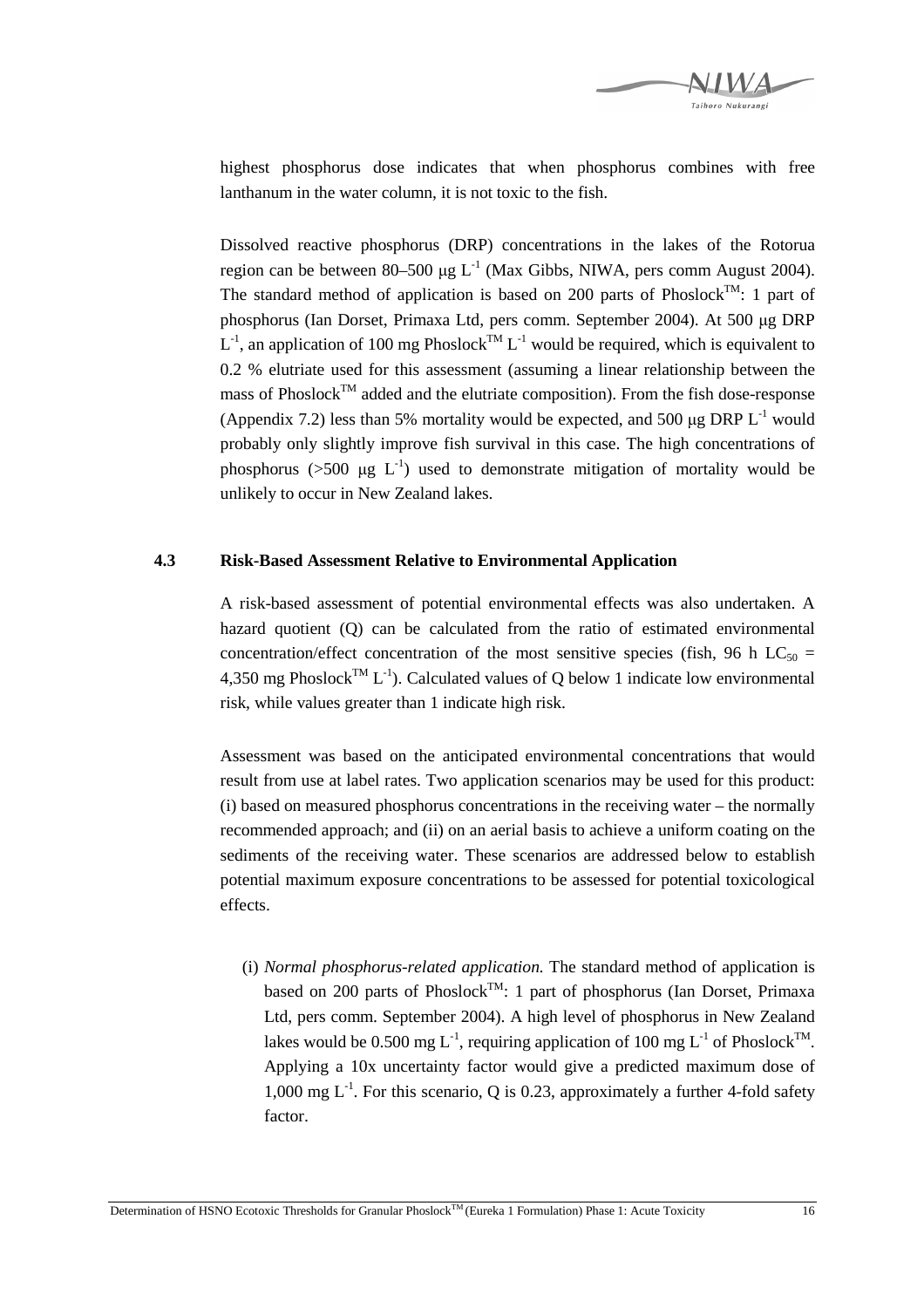

(ii) *Aerial dosing for sediment capping*. The objective of the aerial dosing approach is to minimise phosphorus exchange from lake or pond sediments to the overlying waters. This is achieved by capping the sediments with an approximate 1 mm thickness of Phoslock<sup>TM</sup>, based on a predicted application rate<sup>7</sup> of 200 g m<sup>-2</sup> (Ian Dorset, Primaxa Ltd, pers comm. September 2004). Assuming this was in a depth of 1 metre, then the predicted maximum would be 200 mg  $L^{-1}$ , and applying a 10x uncertainty factor would give a predicted maximum dose of 2,000 mg  $L^{-1}$ . For this scenario, Q is 0.46, approximately a further 2-fold safety factor.

Both scenarios indicate a low environmental risk for biota, with the normal application scenario (i) having the highest protection (at least 30-fold) and therefore less risk to aquatic biota. The aerial capping scenario (ii), may present a greater potential for adverse environmental effects, due to greater application rates.

Although the  $EC_{50}$  or  $LC_{50}$  values of the three toxicity tests used in this study are considered acute values for classification, chronic sensitivity must also be considered. The algal NOEC value can be used as a chronic value, and combined with the estimated chronic fish NOEC, indicate that chronic adverse effects from Phoslock<sup>TM</sup> at 'label' application rates would be unlikely to occur in the receiving water environment. Therefore, further testing using the chronic *Daphnia* 21day reproduction test and the 60 day early life stage fish test may not be necessary.

 $\overline{a}$ 7 Note that this application rate is based on lake area rather than water volume, and will not change with water depth.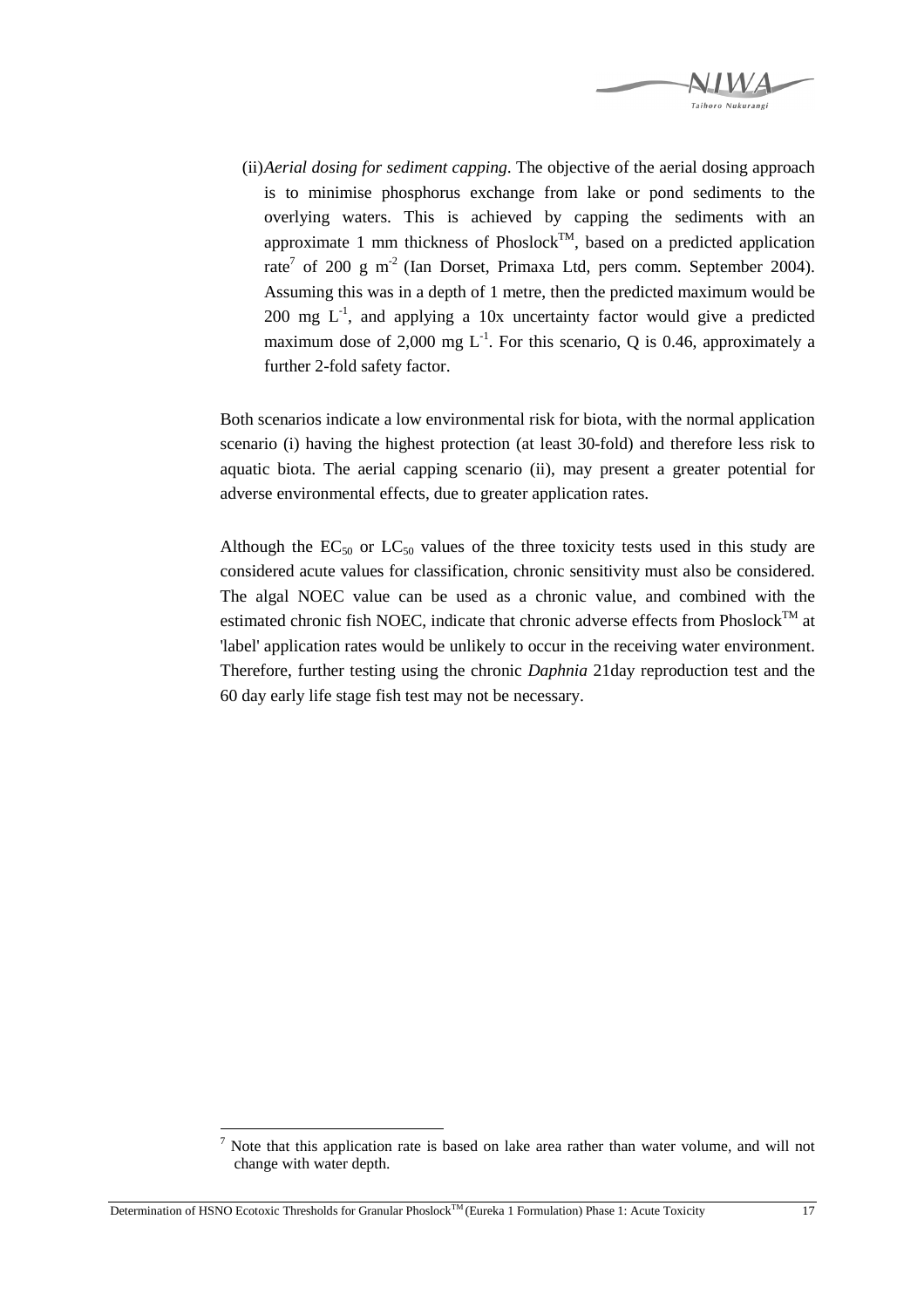

## **5. Glossary**

| <b>Acute toxicity</b>   | Is a discernible adverse effect (lethal or sublethal) induced in<br>the test organisms within a short period of exposure to a test<br>material.                                                                                                                                                                                                                                                                                                                   |
|-------------------------|-------------------------------------------------------------------------------------------------------------------------------------------------------------------------------------------------------------------------------------------------------------------------------------------------------------------------------------------------------------------------------------------------------------------------------------------------------------------|
| <b>Chronic toxicity</b> | Implies long-term effects that are related to changes in<br>metabolism, growth, reproduction, or ability to survive. In this<br>test, chronic toxicity is a discernible adverse effect (lethal or<br>sublethal) induced in the test organism during a significant and<br>sensitive part of the life-cycle.                                                                                                                                                        |
| $EC_{50}$               | Is the median effective concentration (i.e., the concentration of<br>material in water that is estimated to produce a specifically<br>quantified effect to 50% of the test organisms). The $EC_{50}$ and its<br>95% confidence limits are usually derived by statistical analysis<br>of a quantal, "all or nothing", response (such as death,<br>fertilization, germination, or development) in several test<br>concentrations, after a fixed period of exposure. |
| <b>End point</b>        | The adverse biological response in question that is measured.<br>May vary with the level of biological organisation examined,<br>biochemical<br>include<br>markers,<br>but<br>may<br>mortality<br><sub>or</sub><br>reproduction. End points are used in toxicity tests as criteria for<br>effects.                                                                                                                                                                |
| $IC_{50}$               | Is the median inhibition concentration, i.e., the concentration<br>estimated to cause a 50 % reduction in growth compared to a<br>control. The exposure time must be specified, e.g., " $IC_{50}$ (72)<br>h)", for a growth rate derived $IC_{50}$ and a test duration of 72 h.                                                                                                                                                                                   |
| Lethal                  | Means causing death by direct action. Death of fish is defined<br>as the cessation of all visible signs of movement or other<br>activity.                                                                                                                                                                                                                                                                                                                         |
| $LC_{50}$ , $LC_{20}$   | The lethal toxicant concentration resulting in a 50% or 20%<br>mortality (respectively) at a specific time of exposure.                                                                                                                                                                                                                                                                                                                                           |
| <b>LOEC</b>             | Lowest observed effect concentration. The lowest concentration<br>tested causing a statistically measurable effect to the test<br>system.                                                                                                                                                                                                                                                                                                                         |
| <b>NOEC</b>             | No observed effect concentration. The highest concentration<br>tested causing no statistically measurable effect to the test<br>system.                                                                                                                                                                                                                                                                                                                           |
| <b>Toxicity test</b>    | Is a method to determine the effect of a material on a group of<br>selected organisms under defined conditions. An aquatic<br>toxicity test usually measures either (a) the proportions of<br>organisms affected (quantal) as measured by $EC_{50}$ , or (b) the<br>degree of effect shown (graded or quantitative) after exposure<br>to specific concentrations of whole effluents or receiving water<br>as measured by an $IC_{50}$ .                           |
| <b>Toxicity</b>         | Is the inherent potential or capacity of a material to cause<br>adverse effects on living organisms.                                                                                                                                                                                                                                                                                                                                                              |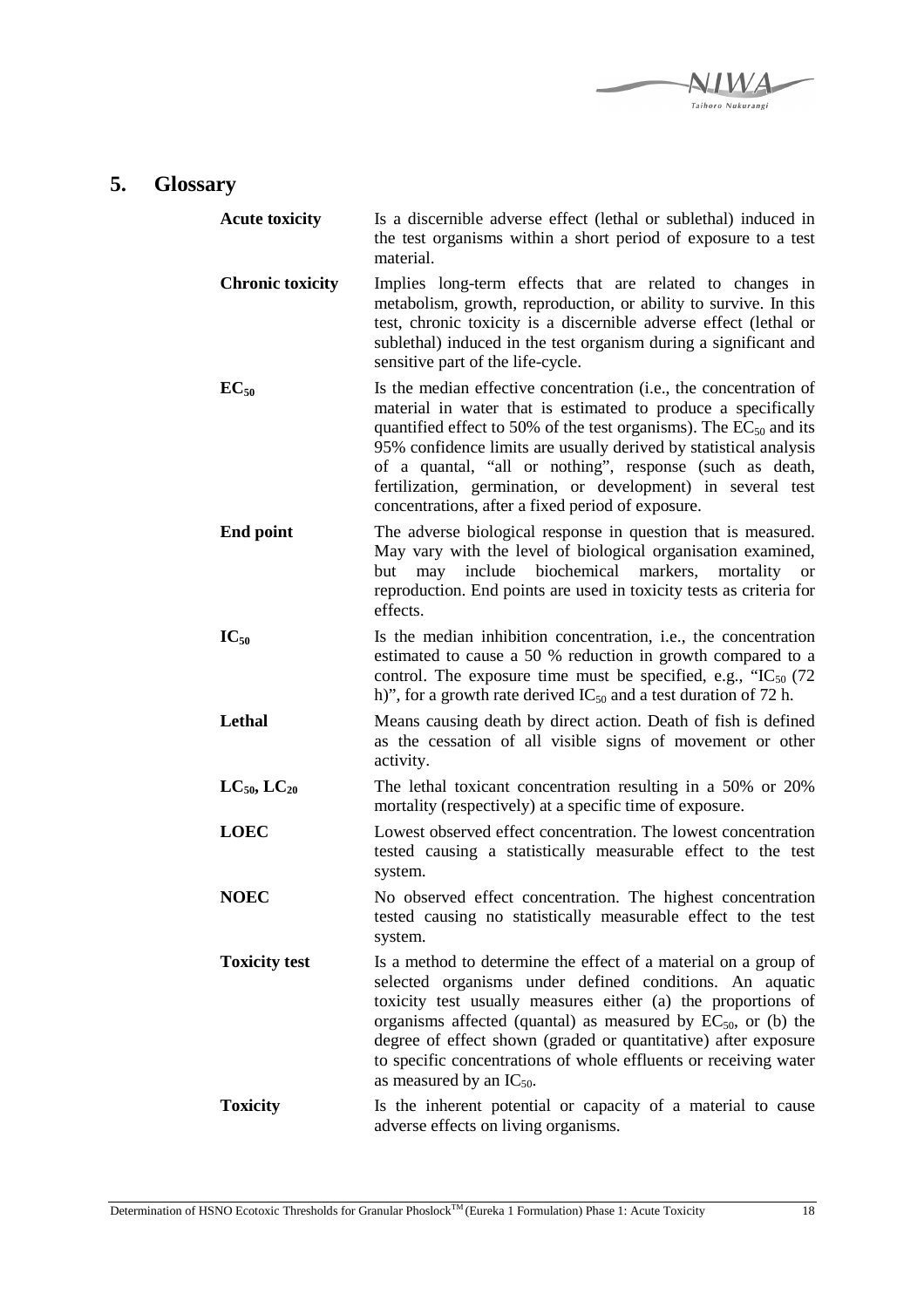

#### **6. References**

- ANZECC (2000) Australian and New Zealand guidelines for fresh and marine water quality. Australian and New Zealand Environment and Conservation Council & Agriculture and Resource Management Council of Australia and New Zealand. Canberra
- APHA. (1998a). 3030 E. Nitric acid digestion. *In*: Franson, M.A. (ed.). Standard Methods for the Examination of Water and Wastewater. American Public Health Association, Washington DC. Pp 9.
- APHA. (1998b). 3125 B. Inductively coupled plasma/mass spectrometry method. *In*: Franson, M.A. (ed.). Standard Methods for the Examination of Water and Wastewater. American Public Health Association, Washington DC. Pp 41-49
- Environment Canada (1992). Environmental Protection Series Biological Test Method: Growth Inhibition Using the Freshwater Alga *Selenastrum capricornutum*. Test Method. EPS 920922. Environment Canada. 37 p.
- ERMA (2001). User Guide to the HSNO Control Regulations. User Guide. ER-UG-05-1 11/01. Environmental Risk Management Authority. Wellington.
- Haghsereht, F. (2004). Comparison of the factors that affect performances of Phoslock<sup>TM</sup> and alum. Technical Report. Integrated Mineral Technology Ltd. Mansfield, Queensland. 13 p.
- Hall, J.; Cummings, A. (2003). Flow cytometry in aquatic science. *Water and Atmosphere 11(1)*: 24-25.
- Hall, J.A.; Golding, L.G. (1998). Standard Methods for Whole Effluent Toxicity Testing: Development and Application. Client Report. MFE80205. NIWA. Hamilton, New Zealand.
- NICNAS (2001). Lanthanum Modified Clay. Full Public Report. File No:NA/899. Report. NA/899. National Industrial Chemicals Notification and Assessment Scheme. Sydney. 28 p.
- NIWA (1995). *Daphnia magna* culture procedure. Ecotoxicology Laboratory Standard Operating Procedure Number 11.0. NIWA Hamilton, NZ.7 p.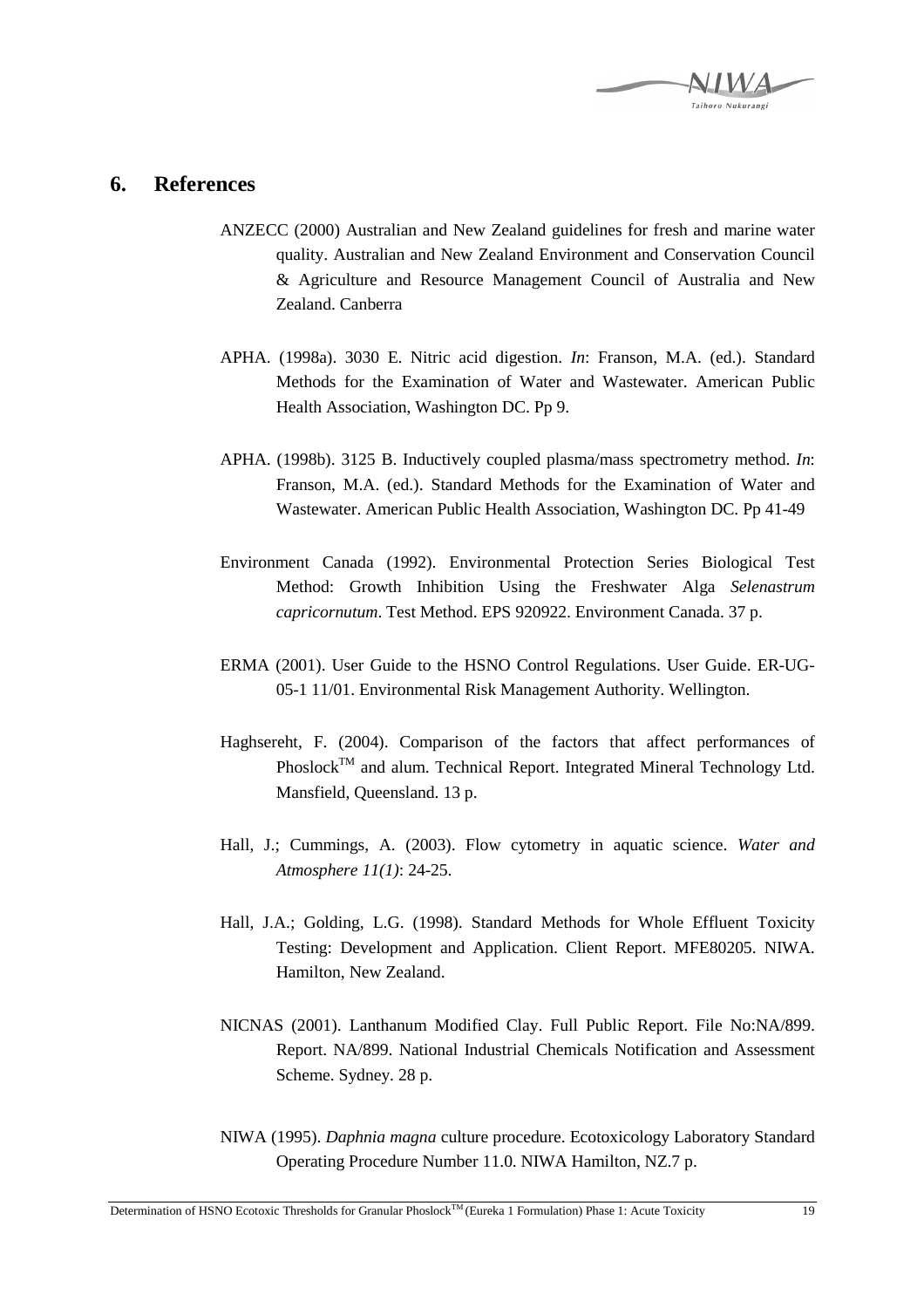

- OECD (1984). *Daphnia* sp., Acute Immobilisation Test and Reproduction Test. Part 1 - 24 h EC50 Acute Immobilisation Test. Guideline Protocol 202. Organisation for Economic Co-operation and Development Paris. 15 p.
- OECD (1992). Fish, acute toxicity test. Guideline Protocol 203. Organisation for Economic Co-operation and Development Paris. Paris. 9 p.
- Tidepool. (1994). Toxcalc Users Guide Version 5.0. Tidepool Scientific Software.
- USEPA (1987a). Methods for toxicity tests of single substances and liquid complex wastes with marine unicellular algae. EPA-600-8/87/043. US Environmental Protection Agency. Cincinnati, Ohio.
- USEPA (1987b). Ambient Water Quality Criteria for Zinc. EPA-440/5-87-003. Criteria and Standard Division. US Environmental Protection Agency. Washington D.C. 207 p.
- USEPA (1992). Toxicity characteristic leaching procedure. USEPA Method 1311. USEPA. Cincinnati.34 p
- Zucker, E. (1985). Standard evaluation procedure acute toxicity test for freshwater invertebrates. publication. EPA - 540/9/-85-005. USEPA 12p.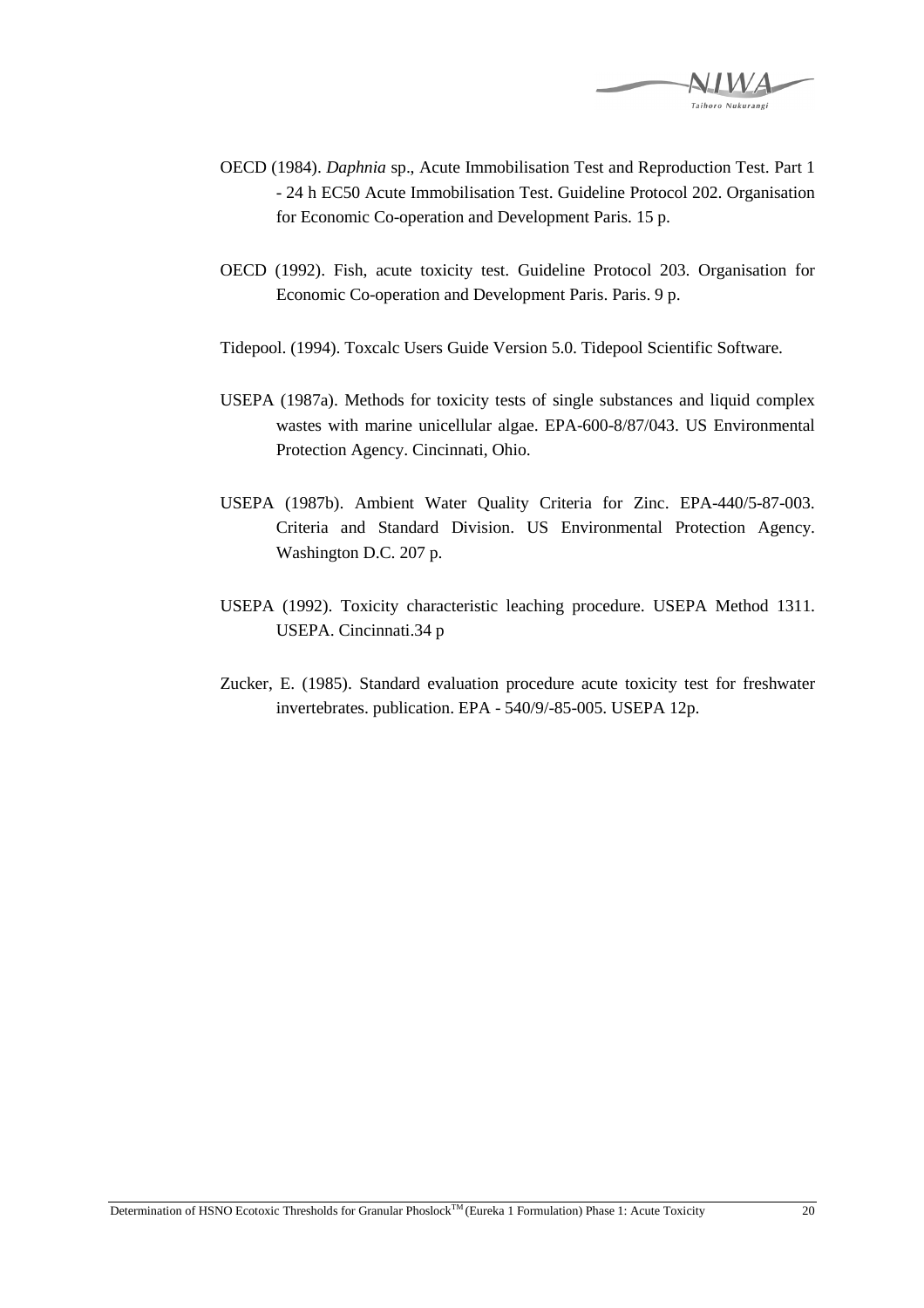

## **7. Appendix**

#### **7.1 Summary of Test Conditions**

**Summary of test conditions for algal bioassay** 

| Project Name: Phoslock™ Ecotoxic Effects |                                                            | Project Number: PXL05201                                           |
|------------------------------------------|------------------------------------------------------------|--------------------------------------------------------------------|
| Test Initiation: 3/9/04                  |                                                            |                                                                    |
| <b>Test Protocol:</b>                    | Hall & Golding (1998)                                      |                                                                    |
| Reference Method:                        | Environment Canada (1992) & USEPA (1987a) <sup>1</sup>     |                                                                    |
| <b>Test Material:</b>                    | Phoslock™ granules, 'Eureka 1' formulation                 |                                                                    |
| Test Organisms:                          | Pseudokirchneriella subcapitata <sup>2</sup>               |                                                                    |
| Source:                                  | University of Texas, USA                                   |                                                                    |
| Organisms/Container:                     | 10,000 mL <sup>-1</sup>                                    |                                                                    |
| <b>Test Concentrations:</b>              |                                                            | Control, 0.2, 0.4, 0.8, 1.56, 3.13, 6.25, 12.5, 25.0, 50.0, 100.0% |
| Replicates:                              | 10 for controls, 5 for dilutions                           |                                                                    |
| <b>Reference Toxicant:</b>               | Zinc Sulphate                                              |                                                                    |
| <b>Test Duration:</b>                    | 72 hours                                                   |                                                                    |
| Sample pre treatment:                    | 0.45µm filtration                                          |                                                                    |
| Dilution and Control Water:              | <b>UVNP</b>                                                |                                                                    |
| <b>Test Chambers:</b>                    | 96 well polystyrene microplates                            |                                                                    |
| Lighting:                                | Continuous overhead lighting                               |                                                                    |
| Temperature:                             | $24 \pm 1$ <sup>°</sup> C                                  |                                                                    |
| Aeration:                                | Nil.                                                       |                                                                    |
| Chemical Data:                           | Temperature, pH                                            |                                                                    |
| <b>Effect Measured:</b>                  | Growth inhibition relative to controls.                    |                                                                    |
| Test Acceptability:                      | Control CV < 20%, 16x increase in cell growth for controls |                                                                    |

<sup>1</sup> No EDTA added to media

2 Formerly *Selenastrum capricornutum*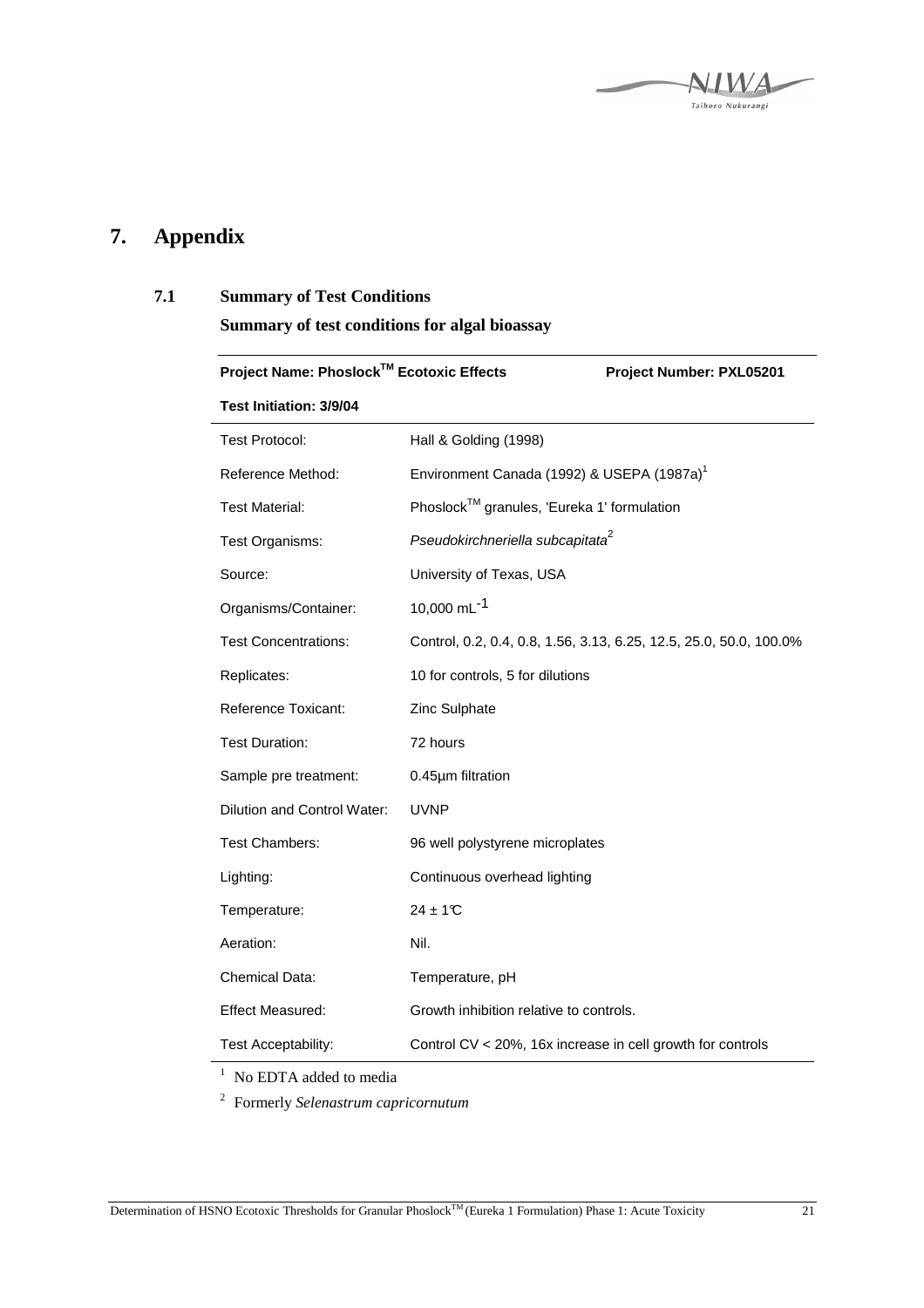

| Project Name: Phoslock™ Ecotoxic Effects | Project Number: PXL05201                                    |
|------------------------------------------|-------------------------------------------------------------|
| Test Initiation: 22/9/04                 |                                                             |
| Reference Method:                        | OECD (1992)                                                 |
| Test Organisms:                          | Oncorhynchus mykiss fry                                     |
| <b>Test Material:</b>                    | Phoslock™ granules, 'Eureka 1' formulation                  |
| Mean weight (±SD):                       | $0.39$ (±0.13) g                                            |
| Mean length (±SD):                       | 36.5 (±3.51) mm                                             |
| Source:                                  | Fish and Game NZ hatchery, Rotorua                          |
| Organisms/Container:                     | 10                                                          |
| <b>Test Concentrations:</b>              | Control, 6.25, 12.5, 25.0, 50.0, 100%                       |
| <b>Stock Holding Period:</b>             | 19 days                                                     |
| Mortality During Holding                 | $< 2\%$                                                     |
| <b>Feeding During Holding</b>            | 2% of wet body weight daily                                 |
| Replicates:                              | 5 for controls, 3 for treatments, except 1 for 50% and 100% |
| Reference Toxicant:                      | Zinc sulphate                                               |
| Test Duration:                           | 96 hours (observations every 24 h)                          |
| <b>Dilution Water:</b>                   | Hamilton City Council dechlorinated & aerated               |
| <b>Test Chambers:</b>                    | 4 L polythene lined plastic containers (4 L test volume)    |
| Lighting:                                | 16:8 light : dark photoperiod                               |
| Temperature:                             | $17 \pm 10$                                                 |
| Aeration:                                | Moderate aeration at > 100 bubbles/min                      |
| Chemical Data:                           | pH, temperature, dissolved oxygen, total La                 |
| <b>Effect Measured:</b>                  | Survival                                                    |
| Test Acceptability:                      | Mean control mortality no greater than 10%                  |

## **Summary of test conditions for freshwater fish bioassay**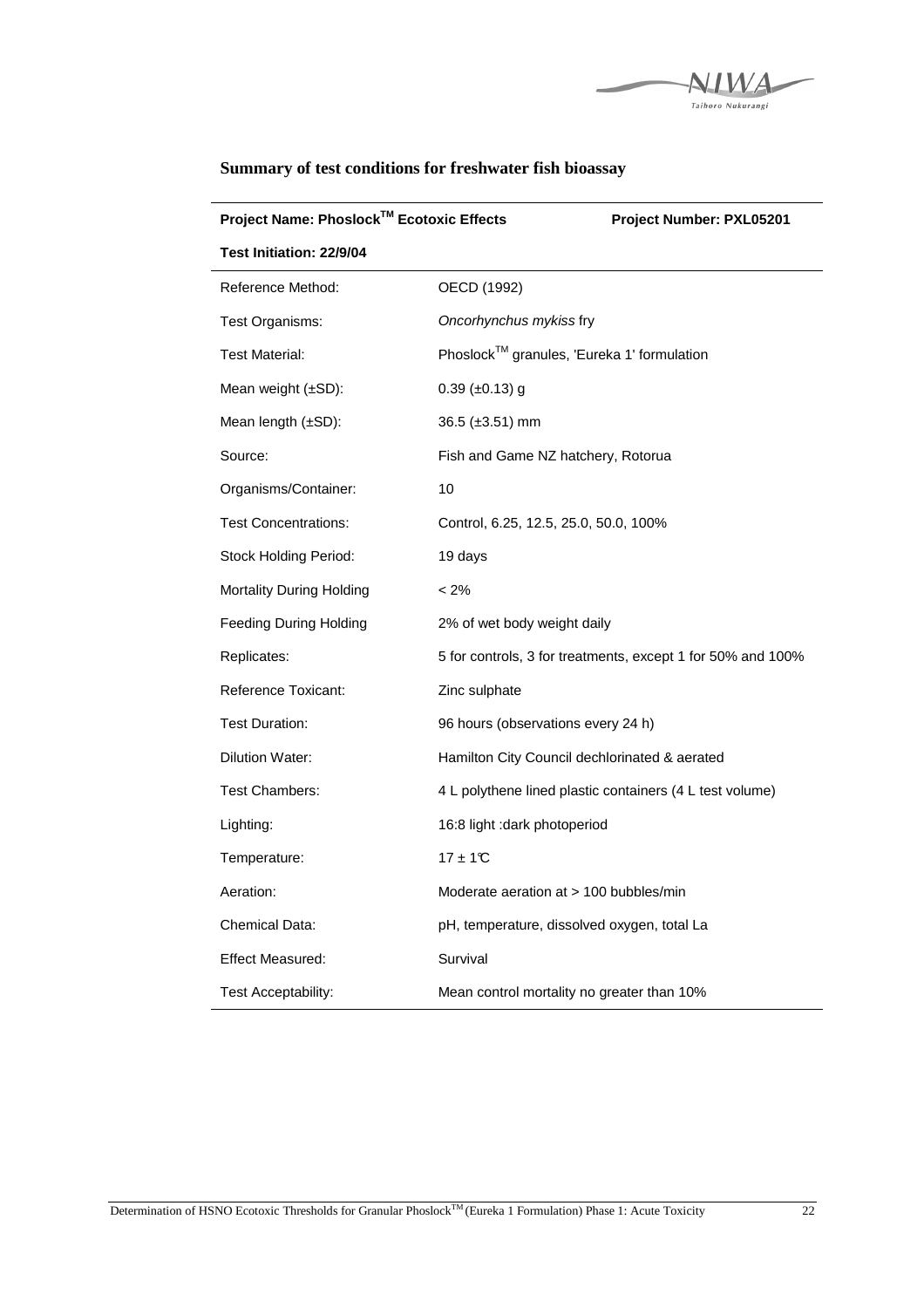

| Project Name: Phoslock™ Ecotoxic Effects |                                               | Project Number: PXL05201                                  |
|------------------------------------------|-----------------------------------------------|-----------------------------------------------------------|
| Test Initiation: 5/10/04                 |                                               |                                                           |
| Reference Method:                        | Adapted from OECD (1992),                     |                                                           |
| Test Organisms:                          | Oncorhynchus mykiss fry                       |                                                           |
| <b>Test Material:</b>                    | Phoslock™ granules, 'Eureka 1' formulation    |                                                           |
| Mean weight $(\pm SD)$ :                 | $0.39$ ( $\pm 0.13$ ) g                       |                                                           |
| Mean length (±SD):                       | $36.5 \ (\pm 3.51) \ \text{mm}$               |                                                           |
| Source:                                  | Fish and Game NZ hatchery, Rotorua            |                                                           |
| Organisms/Container:                     | 10                                            |                                                           |
| <b>Test Concentrations:</b>              | Control, 100%                                 |                                                           |
| Pretreatment:                            | P additions (20, 100, 500, 2500 µg $L^{-1}$ ) |                                                           |
| <b>Stock Holding Period:</b>             | 33 days                                       |                                                           |
| Mortality During Holding                 | $< 2\%$                                       |                                                           |
| <b>Feeding During Holding</b>            | 2% of wet body weight daily                   |                                                           |
| Replicates:                              | $\mathbf{1}$                                  |                                                           |
| Reference Toxicant:                      | None                                          |                                                           |
| <b>Test Duration:</b>                    | 72 hours (observations every 24 h)            |                                                           |
| Dilution Water:                          | Hamilton City Council dechlorinated & aerated |                                                           |
| <b>Test Chambers:</b>                    |                                               | 4 L polythene lined plastic containers (3 L test volume)  |
| Lighting:                                | 16:8 light : dark photoperiod                 |                                                           |
| Temperature:                             | $17 \pm 10$                                   |                                                           |
| Aeration:                                | Moderate aeration at > 100 bubbles/min        |                                                           |
| Chemical Data:                           |                                               | pH, temperature, dissolved oxygen, total and dissolved La |
| <b>Effect Measured:</b>                  | Survival                                      |                                                           |
| Test Acceptability:                      | Mean control mortality no greater than 10%    |                                                           |

## **Summary of test conditions for freshwater fish bioassay (mortality mitigation by P additions)**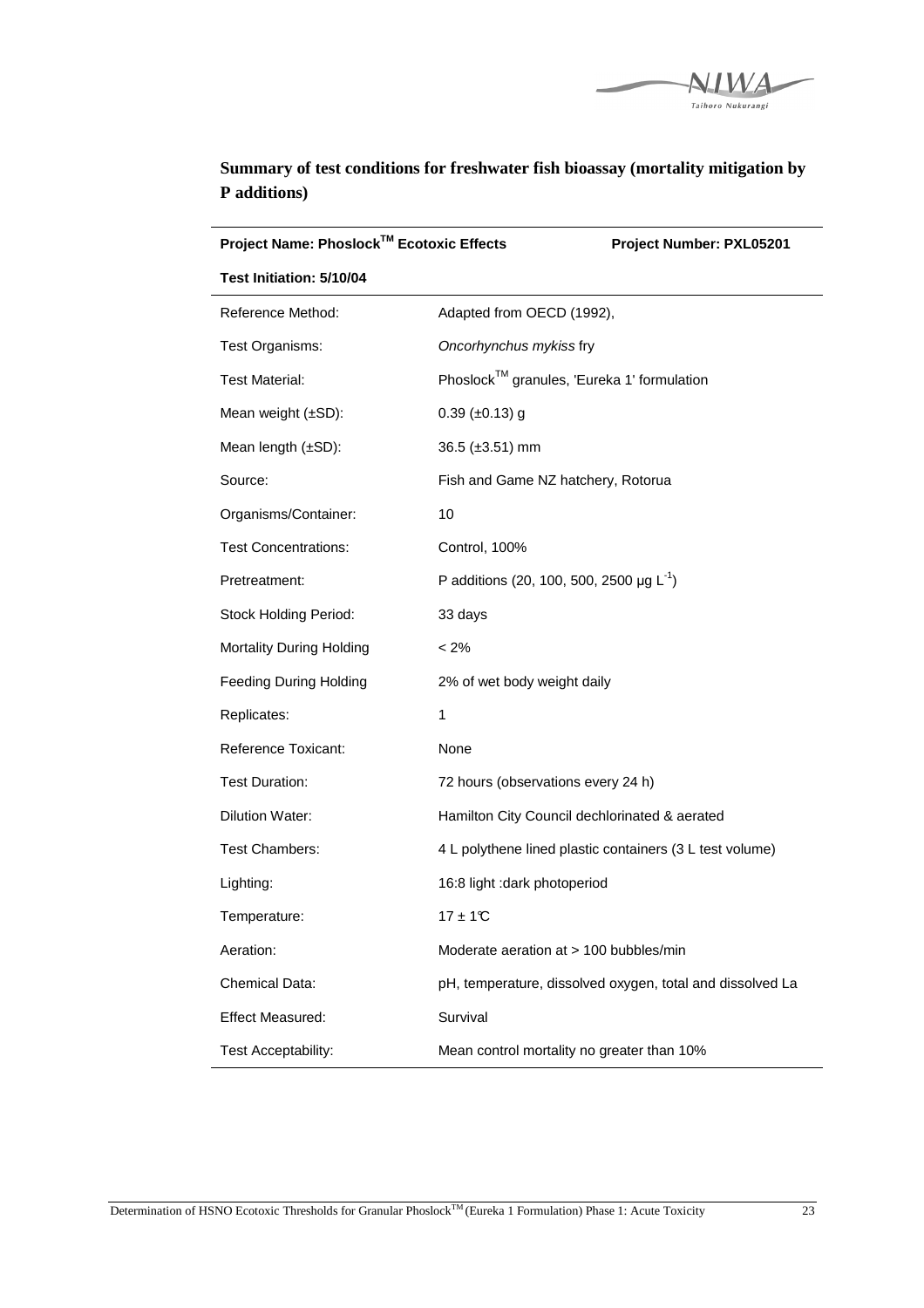

| Project Name: Phoslock™ Ecotoxic Effects | Project Number: PXL05201                   |  |
|------------------------------------------|--------------------------------------------|--|
| Test Initiation: 24/9/04                 |                                            |  |
| Reference Method:                        | OECD (1984)                                |  |
| Test Organisms:                          | Daphnia magna < 24 h old juveniles         |  |
| Source:                                  | Laboratory culture                         |  |
| Organisms/Container:                     | 10                                         |  |
| <b>Test Concentrations:</b>              | Control, 6.25, 12.5, 25.0, 50.0, 100%      |  |
| Replicates:                              | 5 for controls, 3 for treatments           |  |
| <b>Reference Toxicant:</b>               | Zinc sulphate                              |  |
| <b>Test Duration:</b>                    | 48 hours (observations at 24 h)            |  |
| <b>Dilution Water:</b>                   | Laboratory culture 'soft' hardness         |  |
| <b>Test Chambers:</b>                    | 50 mL polystyrene beakers                  |  |
| Lighting:                                | 16:8 light : dark photoperiod              |  |
| Temperature:                             | $20 \pm 1$ <sup>°</sup> C                  |  |
| Aeration:                                | Nil                                        |  |
| <b>Chemical Data:</b>                    | pH, temperature, dissolved oxygen          |  |
| <b>Effect Measured:</b>                  | Immobility                                 |  |
| Test Acceptability:                      | Mean control mortality no greater than 10% |  |

**Summary of test conditions for cladoceran water bioassay.**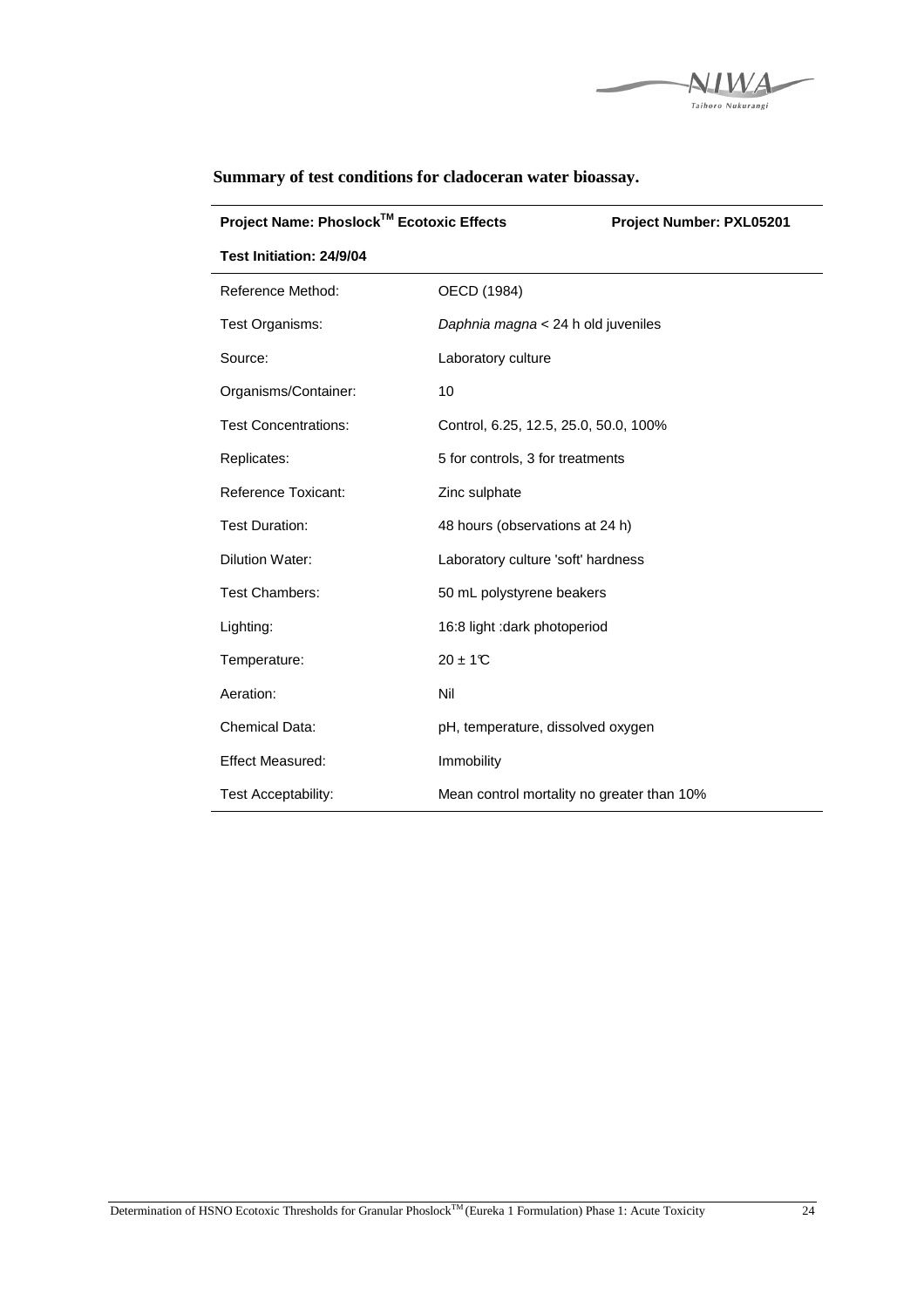**NIWA** Taihoro Nukurangi

**7.2 Summary of Statistical Analyses**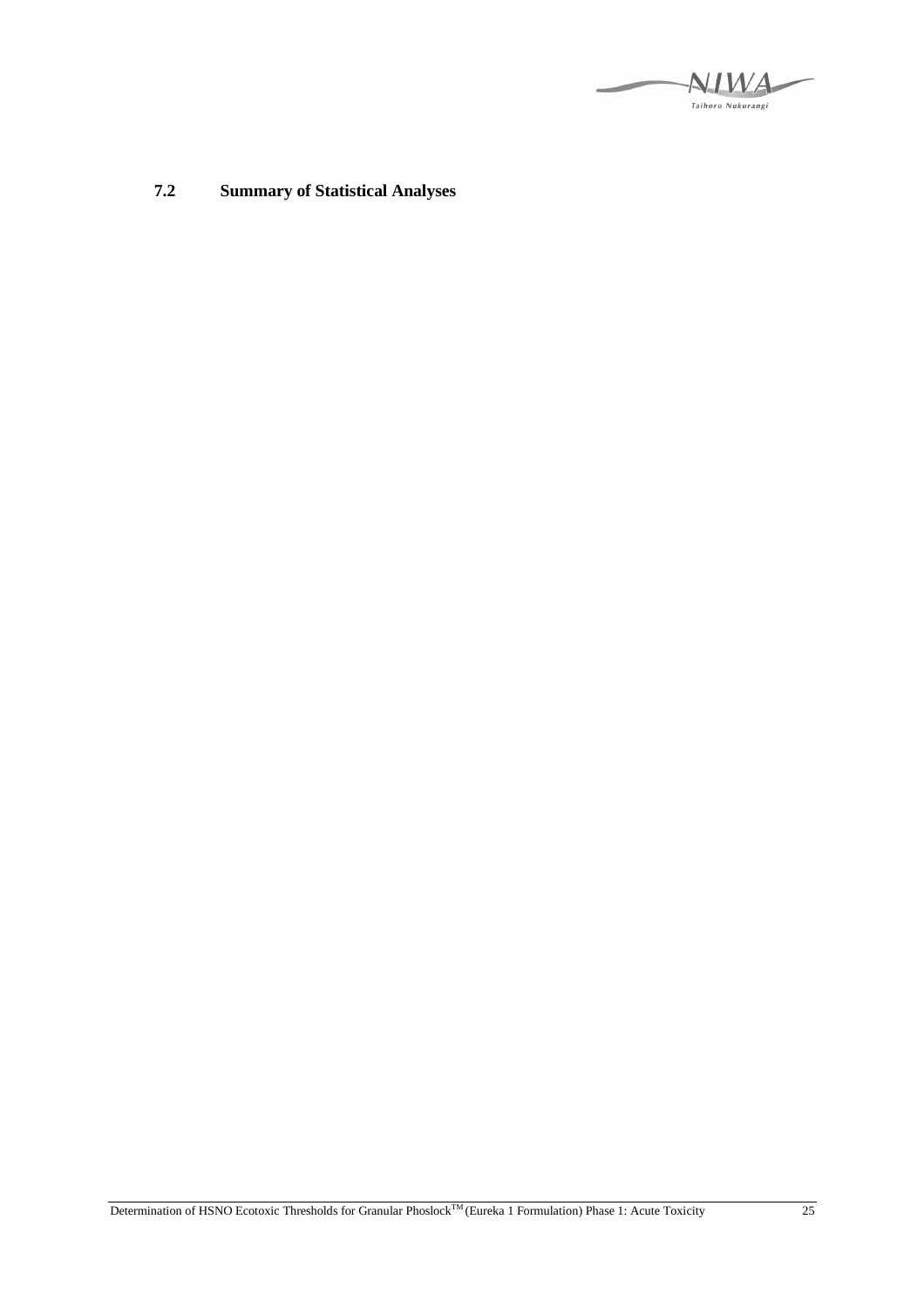

|                                                                                                |                        |        |                                                                                              |                    |                                 |                  | Phytoplankton Test-Algal cells/mL    |                |                              |    |                   |                  |
|------------------------------------------------------------------------------------------------|------------------------|--------|----------------------------------------------------------------------------------------------|--------------------|---------------------------------|------------------|--------------------------------------|----------------|------------------------------|----|-------------------|------------------|
| Start Date:                                                                                    | 3/09/2004              |        |                                                                                              | Test ID: 2390/KF1  |                                 |                  | Sample ID:                           |                | PS-Phoslock                  |    |                   |                  |
| End Date:                                                                                      | 6/09/2004              |        | Lab ID:                                                                                      |                    | <b>KM-Karen McCluskie</b>       |                  | Sample Type:                         |                | PHOSLOCK                     |    |                   |                  |
| Sample Date:                                                                                   | 2/09/2004              |        |                                                                                              | Protocol: EPA 1987 |                                 |                  | <b>Test Species:</b>                 |                | MP2-Minutocellus polymorphus |    |                   |                  |
| Comments:                                                                                      |                        |        | PXL05201 with UV Nanopure water                                                              |                    |                                 |                  |                                      |                |                              |    |                   |                  |
| Conc-%                                                                                         | 1                      | 2      | 3                                                                                            | 4                  | 5                               | $\overline{6}$   | 7                                    | 8              | $\overline{9}$               | 10 |                   |                  |
| Control Plate 1327015 1497382 1610969 1727370 1525791 1296104 1769101 1613008 1072714 1123739  |                        |        |                                                                                              |                    |                                 |                  |                                      |                |                              |    |                   |                  |
| Sample Control 1899928 1390515 1728758 1757792 1619615 1822346 1677928 1616010 1312164 1699007 |                        |        |                                                                                              |                    |                                 |                  |                                      |                |                              |    |                   |                  |
|                                                                                                |                        |        | 0.2 1714930 1717414 1840738 1515412 1532304                                                  |                    |                                 |                  |                                      |                |                              |    |                   |                  |
|                                                                                                |                        |        | 0.4 1621343 1650202 1528205 1732495 1644772                                                  |                    |                                 |                  |                                      |                |                              |    |                   |                  |
|                                                                                                |                        |        | 0.8 1923188 2021386 1768392 1950125 1708745                                                  |                    |                                 |                  |                                      |                |                              |    |                   |                  |
|                                                                                                |                        |        | 1.56 2118325 1800217 2220792 2059648 2092054                                                 |                    |                                 |                  |                                      |                |                              |    |                   |                  |
|                                                                                                |                        |        | 3.13 1986466 2190413 2057771 1993968 2107977<br>6.25 2030135 2071324 2384456 1942075 1876020 |                    |                                 |                  |                                      |                |                              |    |                   |                  |
|                                                                                                |                        |        | 12.5 2013549 1773473 1930899 2283845 1878765                                                 |                    |                                 |                  |                                      |                |                              |    |                   |                  |
|                                                                                                |                        |        | 25 1080738 1238943 1195275 1067027 1126015                                                   |                    |                                 |                  |                                      |                |                              |    |                   |                  |
| 50                                                                                             |                        |        | 101283 102021 89545.2 161068 92853.3                                                         |                    |                                 |                  |                                      |                |                              |    |                   |                  |
| 100                                                                                            | 20576.1                |        | 19916 21072.1 29919.4 37673.8                                                                |                    |                                 |                  |                                      |                |                              |    |                   |                  |
|                                                                                                |                        |        |                                                                                              |                    | <b>Transform: Untransformed</b> |                  |                                      | Rank           | 1-Tailed                     |    |                   | Isotonic         |
| Conc-%                                                                                         | Mean                   | N-Mean | Mean                                                                                         | Min                | Max                             | CV%              | N                                    | Sum            | Critical                     |    | Mean              | N-Mean           |
| Control Plate 1456319                                                                          |                        |        | 0.8813 1456319 1072714 1769101                                                               |                    |                                 | 16.607           | 10                                   |                |                              |    |                   |                  |
| Sample Control 1652406                                                                         |                        |        | 1.0000 1652406 1312164 1899928                                                               |                    |                                 | 10.987           | 10                                   |                |                              |    | 1873596           | 1.0000           |
|                                                                                                | 0.2 1664160            |        | 1.0071 1664160 1515412 1840738                                                               |                    |                                 | 8.289            | 5                                    | 40.00          | 19.00                        |    | 1873596           | 1.0000           |
|                                                                                                | 0.4 1635404            |        | 0.9897 1635404 1528205 1732495                                                               |                    |                                 | 4.475            | 5                                    | 36.00          | 19.00                        |    | 1873596           | 1.0000           |
|                                                                                                | 0.8 1874367            |        | 1.1343 1874367 1708745 2021386                                                               |                    |                                 | 6.977            | 5                                    | 59.00          | 19.00                        |    | 1873596           | 1.0000           |
|                                                                                                | 1.56 2058207           |        | 1.2456 2058207 1800217 2220792                                                               |                    |                                 | 7.595            | 5                                    | 63.00          | 19.00                        |    | 1873596           | 1.0000           |
|                                                                                                | 3.13 2067319           |        | 1.2511 2067319 1986466 2190413                                                               |                    |                                 | 4.105            | 5                                    | 65.00          | 19.00                        |    | 1873596           | 1.0000           |
|                                                                                                | 6.25 2060802           |        | 1.2472 2060802 1876020 2384456                                                               |                    |                                 | 9.523            | 5                                    | 64.00          | 19.00                        |    | 1873596           | 1.0000           |
|                                                                                                | 12.5 1976106           |        | 1.1959 1976106 1773473 2283845                                                               |                    |                                 | 9.756            | 5                                    | 62.00          | 19.00                        |    | 1873596           | 1.0000           |
|                                                                                                | *25 1141600            |        | 0.6909 1141600 1067027 1238943                                                               |                    |                                 | 6.476            | 5                                    | 15.00          | 19.00                        |    | 1141600           | 0.6093           |
| *50                                                                                            | 109354<br>*100 25831.5 |        | 0.0662 109354 89545.2 161068<br>0.0156 25831.5                                               |                    | 19916 37673.8                   | 26.887<br>30.125 | 5<br>5                               | 15.00<br>15.00 | 19.00<br>19.00               |    | 109354<br>25831.5 | 0.0584<br>0.0138 |
| <b>Auxiliary Tests</b>                                                                         |                        |        |                                                                                              |                    |                                 |                  | <b>Statistic</b>                     |                | Critical                     |    | Skew              | Kurt             |
| Kolmogorov D Test indicates normal distribution (p > 0.01)                                     |                        |        |                                                                                              |                    |                                 |                  | 0.81249                              |                | 1.035                        |    |                   | -0.0275 1.10378  |
| Bartlett's Test indicates unequal variances (p = 1.51E-04)                                     |                        |        |                                                                                              |                    |                                 |                  | 34.5234                              |                | 23.2093                      |    |                   |                  |
| The control means are not significantly different ( $p = 0.06$ )                               |                        |        |                                                                                              |                    |                                 |                  | 2.05044                              |                | 2.10092                      |    |                   |                  |
| Hypothesis Test (1-tail, 0.05)                                                                 |                        |        | <b>NOEC</b>                                                                                  | LOEC               | ChV                             | τυ               |                                      |                |                              |    |                   |                  |
| Wilcoxon Rank Sum Test                                                                         |                        |        | 12.5                                                                                         | 25                 | 17.6777                         | 8                |                                      |                |                              |    |                   |                  |
|                                                                                                |                        |        |                                                                                              |                    |                                 |                  |                                      |                |                              |    |                   |                  |
| Point                                                                                          | %                      | SD     | 95% CL(Exp)                                                                                  |                    | <b>Skew</b>                     |                  | Linear Interpolation (200 Resamples) |                |                              |    |                   |                  |
| IC <sub>05</sub>                                                                               | 14.100                 | 0.151  | 13.547                                                                                       | 14.316             | $-3.8267$                       |                  |                                      |                |                              |    |                   |                  |
| IC10                                                                                           | 15.699                 | 0.187  | 15.174                                                                                       |                    | 16.132 -0.9987                  |                  |                                      |                |                              |    |                   |                  |
| IC15                                                                                           | 17.299                 | 0.243  | 16.704                                                                                       | 17.948             | 0.0384                          |                  | $1.0$                                |                |                              |    |                   |                  |
| IC <sub>20</sub>                                                                               | 18.899                 | 0.309  | 18.163                                                                                       | 19.764             | 0.3314                          |                  | 0.9                                  |                |                              |    |                   |                  |
| IC <sub>25</sub>                                                                               | 20.499                 | 0.379  | 19.608                                                                                       | 21.580             | 0.4211                          |                  | 0.8                                  |                |                              |    |                   |                  |
| IC <sub>40</sub>                                                                               | 25.422                 | 0.716  | 23.835                                                                                       | 27.439             | 0.4807                          |                  | 0.7                                  |                |                              |    |                   |                  |
| <b>IC50</b>                                                                                    | 29.960                 | 0.669  | 28.101                                                                                       | 31.599             | 0.0609                          |                  | 0.6                                  |                |                              |    |                   |                  |
|                                                                                                |                        |        |                                                                                              |                    |                                 |                  | 0.5                                  |                |                              |    |                   |                  |
|                                                                                                |                        |        |                                                                                              |                    |                                 |                  | Response<br>0.4                      |                |                              |    |                   |                  |
|                                                                                                |                        |        |                                                                                              |                    |                                 |                  | 0.3                                  |                |                              |    |                   |                  |
|                                                                                                |                        |        |                                                                                              |                    |                                 |                  | 0.2                                  |                |                              |    |                   |                  |
|                                                                                                |                        |        |                                                                                              |                    |                                 |                  | 0.1                                  |                |                              |    |                   |                  |
|                                                                                                |                        |        |                                                                                              |                    |                                 |                  | 0.0                                  |                |                              |    |                   |                  |
|                                                                                                |                        |        |                                                                                              |                    |                                 |                  | $-0.1$                               |                |                              |    |                   |                  |
|                                                                                                |                        |        |                                                                                              |                    |                                 |                  | $-0.2$                               |                |                              |    |                   |                  |
|                                                                                                |                        |        |                                                                                              |                    |                                 |                  | $-0.3$                               |                |                              |    |                   |                  |
|                                                                                                |                        |        |                                                                                              |                    |                                 |                  | $-0.4$                               |                |                              |    |                   |                  |

0 50 100 150 **Dose %** 

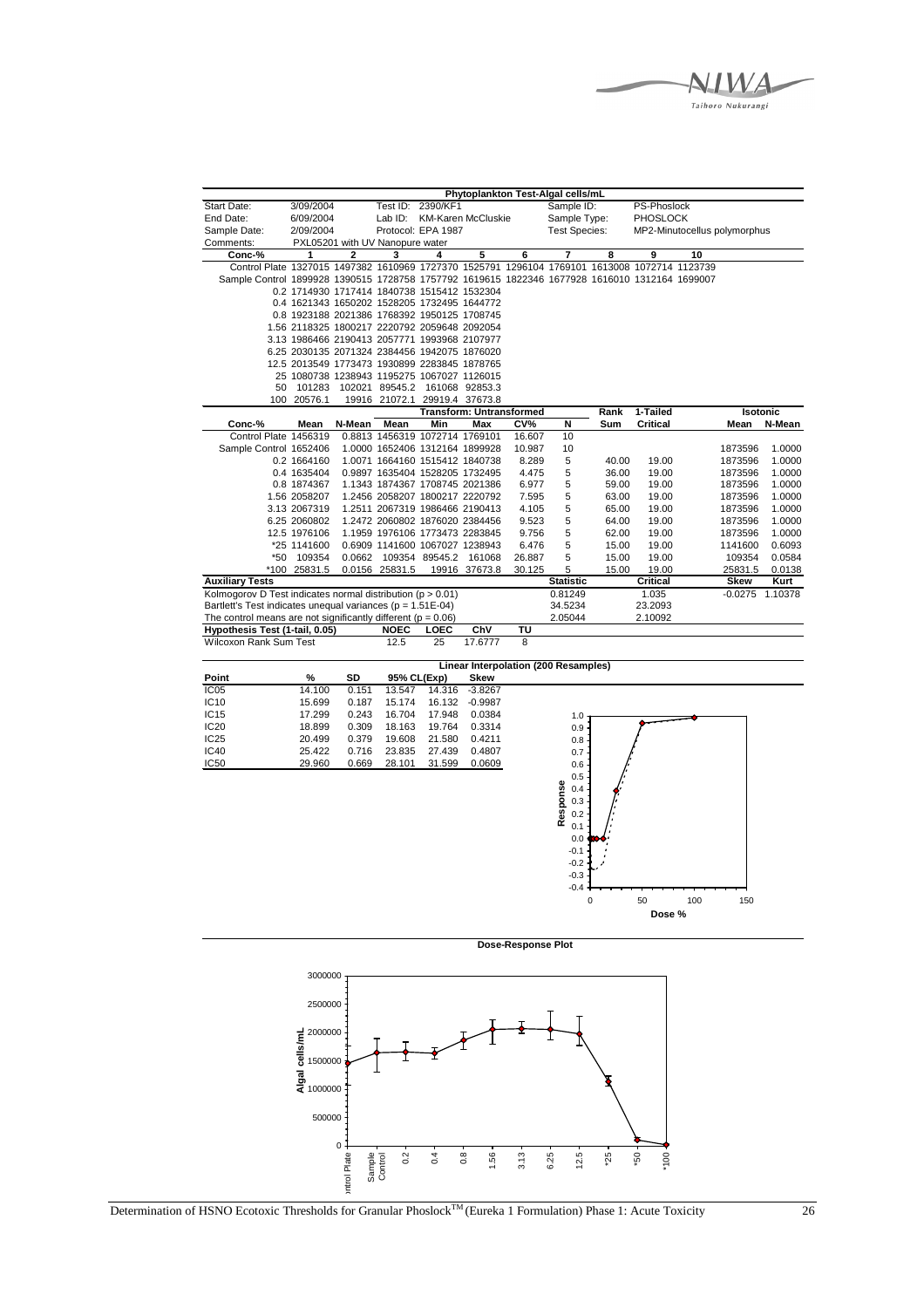Taihoro Nukurangi

|                         |                    |        |         |                     |        | Acute 48h Survival Test-48 h Immobility           |                     |  |
|-------------------------|--------------------|--------|---------|---------------------|--------|---------------------------------------------------|---------------------|--|
| Start Date:             | 24/09/2004         |        |         | Test ID: 2390/KF1dm |        | Sample ID:                                        | PNL-Primaxa NZ Ltd  |  |
| End Date:               | 26/09/2004         |        | Lab ID: | MLM                 |        | Sample Type:                                      | CLAY -Clay leachate |  |
| Sample Date: 24/09/2004 |                    |        |         |                     |        | Protocol: OECD202-Daphnia sp., Acut Test Species: | DM-Daphnia magna    |  |
| Comments:               | Phoslock elutriate |        |         |                     |        |                                                   |                     |  |
| Conc-%                  |                    | 2      |         |                     |        |                                                   |                     |  |
| D-Control               | 0.9000             | 0.9000 | 1.0000  | 1.0000              | 0.9000 |                                                   |                     |  |
| 6.25                    | 0.9000             | 0.9000 | 1.0000  |                     |        |                                                   |                     |  |
| 12.5                    | 1.0000             | 1.0000 | 0.7000  |                     |        |                                                   |                     |  |
| 25                      | 0.9000             | 1.0000 | 0.9000  |                     |        |                                                   |                     |  |
| 50                      | 0.9000             | 0.9000 | 0.8000  |                     |        |                                                   |                     |  |
| 100                     | 0.7000             | 0.5000 | 0.7000  |                     |        |                                                   |                     |  |

|           |        |        | <b>Transform: Untransformed</b> |        |        |        |   |        | 1-Tailed |            |        | <b>Isotonic</b> |  |  |  |  |
|-----------|--------|--------|---------------------------------|--------|--------|--------|---|--------|----------|------------|--------|-----------------|--|--|--|--|
| Conc-%    | Mean   | N-Mean | Mean                            | Min    | Max    | CV%    | N | t-Stat | Critical | <b>MSD</b> | Mean   | N-Mean          |  |  |  |  |
| D-Control | 0.9400 | 1.0000 | 0.9400                          | 0.9000 | 0000.  | 5.827  | 5 |        |          |            | 0.9400 | 1.0000          |  |  |  |  |
| 6.25      | 0.9333 | 0.9929 | 0.9333                          | 0.9000 | 0000   | 6.186  | 3 | 0.099  | 2.624    | 0.1765     | 0.9333 | 0.9929          |  |  |  |  |
| 12.5      | 0.9000 | 0.9574 | 0.9000                          | 0.7000 | .0000  | 19.245 | 3 | 0.595  | 2.624    | 0.1765     | 0.9167 | 0.9752          |  |  |  |  |
| 25        | 0.9333 | 0.9929 | 0.9333                          | 0.9000 | 1.0000 | 6.186  | 3 | 0.099  | 2.624    | 0.1765     | 0.9167 | 0.9752          |  |  |  |  |
| 50        | 0.8667 | 0.9220 | 0.8667                          | 0.8000 | 0.9000 | 6.662  | 3 | 1.091  | 2.624    | 0.1765     | 0.8667 | 0.9220          |  |  |  |  |
| $*100$    | 0.6333 | 0.6738 | 0.6333                          | 0.5000 | 0.7000 | 18.232 | 3 | 4.561  | 2.624    | 0.1765     | 0.6333 | 0.6738          |  |  |  |  |

| <b>Auxiliary Tests</b>                                           |             |      |         |    | <b>Statistic</b> |                         | Critical   |                 | <b>Skew</b> | Kurt   |
|------------------------------------------------------------------|-------------|------|---------|----|------------------|-------------------------|------------|-----------------|-------------|--------|
| Shapiro-Wilk's Test indicates normal distribution ( $p > 0.01$ ) |             |      |         |    | 0.89248          |                         | 0.868      |                 | $-0.8667$   | 0.6384 |
| Bartlett's Test indicates equal variances ( $p = 0.37$ )         |             |      |         |    | 5.3628           |                         | 15.0863    |                 |             |        |
| Hypothesis Test (1-tail, 0.05)                                   | <b>NOEC</b> | LOEC | ChV     | тu | <b>MSDu</b>      | <b>MSDp</b>             | <b>MSB</b> | <b>MSE</b>      | F-Prob      | df     |
| Bonferroni t Test                                                | 50          | 100  | 70 7107 |    |                  | 0.17646 0.18772 0.04377 |            | 0.00848 0.00682 |             | 5.14   |

|                  |        |        |             |         |           | Log-Logit Interpolation (200 Resamples) |
|------------------|--------|--------|-------------|---------|-----------|-----------------------------------------|
| Point            | %      | SD     | 95% CL(Exp) |         | Skew      |                                         |
| IC <sub>05</sub> | 36.030 | 16.090 | 0.000       | 72.419  | 0.0950    |                                         |
| IC10             | 54.621 | 13.820 | 0.000       | 75.319  | $-1.4521$ |                                         |
| IC <sub>15</sub> | 64.718 | 7.907  | 33.941      | 88.677  | $-1.2597$ | 1.0                                     |
| <b>IC20</b>      | 74.563 | 7.674  | 41.965      | 104.243 | 0.0856    |                                         |
| IC25             | 84.432 |        |             |         |           | 0.9                                     |
| <b>IC40</b>      | >100   |        |             |         |           | 0.8                                     |
| <b>IC50</b>      | >100   |        |             |         |           | 0.7                                     |
|                  |        |        |             |         |           |                                         |
|                  |        |        |             |         |           |                                         |
|                  |        |        |             |         |           |                                         |
|                  |        |        |             |         |           | Response<br>0.5<br>0.4                  |
|                  |        |        |             |         |           |                                         |
|                  |        |        |             |         |           | 0.3                                     |
|                  |        |        |             |         |           | 0.2                                     |
|                  |        |        |             |         |           |                                         |
|                  |        |        |             |         |           | 0.1                                     |
|                  |        |        |             |         |           | 0.0                                     |



1 10 100 **Dose %** 

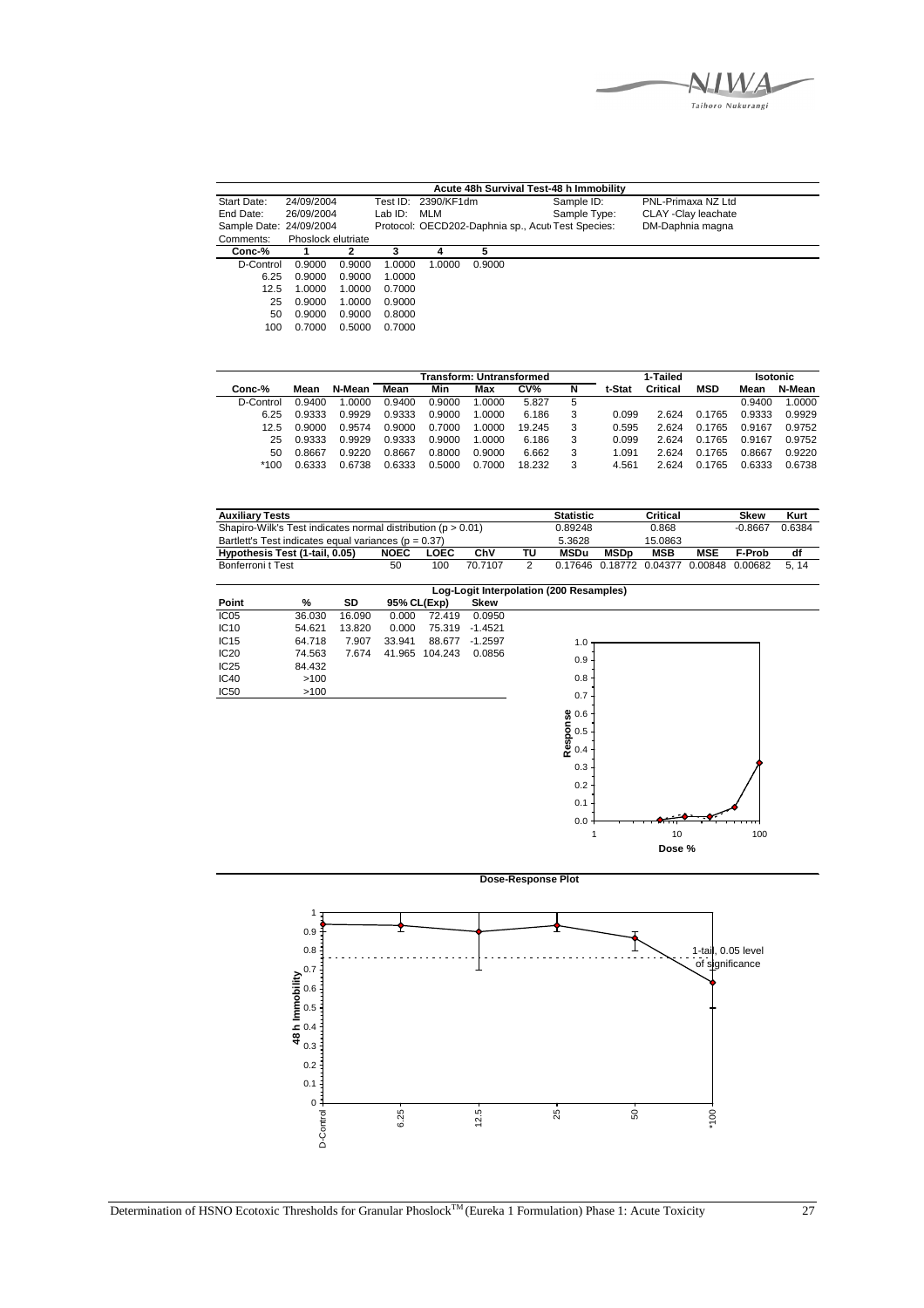

|              |                    |        |         |                    |        | Acute Fish Test-24 h survival                      |                        |  |
|--------------|--------------------|--------|---------|--------------------|--------|----------------------------------------------------|------------------------|--|
| Start Date:  | 22/09/2004         |        |         | Test ID: 2390/KF2t |        | Sample ID:                                         | PNL-Primaxa NZ Ltd     |  |
| End Date:    | 26/09/2004         |        | Lab ID: | MLM                |        | Sample Type:                                       | CLAY - Clay leachate   |  |
| Sample Date: | 22/09/2004         |        |         |                    |        | Protocol: OECD203-Fish Acute Toxicit Test Species: | OM-Oncorhynchus mykiss |  |
| Comments:    | Phoslock elutriate |        |         |                    |        |                                                    |                        |  |
| Conc-%       |                    | 2      | 3       |                    | 5      |                                                    |                        |  |
| D-Control    | 1.0000             | 1.0000 | 1.0000  | 1.0000             | 1.0000 |                                                    |                        |  |
| 6.25         | 0.9000             | 0.4000 | 0.6000  |                    |        |                                                    |                        |  |
| 12.5         | 0.9000             | 0.5000 | 0.8000  |                    |        |                                                    |                        |  |
| 25           | 0.5000             | 0.1111 | 0.1000  |                    |        |                                                    |                        |  |
| 50           | 0.2000             |        |         |                    |        |                                                    |                        |  |
| 100          | 0.0000             |        |         |                    |        |                                                    |                        |  |
|              |                    |        |         |                    |        |                                                    |                        |  |

|           |        |        |      | <b>Not</b> |       |   | <b>Fisher's 1-Tailed</b> |          | <b>Number</b> | Total  |
|-----------|--------|--------|------|------------|-------|---|--------------------------|----------|---------------|--------|
| Conc-%    | Mean   | N-Mean | Resp | Resp       | Total | N | Exact P                  | Critical | Resp          | Number |
| D-Control | .0000  | 1.0000 |      | 50         | 50    | 5 |                          |          |               | 50     |
| $*6.25$   | 0.6333 | 0.6333 | 11   | 19         | 30    | 3 | 0.0000                   | 0.0500   | 11            | 30     |
| $*12.5$   | 0.7333 | 0.7333 | 8    | 22         | 30    | 3 | 0.0002                   | 0.0500   |               | 30     |
| *25       | 0.2414 | 0.2414 | 22   |            | 29    | 3 | 0.0000                   | 0.0500   | 22            | 29     |
| *50       | 0.2000 | 0.2000 | 8    |            | 10    |   | 0.0000                   | 0.0500   | 8             | 10     |
| 100       | 0.0000 | 0.0000 | 10   |            | 10    |   |                          |          | 10            | 10     |

| 0.05)<br><b>Hypo</b><br>√1-tail.<br>Test .<br>hesis | <b>NOEC</b> | .OEC | ChV | ΤU |  |
|-----------------------------------------------------|-------------|------|-----|----|--|
| Fisher's<br>Test<br>Exact                           | < 6.25      | ∪…∠∪ |     |    |  |



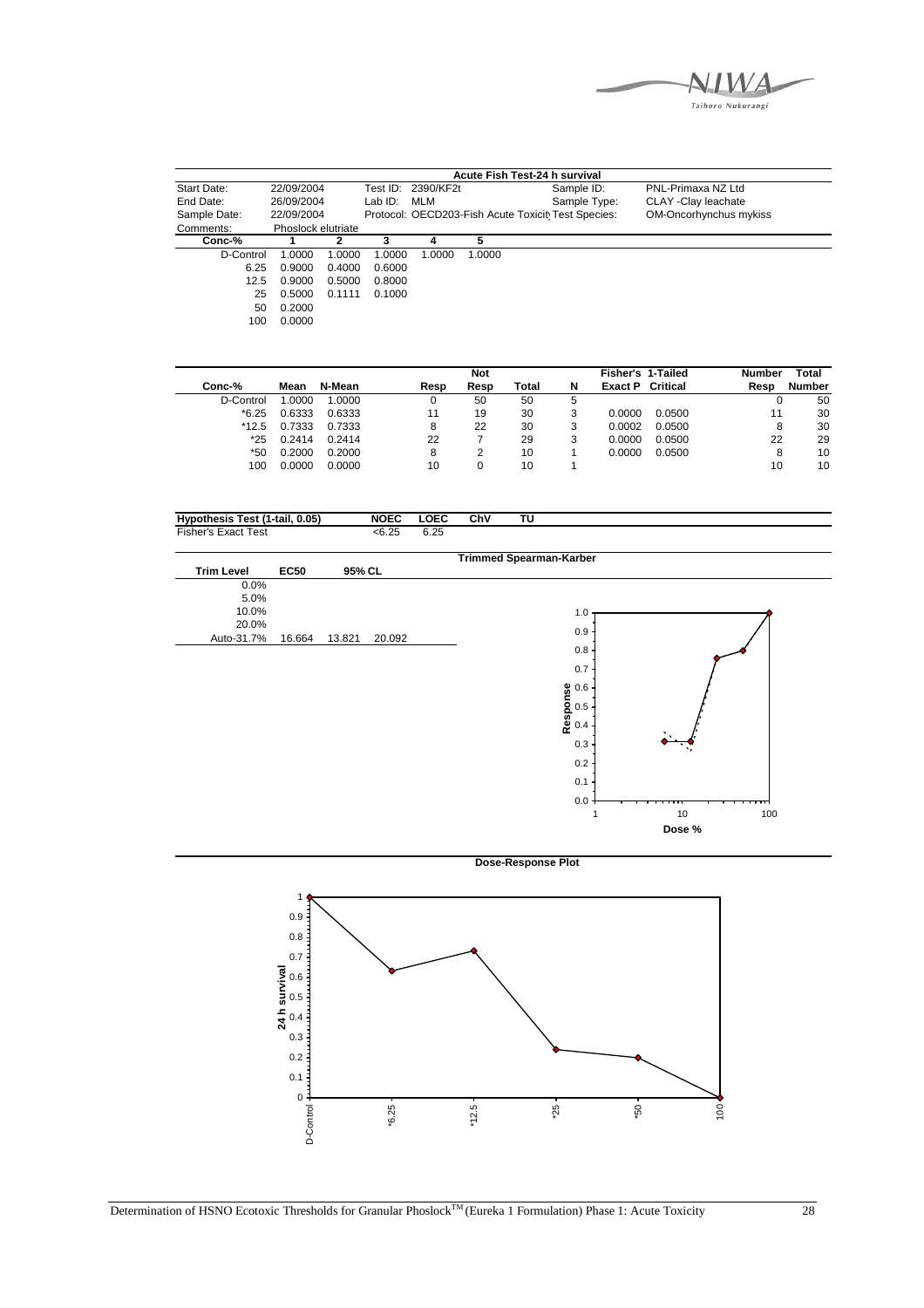Taihoro Nukurangi

|              |                    |        |         |                    | Acute Fish Test-48 h survival |                                                    |                        |
|--------------|--------------------|--------|---------|--------------------|-------------------------------|----------------------------------------------------|------------------------|
| Start Date:  | 22/09/2004         |        |         | Test ID: 2390/KF2t |                               | Sample ID:                                         | PNL-Primaxa NZ Ltd     |
| End Date:    | 26/09/2004         |        | Lab ID: | MLM                |                               | Sample Type:                                       | CLAY - Clay leachate   |
| Sample Date: | 22/09/2004         |        |         |                    |                               | Protocol: OECD203-Fish Acute Toxicit Test Species: | OM-Oncorhynchus mykiss |
| Comments:    | Phoslock elutriate |        |         |                    |                               |                                                    |                        |
| Conc-%       |                    |        | 3       | 4                  |                               |                                                    |                        |
| D-Control    | 1.0000             | 1.0000 | 1.0000  | 1.0000             | 1.0000                        |                                                    |                        |
| 6.25         | 0.5000             | 0.4000 | 0.6000  |                    |                               |                                                    |                        |
| 12.5         | 0.4000             | 0.5000 | 0.8000  |                    |                               |                                                    |                        |
| 25           | 0.2000             | 0.2222 | 0.0000  |                    |                               |                                                    |                        |
| 50           | 0.0000             |        |         |                    |                               |                                                    |                        |
| 100          | 0.0000             |        |         |                    |                               |                                                    |                        |

|           |        |        |        | <b>Transform: Untransformed</b> |        |        |   |        | 1-Tailed |            | Number | Total         |
|-----------|--------|--------|--------|---------------------------------|--------|--------|---|--------|----------|------------|--------|---------------|
| Conc-%    | Mean   | N-Mean | Mean   | Min                             | Max    | CV%    | N | t-Stat | Critical | <b>MSD</b> | Resp   | <b>Number</b> |
| D-Control | .0000  | 1.0000 | .0000  | .0000                           | 1.0000 | 0.000  | 5 |        |          |            |        | 50            |
| $*6.25$   | 0.5000 | 0.5000 | 0.5000 | 0.4000                          | 0.6000 | 20.000 |   | 5.857  | 2.466    | 0.2105     | 15     | 30            |
| $*12.5$   | 0.5667 | 0.5667 | 0.5667 | 0.4000                          | 0.8000 | 36.735 |   | 5.076  | 2.466    | 0.2105     | 13     | 30            |
| *25       | 0.1407 | 0.1407 | 0.1407 | 0.0000                          | 0.2222 | 86.962 |   | 10.066 | 2.466    | 0.2105     | 25     | 29            |
| 50.       | 0.0000 | 0.0000 | 0.0000 | 0.0000                          | 0.0000 | 0.000  |   |        |          |            | 10     | 10            |
| 100       | 0.0000 | 0.0000 | 0.0000 | 0.0000                          | 0.0000 | 0.000  |   |        |          |            | 10     | 10            |

| <b>Auxiliary Tests</b>                                           |                |               |                                 |                     |     |                                  | <b>Statistic</b>                       |                 | <b>Critical</b>         |            | <b>Skew</b> | Kurt    |
|------------------------------------------------------------------|----------------|---------------|---------------------------------|---------------------|-----|----------------------------------|----------------------------------------|-----------------|-------------------------|------------|-------------|---------|
| Shapiro-Wilk's Test indicates normal distribution ( $p > 0.01$ ) |                |               |                                 |                     |     |                                  | 0.93416                                |                 | 0.825                   |            | 0.47804     | 1.03891 |
| Equality of variance cannot be confirmed                         |                |               |                                 |                     |     |                                  |                                        |                 |                         |            |             |         |
| Hypothesis Test (1-tail, 0.05)                                   |                |               | <b>NOEC</b>                     | LOEC                | ChV | ΤU                               | <b>MSDu</b>                            | <b>MSDp</b>     | <b>MSB</b>              | <b>MSE</b> | F-Prob      | df      |
| Bonferroni t Test                                                |                |               | < 6.25                          | 6.25                |     |                                  | 0.2105                                 | 0.2105          | 0.48752                 | 0.01366    | 1.2E-05     | 3, 10   |
|                                                                  |                |               |                                 |                     |     | <b>Maximum Likelihood-Probit</b> |                                        |                 |                         |            |             |         |
|                                                                  |                |               |                                 |                     |     |                                  |                                        |                 |                         |            |             |         |
| <b>Parameter</b>                                                 | Value          | <b>SE</b>     |                                 | 95% Fiducial Limits |     | Control                          | Chi-Sa                                 |                 | <b>Critical P-value</b> | Mu         | Sigma       | Iter    |
| Slope                                                            | 2.04421        | 0.46659       |                                 | 1.1297 2.95873      |     | 0                                |                                        | 7.50393 7.81472 | 0.06                    | 0.94154    | 0.48919     | 4       |
| Intercept                                                        |                |               | 3.07528 0.53696 2.02284 4.12773 |                     |     |                                  |                                        |                 |                         |            |             |         |
| <b>TSCR</b>                                                      |                |               |                                 |                     |     |                                  | 1.0                                    |                 |                         |            |             |         |
| Point                                                            | <b>Probits</b> | %             |                                 | 95% Fiducial Limits |     |                                  | 0.9                                    |                 |                         |            |             |         |
| EC01                                                             | 2.674          | 0.6361        |                                 | 0.05357 1.67012     |     |                                  |                                        |                 |                         |            |             |         |
| EC <sub>05</sub>                                                 | 3.355          |               | 1.37058 0.21253 2.86991         |                     |     |                                  | 0.8                                    |                 |                         |            |             |         |
| EC10                                                             |                | 3.718 2.06361 |                                 | 0.4415 3.84365      |     |                                  | 0.7                                    |                 |                         |            |             |         |
| <b>EC15</b>                                                      |                |               | 3.964 2.71979 0.72118 4.69302   |                     |     |                                  |                                        |                 |                         |            |             |         |
| EC20                                                             |                |               | 4.158 3.38715 1.06271           | 5.51279             |     |                                  | <b>Response</b><br><b>C</b> 0.5<br>0.4 |                 |                         |            |             |         |
| EC25                                                             |                |               | 4.326 4.08878 1.47846 6.34469   |                     |     |                                  |                                        |                 |                         |            |             |         |
| EC40                                                             | 4.747          |               | 6.57068 3.33451 9.21121         |                     |     |                                  |                                        |                 |                         |            |             |         |
| <b>EC50</b>                                                      |                |               | 5.000 8.74065 5.29369 11.8435   |                     |     |                                  |                                        |                 |                         |            |             |         |
| EC60                                                             | 5.253          |               | 11.6273 8.03476                 | 15.9277             |     |                                  | 0.3                                    |                 |                         |            |             |         |
| <b>EC75</b>                                                      | 5.674          | 18.6851       | 13.81                           | 30.3431             |     |                                  |                                        |                 |                         |            |             |         |
| <b>EC80</b>                                                      |                | 5.842 22.5555 | 16.3991                         | 40.9134             |     |                                  | 0.2                                    |                 |                         |            |             |         |
| <b>EC85</b>                                                      | 6.036          | 28.09         | 19.7079                         | 58.9297             |     |                                  | 0.1                                    |                 |                         |            |             |         |
| <b>EC90</b>                                                      | 6.282          | 37.022        |                                 | 24.476 94.6357      |     |                                  | 0.0                                    |                 |                         |            |             |         |
| <b>EC95</b>                                                      | 6.645          |               | 55.742 33.2287 193.939          |                     |     |                                  | 0.01                                   | 0.1             |                         | 10<br>100  | 1000        |         |
| <b>EC99</b>                                                      | 7.326          |               | 120.105 57.7322 760.932         |                     |     |                                  |                                        |                 |                         |            |             |         |
|                                                                  |                |               |                                 |                     |     |                                  |                                        |                 | Dose %                  |            |             |         |



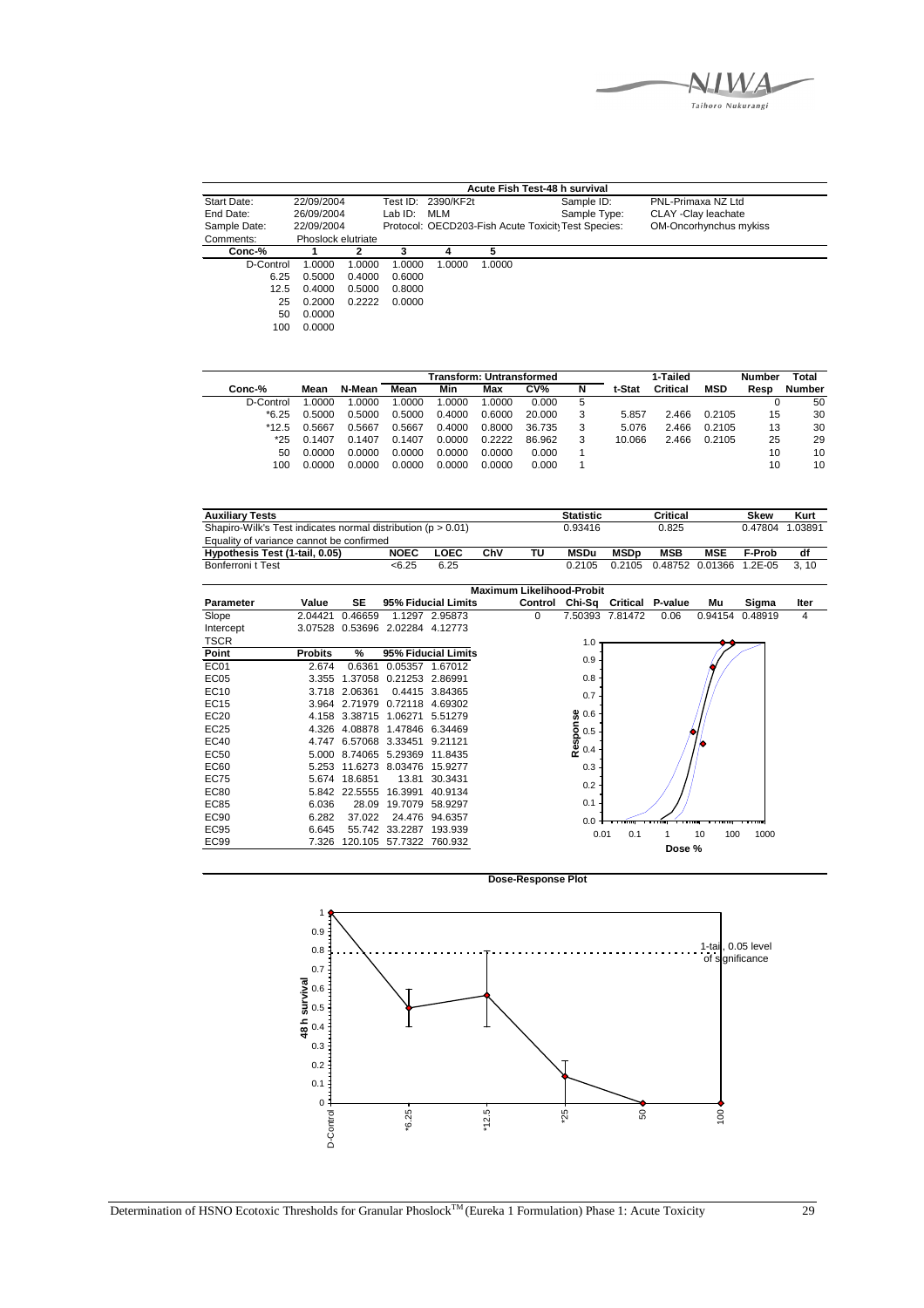Taihoro Nukurangi

|              |                    |        |         |                    |        | Acute Fish Test-72 h survival                      |                        |
|--------------|--------------------|--------|---------|--------------------|--------|----------------------------------------------------|------------------------|
| Start Date:  | 22/09/2004         |        |         | Test ID: 2390/KF2t |        | Sample ID:                                         | PNL-Primaxa NZ Ltd     |
| End Date:    | 26/09/2004         |        | Lab ID: | MLM                |        | Sample Type:                                       | CLAY - Clay leachate   |
| Sample Date: | 22/09/2004         |        |         |                    |        | Protocol: OECD203-Fish Acute Toxicit Test Species: | OM-Oncorhynchus mykiss |
| Comments:    | Phoslock elutriate |        |         |                    |        |                                                    |                        |
| $Conc-%$     |                    | 2      | 3       |                    | 5      |                                                    |                        |
| D-Control    | 1.0000             | 1.0000 | 1.0000  | 1.0000             | 1.0000 |                                                    |                        |
| 6.25         | 0.5000             | 0.4000 | 0.6000  |                    |        |                                                    |                        |
| 12.5         | 0.4000             | 0.5000 | 0.8000  |                    |        |                                                    |                        |
| 25           | 0.2000             | 0.2222 | 0.0000  |                    |        |                                                    |                        |
| 50           | 0.0000             |        |         |                    |        |                                                    |                        |
| 100          | 0.0000             |        |         |                    |        |                                                    |                        |
|              |                    |        |         |                    |        |                                                    |                        |

|           |        |        |        | Transform: Untransformed |        |        |   |        | 1-Tailed |            | <b>Number</b> | Total         |
|-----------|--------|--------|--------|--------------------------|--------|--------|---|--------|----------|------------|---------------|---------------|
| Conc-%    | Mean   | N-Mean | Mean   | Min                      | Max    | CV%    | N | t-Stat | Critical | <b>MSD</b> | Resp          | <b>Number</b> |
| D-Control | .0000  | 1.0000 | .0000  | .0000                    | 1.0000 | 0.000  | 5 |        |          |            |               | 50            |
| $*6.25$   | 0.5000 | 0.5000 | 0.5000 | 0.4000                   | 0.6000 | 20.000 |   | 5.857  | 2.466    | 0.2105     | 15            | 30            |
| $*12.5$   | 0.5667 | 0.5667 | 0.5667 | 0.4000                   | 0.8000 | 36.735 |   | 5.076  | 2.466    | 0.2105     | 13            | 30            |
| $*25$     | 0.1407 | 0.1407 | 0.1407 | 0.0000                   | 0.2222 | 86.962 | 3 | 10.066 | 2.466    | 0.2105     | 25            | 29            |
| 50        | 0.0000 | 0.0000 | 0.0000 | 0.0000                   | 0.0000 | 0.000  |   |        |          |            | 10            | 10            |
| 100       | 0.0000 | ე.0000 | 0.0000 | 0.0000                   | 0.0000 | 0.000  |   |        |          |            | 10            | 10            |

| <b>Auxiliary Tests</b>                                       |             |      |     |    | <b>Statistic</b> |        | Critical   |            | <b>Skew</b>     | Kurt |
|--------------------------------------------------------------|-------------|------|-----|----|------------------|--------|------------|------------|-----------------|------|
| Shapiro-Wilk's Test indicates normal distribution (p > 0.01) |             |      |     |    | 0.93416          |        | 0.825      |            | 0.47804 1.03891 |      |
| Equality of variance cannot be confirmed                     |             |      |     |    |                  |        |            |            |                 |      |
| Hypothesis Test (1-tail, 0.05)                               | <b>NOEC</b> | _OEC | ChV | τu | <b>MSDu</b>      | MSDp   | <b>MSB</b> | <b>MSE</b> | F-Prob          | df   |
| Bonferroni t Test                                            | <6.25       | 6.25 |     |    | 0.2105           | 0.2105 |            |            |                 | 3.10 |

|                  |                |               |                                 |                            | <b>Maximum Likelihood-Probit</b> |                        |                                 |        |           |                 |      |
|------------------|----------------|---------------|---------------------------------|----------------------------|----------------------------------|------------------------|---------------------------------|--------|-----------|-----------------|------|
| <b>Parameter</b> | Value          | SE            |                                 | <b>95% Fiducial Limits</b> |                                  |                        | Control Chi-Sq Critical P-value |        | Mu        | Sigma           | Iter |
| Slope            | 2.04421        | 0.46659       |                                 | 1.1297 2.95873             | 0                                |                        | 7.50393 7.81472                 | 0.06   |           | 0.94154 0.48919 | 4    |
| Intercept        |                |               | 3.07528 0.53696 2.02284 4.12773 |                            |                                  |                        |                                 |        |           |                 |      |
| <b>TSCR</b>      |                |               |                                 |                            |                                  | 1.0                    |                                 |        |           |                 |      |
| Point            | <b>Probits</b> | %             |                                 | 95% Fiducial Limits        |                                  | 0.9                    |                                 |        |           |                 |      |
| <b>EC01</b>      | 2.674          | 0.6361        | 0.05357 1.67012                 |                            |                                  |                        |                                 |        |           |                 |      |
| EC <sub>05</sub> | 3.355          |               | 1.37058 0.21253 2.86991         |                            |                                  | 0.8                    |                                 |        |           |                 |      |
| EC <sub>10</sub> |                | 3.718 2.06361 |                                 | 0.4415 3.84365             |                                  | 0.7                    |                                 |        |           |                 |      |
| EC15             |                | 3.964 2.71979 | 0.72118 4.69302                 |                            |                                  |                        |                                 |        |           |                 |      |
| EC20             |                | 4.158 3.38715 | 1.06271                         | 5.51279                    |                                  |                        |                                 |        |           |                 |      |
| EC25             |                |               | 4.326 4.08878 1.47846 6.34469   |                            |                                  | Response<br>0.5<br>0.4 |                                 |        |           |                 |      |
| EC40             |                |               | 4.747 6.57068 3.33451 9.21121   |                            |                                  |                        |                                 |        |           |                 |      |
| EC <sub>50</sub> |                |               | 5.000 8.74065 5.29369 11.8435   |                            |                                  |                        |                                 |        |           |                 |      |
| EC60             | 5.253          |               | 11.6273 8.03476 15.9277         |                            |                                  | 0.3                    |                                 |        |           |                 |      |
| <b>EC75</b>      |                | 5.674 18.6851 | 13.81                           | 30.3431                    |                                  | 0.2                    |                                 |        |           |                 |      |
| EC80             |                | 5.842 22.5555 | 16.3991                         | 40.9134                    |                                  |                        |                                 |        |           |                 |      |
| <b>EC85</b>      | 6.036          | 28.09         | 19.7079 58.9297                 |                            |                                  | 0.1                    |                                 |        |           |                 |      |
| EC90             | 6.282          | 37.022        |                                 | 24.476 94.6357             |                                  | 0.0                    |                                 |        |           |                 |      |
| EC95             | 6.645          |               | 55.742 33.2287                  | 193.939                    |                                  | 0.01                   | 0.1                             |        | 100<br>10 | 1000            |      |
| EC <sub>99</sub> | 7.326          | 120.105       | 57.7322                         | 760.932                    |                                  |                        |                                 | Dose % |           |                 |      |
|                  |                |               |                                 |                            |                                  |                        |                                 |        |           |                 |      |

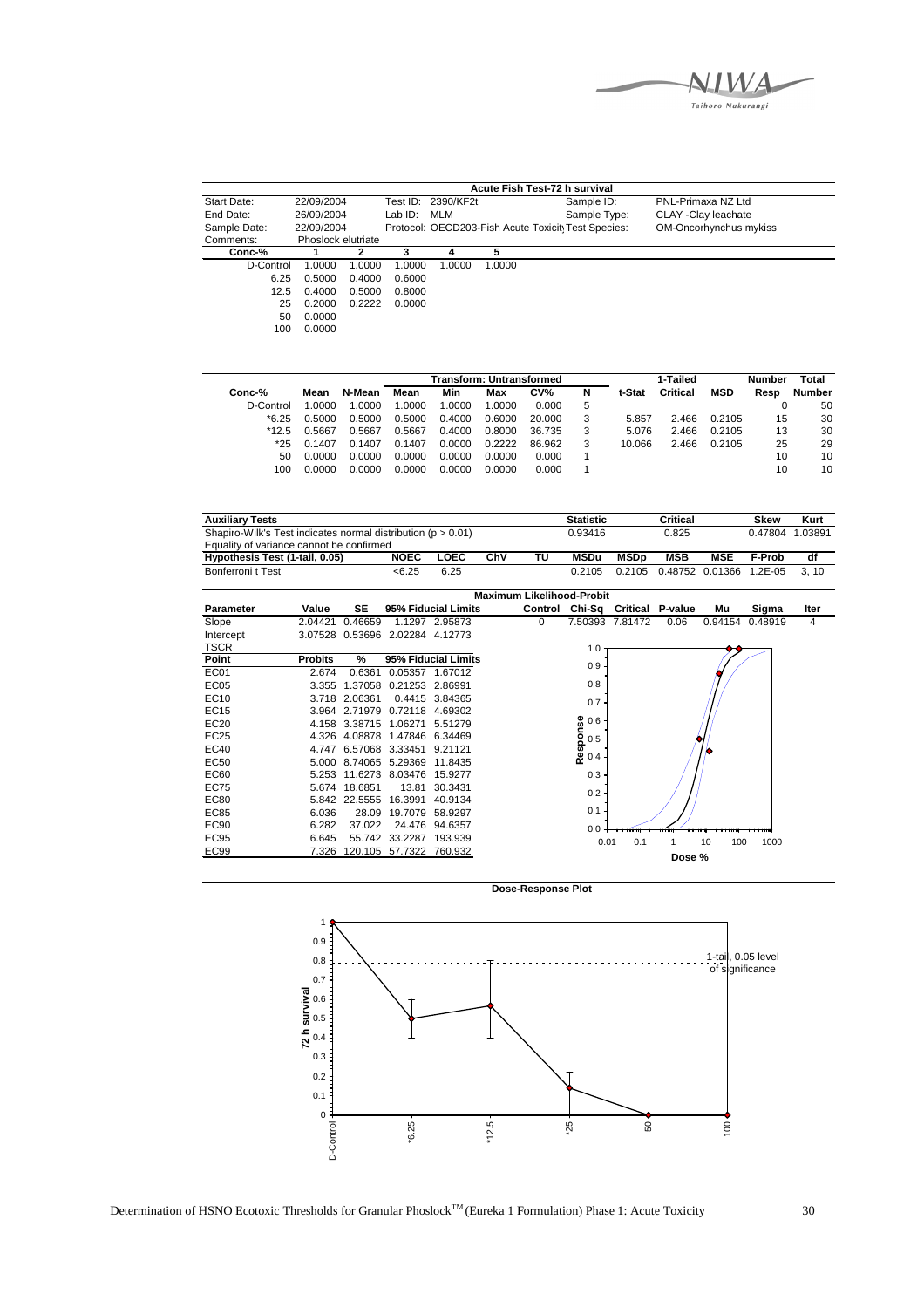Taihoro Nukurangi

|                         |                    |        |         |                    |        | Acute Fish Test-96 h survival                      |                        |  |
|-------------------------|--------------------|--------|---------|--------------------|--------|----------------------------------------------------|------------------------|--|
| Start Date:             | 22/09/2004         |        |         | Test ID: 2390/KF2t |        | Sample ID:                                         | PNL-Primaxa NZ Ltd     |  |
| End Date:               | 26/09/2004         |        | Lab ID: | <b>MLM</b>         |        | Sample Type:                                       | CLAY -Clay leachate    |  |
| Sample Date: 22/09/2004 |                    |        |         |                    |        | Protocol: OECD203-Fish Acute Toxicit Test Species: | OM-Oncorhynchus mykiss |  |
| Comments:               | Phoslock elutriate |        |         |                    |        |                                                    |                        |  |
| Conc-%                  |                    | 2      |         | 4                  |        |                                                    |                        |  |
| D-Control               | 1.0000             | 1.0000 | 1.0000  | 1.0000             | 1.0000 |                                                    |                        |  |
| 6.25                    | 0.5000             | 0.4000 | 0.6000  |                    |        |                                                    |                        |  |
| 12.5                    | 0.4000             | 0.5000 | 0.8000  |                    |        |                                                    |                        |  |
| 25                      | 0.2000             | 0.2222 | 0.0000  |                    |        |                                                    |                        |  |
| 50                      | 0.0000             |        |         |                    |        |                                                    |                        |  |
| 100                     | 0.0000             |        |         |                    |        |                                                    |                        |  |

|           |        |        |        | Transform: Untransformed |        |                 |   |        | 1-Tailed |            | <b>Number</b> | Total  |
|-----------|--------|--------|--------|--------------------------|--------|-----------------|---|--------|----------|------------|---------------|--------|
| Conc-%    | Mean   | N-Mean | Mean   | Min                      | Max    | CV <sub>0</sub> | N | t-Stat | Critical | <b>MSD</b> | Resp          | Number |
| D-Control | 1.0000 | 1.0000 | 1.0000 | .0000                    | 0000   | 0.000           | 5 |        |          |            | υ             | 50     |
| $*6.25$   | 0.5000 | 0.5000 | 0.5000 | 0.4000                   | 0.6000 | 20.000          | 3 | 5.857  | 2.466    | 0.2105     | 15            | 30     |
| $*12.5$   | 0.5667 | 0.5667 | 0.5667 | 0.4000                   | 0.8000 | 36.735          | 3 | 5.076  | 2.466    | 0.2105     | 13            | 30     |
| $*25$     | 0.1407 | 0.1407 | 0.1407 | 0.0000                   | 0.2222 | 86.962          | 3 | 10.066 | 2.466    | 0.2105     | 25            | 29     |
| 50        | 0.0000 | 0.0000 | 0.0000 | 0.0000                   | 0.0000 | 0.000           |   |        |          |            | 10            | 10     |
| 100       | 0.0000 | 0.0000 | 0.0000 | 0.0000                   | 0.0000 | 0.000           |   |        |          |            | 10            | 10     |

| <b>Auxiliary Tests</b>                                           |                |               |                         |                     |     |                                  | <b>Statistic</b>                |                 | <b>Critical</b> |            | <b>Skew</b> | Kurt    |
|------------------------------------------------------------------|----------------|---------------|-------------------------|---------------------|-----|----------------------------------|---------------------------------|-----------------|-----------------|------------|-------------|---------|
| Shapiro-Wilk's Test indicates normal distribution ( $p > 0.01$ ) |                |               |                         |                     |     |                                  | 0.93416                         |                 | 0.825           |            | 0.47804     | 1.03891 |
| Equality of variance cannot be confirmed                         |                |               |                         |                     |     |                                  |                                 |                 |                 |            |             |         |
| Hypothesis Test (1-tail, 0.05)                                   |                |               | <b>NOEC</b>             | LOEC                | ChV | ΤU                               | <b>MSDu</b>                     | <b>MSDp</b>     | <b>MSB</b>      | <b>MSE</b> | F-Prob      | df      |
| Bonferroni t Test                                                |                |               | < 6.25                  | 6.25                |     |                                  | 0.2105                          | 0.2105          | 0.48752         | 0.01366    | $1.2E-05$   | 3, 10   |
|                                                                  |                |               |                         |                     |     |                                  |                                 |                 |                 |            |             |         |
|                                                                  |                |               |                         |                     |     | <b>Maximum Likelihood-Probit</b> |                                 |                 |                 |            |             |         |
| Parameter                                                        | Value          | <b>SE</b>     |                         | 95% Fiducial Limits |     |                                  | Control Chi-Sq Critical P-value |                 |                 | Mu         | Sigma       | Iter    |
| Slope                                                            | 2.04421        | 0.46659       |                         | 1.1297 2.95873      |     | $\Omega$                         |                                 | 7.50393 7.81472 | 0.06            | 0.94154    | 0.48919     | 4       |
| Intercept                                                        | 3.07528        |               | 0.53696 2.02284 4.12773 |                     |     |                                  |                                 |                 |                 |            |             |         |
| <b>TSCR</b>                                                      |                |               |                         |                     |     |                                  | 1.0                             |                 |                 |            |             |         |
| Point                                                            | <b>Probits</b> | %             |                         | 95% Fiducial Limits |     |                                  | 0.9                             |                 |                 |            |             |         |
| EC <sub>01</sub>                                                 | 2.674          | 0.6361        |                         | 0.05357 1.67012     |     |                                  |                                 |                 |                 |            |             |         |
| EC <sub>05</sub>                                                 | 3.355          |               | 1.37058 0.21253 2.86991 |                     |     |                                  | 0.8                             |                 |                 |            |             |         |
| EC10                                                             | 3.718          | 2.06361       |                         | 0.4415 3.84365      |     |                                  | 0.7                             |                 |                 |            |             |         |
| <b>EC15</b>                                                      |                | 3.964 2.71979 |                         | 0.72118 4.69302     |     |                                  |                                 |                 |                 |            |             |         |
| EC20                                                             |                | 4.158 3.38715 | 1.06271                 | 5.51279             |     |                                  |                                 |                 |                 |            |             |         |
| EC25                                                             |                |               | 4.326 4.08878 1.47846   | 6.34469             |     |                                  |                                 |                 |                 |            |             |         |
| <b>EC40</b>                                                      | 4.747          |               | 6.57068 3.33451         | 9.21121             |     |                                  | Response<br>$0.5$<br>$0.4$      |                 |                 |            |             |         |
| <b>EC50</b>                                                      | 5.000          |               | 8.74065 5.29369         | 11.8435             |     |                                  |                                 |                 |                 |            |             |         |
| EC60                                                             | 5.253          |               | 11.6273 8.03476         | 15.9277             |     |                                  | 0.3                             |                 |                 |            |             |         |
| <b>EC75</b>                                                      | 5.674          | 18.6851       | 13.81                   | 30.3431             |     |                                  | 0.2                             |                 |                 |            |             |         |
| <b>EC80</b>                                                      |                | 5.842 22.5555 | 16.3991                 | 40.9134             |     |                                  |                                 |                 |                 |            |             |         |
| <b>EC85</b>                                                      | 6.036          | 28.09         | 19.7079                 | 58.9297             |     |                                  | 0.1                             |                 |                 |            |             |         |
| <b>EC90</b>                                                      | 6.282          | 37.022        | 24.476                  | 94.6357             |     |                                  | 0.0                             |                 |                 |            |             |         |
| <b>EC95</b>                                                      | 6.645          |               | 55.742 33.2287          | 193.939             |     |                                  | 0.01                            | 0.1             | 1               | 10<br>100  | 1000        |         |
| <b>EC99</b>                                                      | 7.326          |               | 120.105 57.7322         | 760.932             |     |                                  |                                 |                 |                 |            |             |         |
|                                                                  |                |               |                         |                     |     |                                  |                                 |                 | Dose %          |            |             |         |

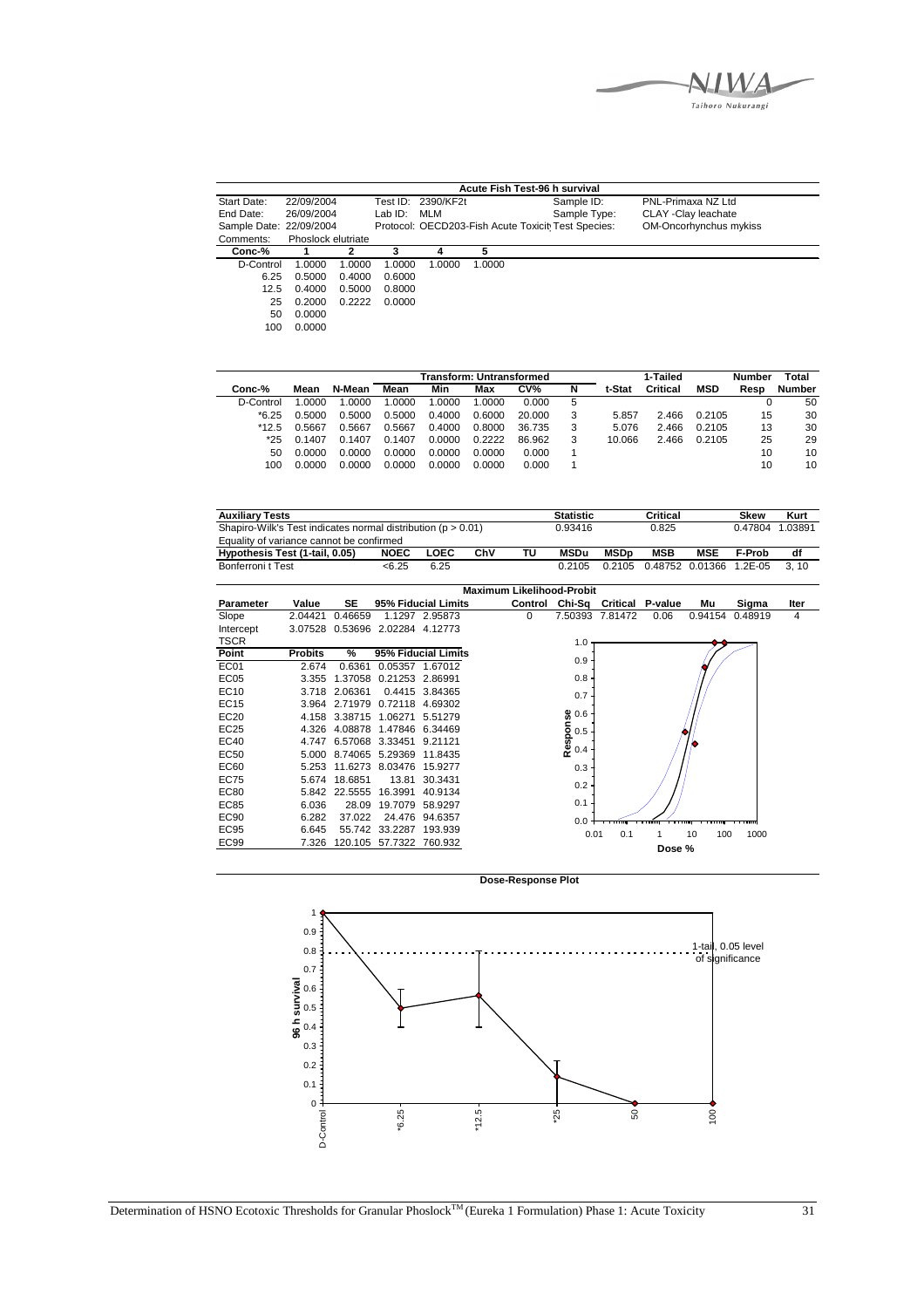

|              |           |                                         |                    | Acute Fish Test-24 h survival                      |                        |
|--------------|-----------|-----------------------------------------|--------------------|----------------------------------------------------|------------------------|
| Start Date:  | 5/10/2004 |                                         | Test ID: 2390/KF2f | Sample ID:                                         | PNL-Primaxa NZ Ltd     |
| End Date:    | 6/10/2004 | Lab ID:                                 | MLM                | Sample Type:                                       | CLAY - Clay leachate   |
| Sample Date: | 5/10/2004 |                                         |                    | Protocol: OECD203-Fish Acute Toxicit Test Species: | OM-Oncorhynchus mykiss |
| Comments:    |           | Phosphorous additions to 100% elutriate |                    |                                                    |                        |
| P Conc-ppb   |           |                                         |                    |                                                    |                        |
| D-Control    | 1.0000    |                                         |                    |                                                    |                        |
| 20           | 0.3000    |                                         |                    |                                                    |                        |
| 100          | 0.5000    |                                         |                    |                                                    |                        |
| 500          | 0.4000    |                                         |                    |                                                    |                        |
| 2500         | 1.0000    |                                         |                    |                                                    |                        |

|            |        |        |      | <b>Not</b> |       |   | <b>Fisher's 1-Tailed</b> |        |
|------------|--------|--------|------|------------|-------|---|--------------------------|--------|
| P Conc-ppb | Mean   | N-Mean | Resp | Resp       | Total | N | <b>Exact P</b> Critical  |        |
| D-Control  | 1.0000 | 1.0000 |      | 10         | 10    |   |                          |        |
| $*20$      | 0.3000 | 0.3000 |      | 3          | 10    |   | 0.0015                   | 0.0500 |
| $*100$     | 0.5000 | 0.5000 | 5    | 5          | 10    |   | 0.0163                   | 0.0500 |
| $*500$     | 0.4000 | 0.4000 | 6    | 4          | 10    |   | 0.0054                   | 0.0500 |
| 2500       | 1.0000 | 1.0000 |      | 10         | 10    |   | 1.0000                   | 0.0500 |

| 0.05)<br>1-tail.<br>Test (1<br>Hvm<br>hesis | <b>NOEC</b> | OFC.<br>-55 | ChV | τu |  |
|---------------------------------------------|-------------|-------------|-----|----|--|
| $- \cdot$<br>Test<br>-isher<br>Exact<br>151 | :2۲         | 20          |     |    |  |



**Phosphorus concentration (ppb)**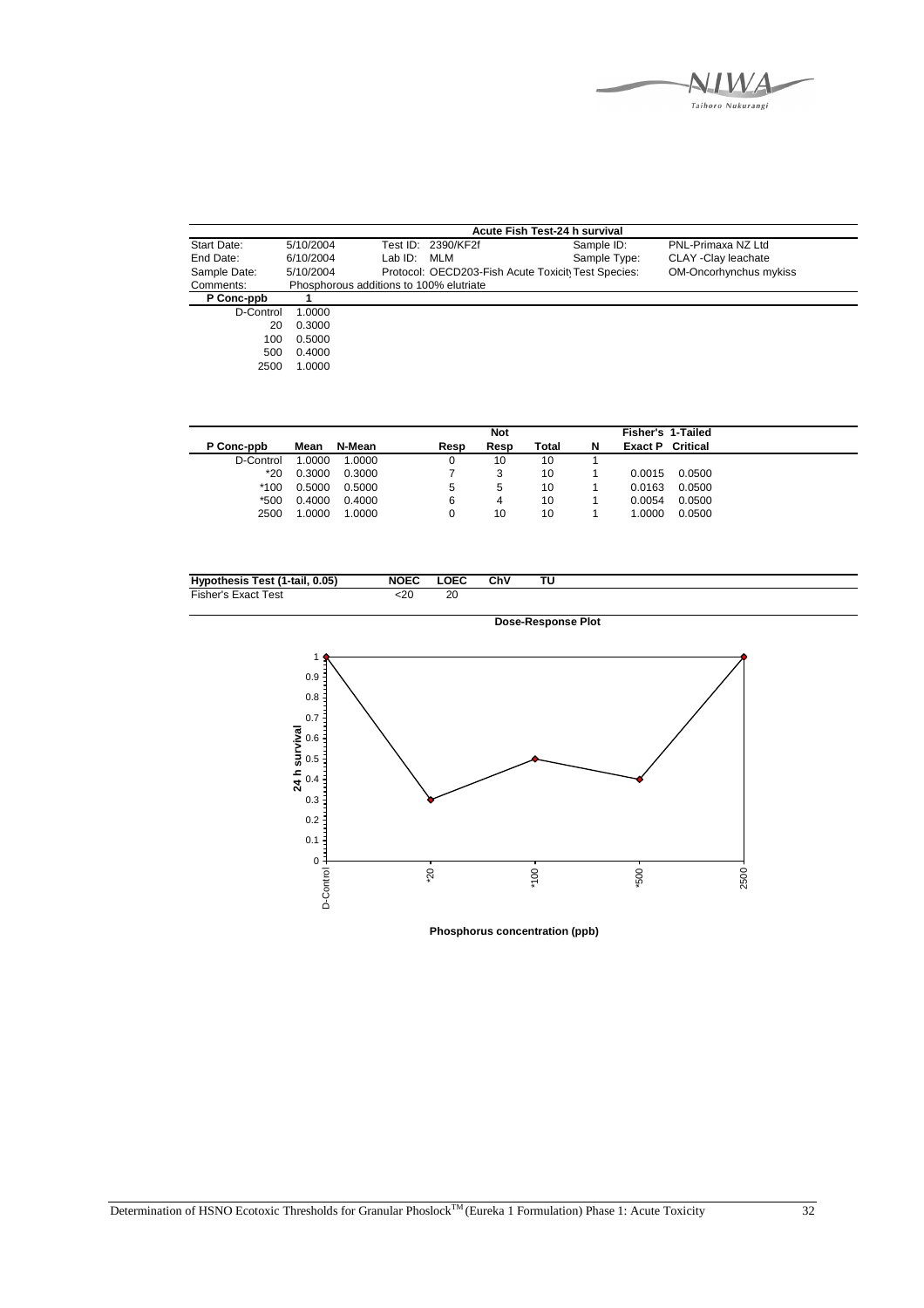

| Acute Fish Test-48 h survival |                                         |         |                                                    |              |                        |  |  |  |  |
|-------------------------------|-----------------------------------------|---------|----------------------------------------------------|--------------|------------------------|--|--|--|--|
| Start Date:                   | 5/10/2004                               |         | Test ID: 2390/KF2f                                 | Sample ID:   | PNL-Primaxa NZ Ltd     |  |  |  |  |
| End Date:                     | 6/10/2004                               | Lab ID: | MLM                                                | Sample Type: | CLAY - Clay leachate   |  |  |  |  |
| Sample Date:                  | 5/10/2004                               |         | Protocol: OECD203-Fish Acute Toxicit Test Species: |              | OM-Oncorhynchus mykiss |  |  |  |  |
| Comments:                     | Phosphorous additions to 100% elutriate |         |                                                    |              |                        |  |  |  |  |
| P Conc-ppb                    |                                         |         |                                                    |              |                        |  |  |  |  |
| D-Control                     | 1.0000                                  |         |                                                    |              |                        |  |  |  |  |
| 20                            | 0.0000                                  |         |                                                    |              |                        |  |  |  |  |
| 100                           | 0.2000                                  |         |                                                    |              |                        |  |  |  |  |
| 500                           | 0.2000                                  |         |                                                    |              |                        |  |  |  |  |
| 2500                          | 1.0000                                  |         |                                                    |              |                        |  |  |  |  |

|            |        |        |      | <b>Not</b> |       |   | <b>Fisher's 1-Tailed</b> |        |
|------------|--------|--------|------|------------|-------|---|--------------------------|--------|
| P Conc-ppb | Mean   | N-Mean | Resp | Resp       | Total | N | <b>Exact P</b> Critical  |        |
| D-Control  | 1.0000 | 1.0000 |      | 10         | 10    |   |                          |        |
| 20         | 0.0000 | 0.0000 | 10   |            | 10    |   |                          |        |
| $*100$     | 0.2000 | 0.2000 | 8    |            | 10    |   | 0.0004                   | 0.0500 |
| *500       | 0.2000 | 0.2000 | 8    |            | 10    |   | 0.0004                   | 0.0500 |
| 2500       | 1.0000 | 1.0000 |      | 10         | 10    |   | 1.0000                   | 0.0500 |

| 0.05)<br>. .<br>Test (1-tail,<br><b>Hypothesis</b> | LOEC<br><b>NOEC</b> | ChV<br>тυ |
|----------------------------------------------------|---------------------|-----------|
| risher<br>Test<br>Exact                            | 00<br>:100          |           |



**Phosphorus concentration (ppb)**